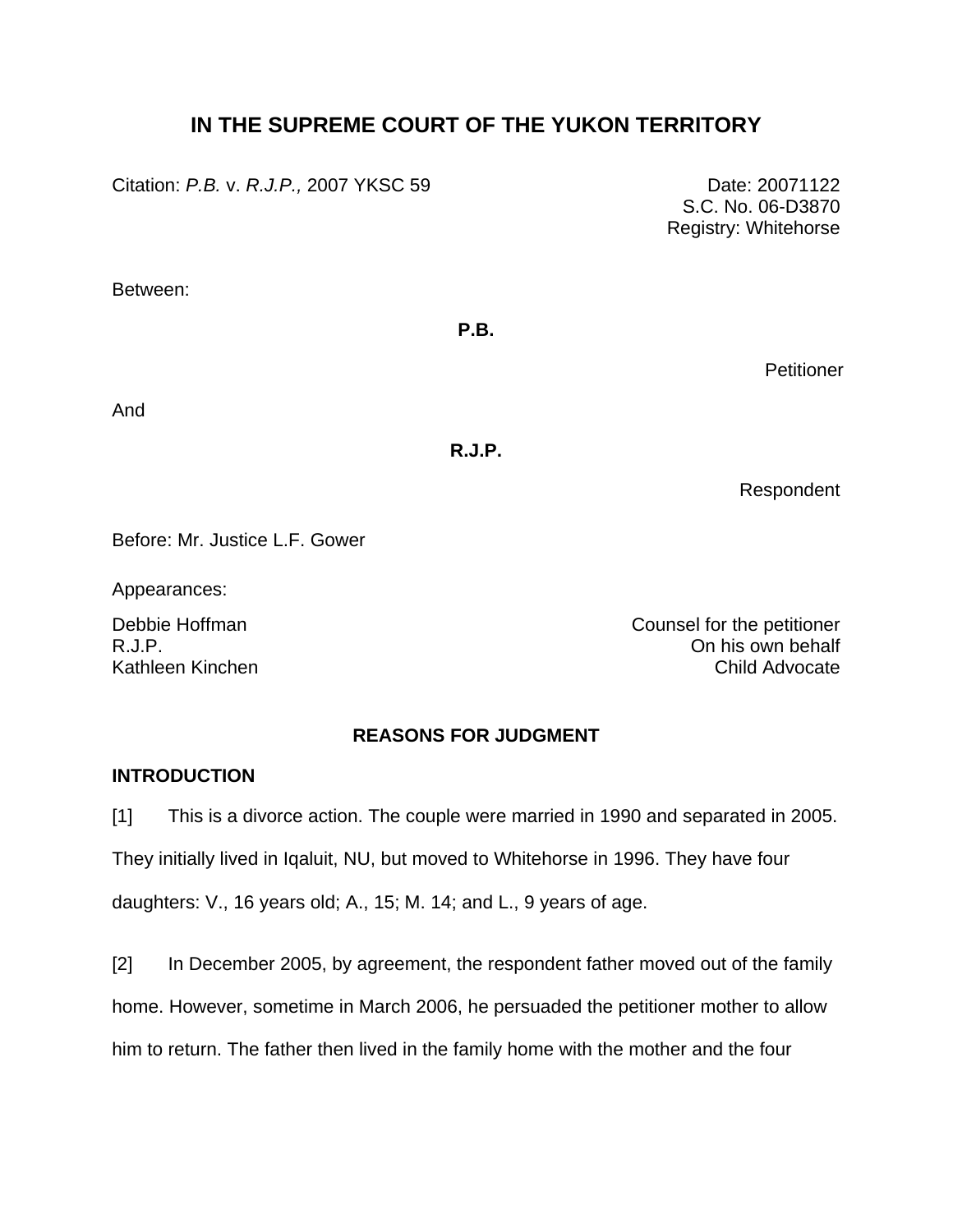children from March until September 2006. During that time there was a significant increase in the conflict between the parties, some of which involved the children.

[3] The mother retained counsel and commenced this action by filing for divorce on September 8, 2006. On September 19, 2006, the mother obtained an interim order giving her exclusive possession of the family home.

[4] On February 1, 2007, I made a further interim order granting interim custody of all four children and primary residence to the mother. I allowed the father reasonable access, providing it was initiated by the children. I also ordered the father to pay child support, retroactive to November 1, 2006.

[5] While initially represented, the father has acted for himself for most of this proceeding. He has not filed an answer and counter petition nor any application to vary either of the interim orders.

# **ISSUES**

# **Issue # 1: Division of family assets**

- a) Is House 3044 in Iqaluit a family asset to be divided equally or otherwise?
- b) Should the family home be valued as of the date of separation? If so, should there be an unequal division of that family asset to take into account the date of its valuation?
- c) Is the couple's line of credit a family debt to be divided equally or otherwise?
- d) Are the party's respective pensions with Northwestel family assets to be divided equally or otherwise?
- e) Are the air miles points accumulated by the father a family asset to be divided equally or otherwise?
- f) Is the fifth-wheel trailer a family asset to be divided equally or otherwise?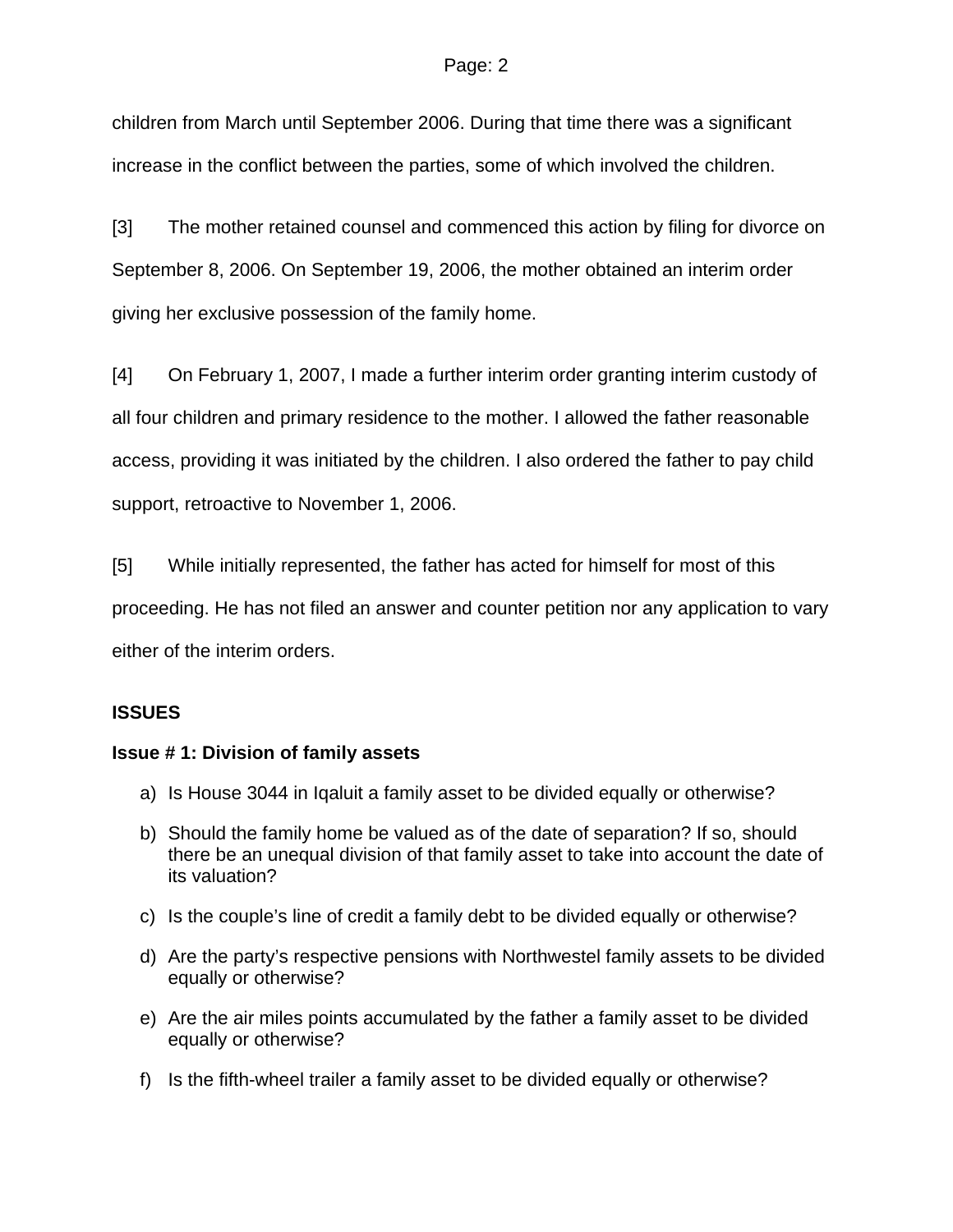- g) Is Royal Bank account 90033 a family asset to be divided equally or otherwise?
- h) How are the remaining family assets to be divided?

## **Issue # 2: Custody**

- a) Should the mother have sole custody of all four children, or should the parties share joint custody of them?
- b) Should custody of the children be divided between the parties?

## **Issue # 3: Access**

In the event that a party is awarded custody of any of the four children, should there be any conditions associated with the other party's access?

## **Issue # 4: Child Support**

- a) In determining the father's annual income, what amount is the father receiving as rental income from House 3044?
- b) Should the father pay arrears of child support for the period from January 1, 2006 to October 1, 2006, and if so, in what amount?

# **ANALYSIS**

# **Issue # 1: Division of family assets**

*a) Is House 3044 in Iqaluit a family asset to be divided equally or otherwise?* 

[6] At the time of the marriage, the father was debt free and owned a residence in

Iqaluit, referred to as House 411, which he was in the process of refurbishing. The

couple lived in that residence for about one year. In approximately November 1991,

they moved from that residence to another mixed commercial/residential building,

known as House 3044.

[7] House 411 was sold in late 1992. There are some minor discrepancies in the evidence of the parties as to the terms and conditions of that sale. The mother recalled the sale price being about \$115,000. From that, she said the father made a payment of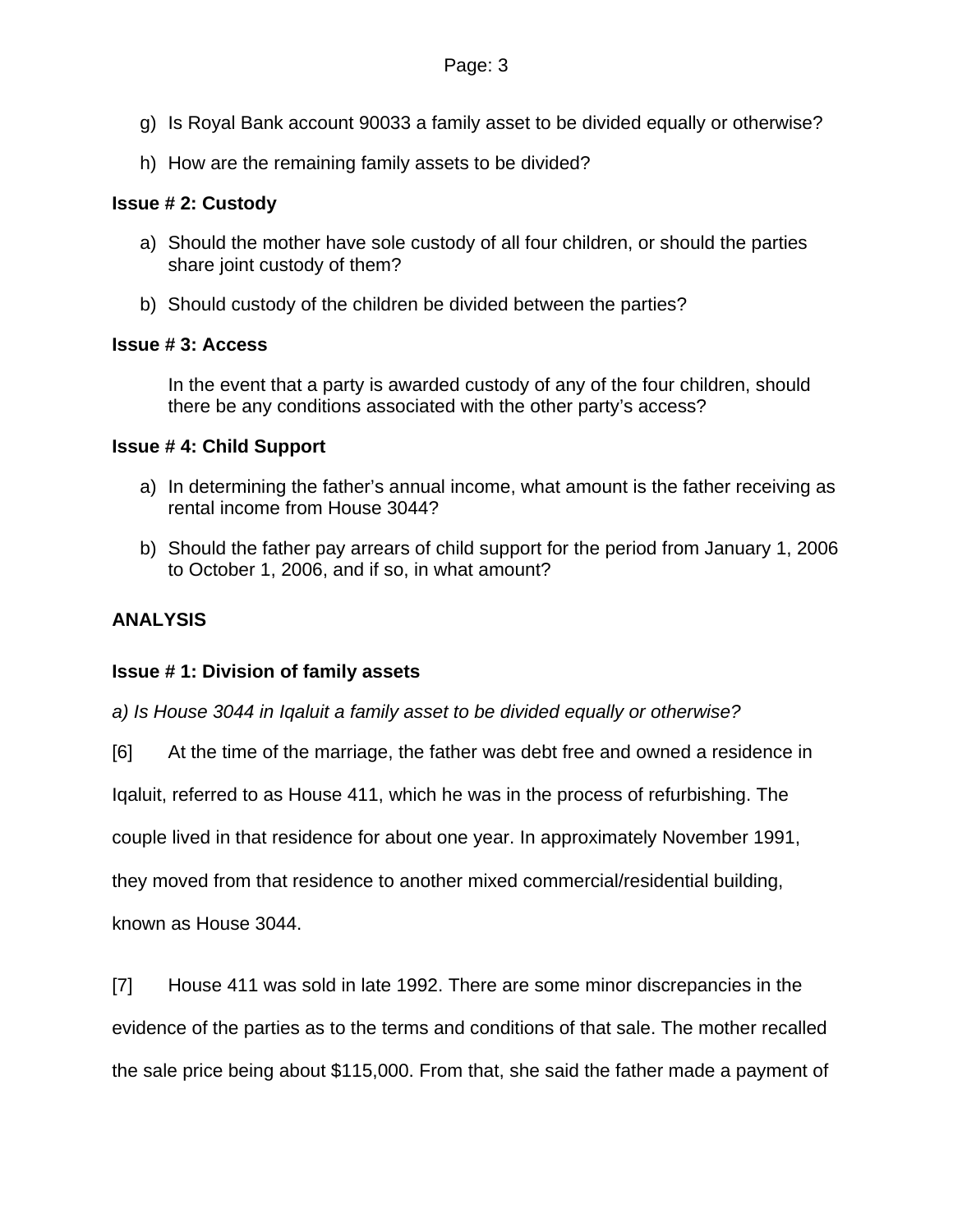\$23,000 to a former common-law spouse, P.A., in settlement of her claim to an interest in House 411. That would have resulted in net sale proceeds of \$92,000. According to the father, the sale price was \$118,000, and P.A. was paid \$25,000, resulting in net sale proceeds of \$93,000. The father also testified that he loaned \$20,000 of the net sale proceeds to one Guy Campbell, which left a balance of about \$73,000.

[8] It appears to be common ground that the eventual balance of the sale proceeds from House 411 was deposited into a savings account at the Royal Bank in Iqaluit numbered 90033 (the "savings account"), which funds were then considered to be the father's property. While that account was originally in the name of the father alone, after the marriage and the mother's move to Iqaluit, her name was added to the account. The balance in account 90033 as of October 16, 1992, was \$71,687.49. On that basis, I find that the amount of the net sale proceeds from House 411, after the loan of \$20,000 to Guy Campbell, was \$72,000.

[9] About that time, the couple also opened a joint chequing account. Most of the household expenses were paid for out of the joint chequing account and the mother's paycheques were deposited into that account. The father was then primarily employed as a taxi driver and was in the habit of dealing strictly in cash. There is no clear evidence whether the father deposited his income into either the savings account or the joint chequing account.

[10] The parties initially rented House 3044, but eventually purchased it on November 29, 1993, from the owner, Bob Crann. That purchase was accomplished by borrowing \$52,000 from the Royal Bank in Iqaluit, in exchange for a mortgage in the name of both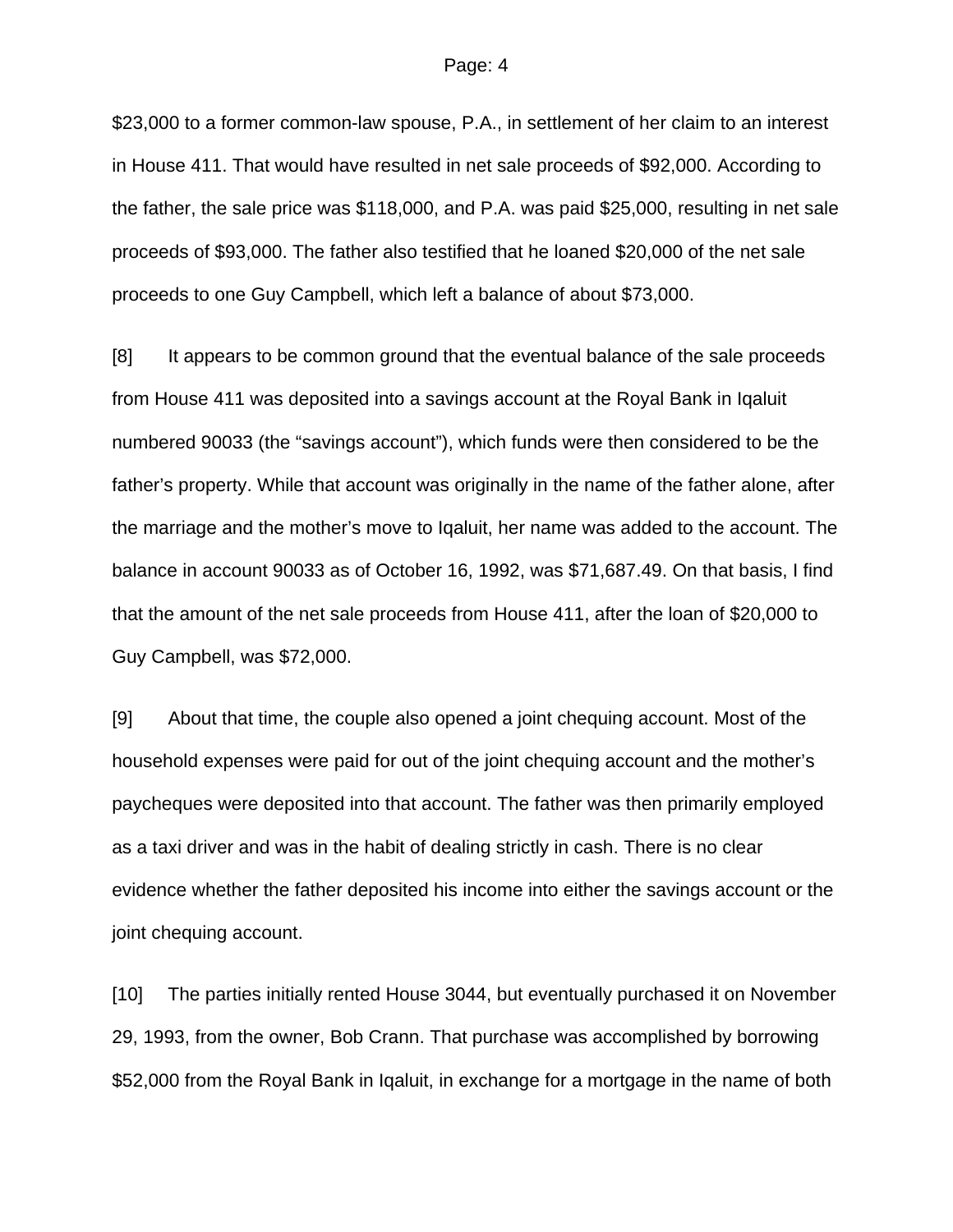parties, as well as providing "funds to close" of \$19,000. From the combination of the mortgage proceeds and the funds to close (\$71,000), Mr. Crann received \$70,083.27.

[11] The father testified that, in his mind, the actual purchase price of House 3044 was closer to \$100,000, as Mr. Crann previously owed the father about \$30,000 and that he forgave Mr. Crann's loan when purchasing the house. According to the mother, the father had told her that he was purchasing House 3044 for about \$50,000 and that this was "a deal" because Bob Crann owed him some money.

[12] I find that the actual purchase price was \$70,083.27, as this was the amount transferred to Bob Crann upon the closing of the sale. The father did not produce any documents about the alleged debt owing from Mr. Crann and provided no corroborating evidence on the point. While the mother did say that she understood they were getting a deal on the purchase price, she had no information as to the amount or any other particulars of the alleged debt. I am not satisfied, on a balance of probabilities, that the father has established that there was a legitimate debt owed by Mr. Crann, or how much that debt was. Therefore, I decline to account for it as part of the purchase price of House 3044.

[13] The father maintains that when he was arranging for the purchase of House 3044, the Royal Bank suggested that he borrow \$52,000 to put towards the purchase price, rather than simply using the funds from the sale of House 411. Apparently, the reason for this suggestion was that the \$52,000 could be repaid from the funds in the savings account and the couple would thereby establish a good credit history. This was particularly important to the father, as he had always dealt in cash and had no credit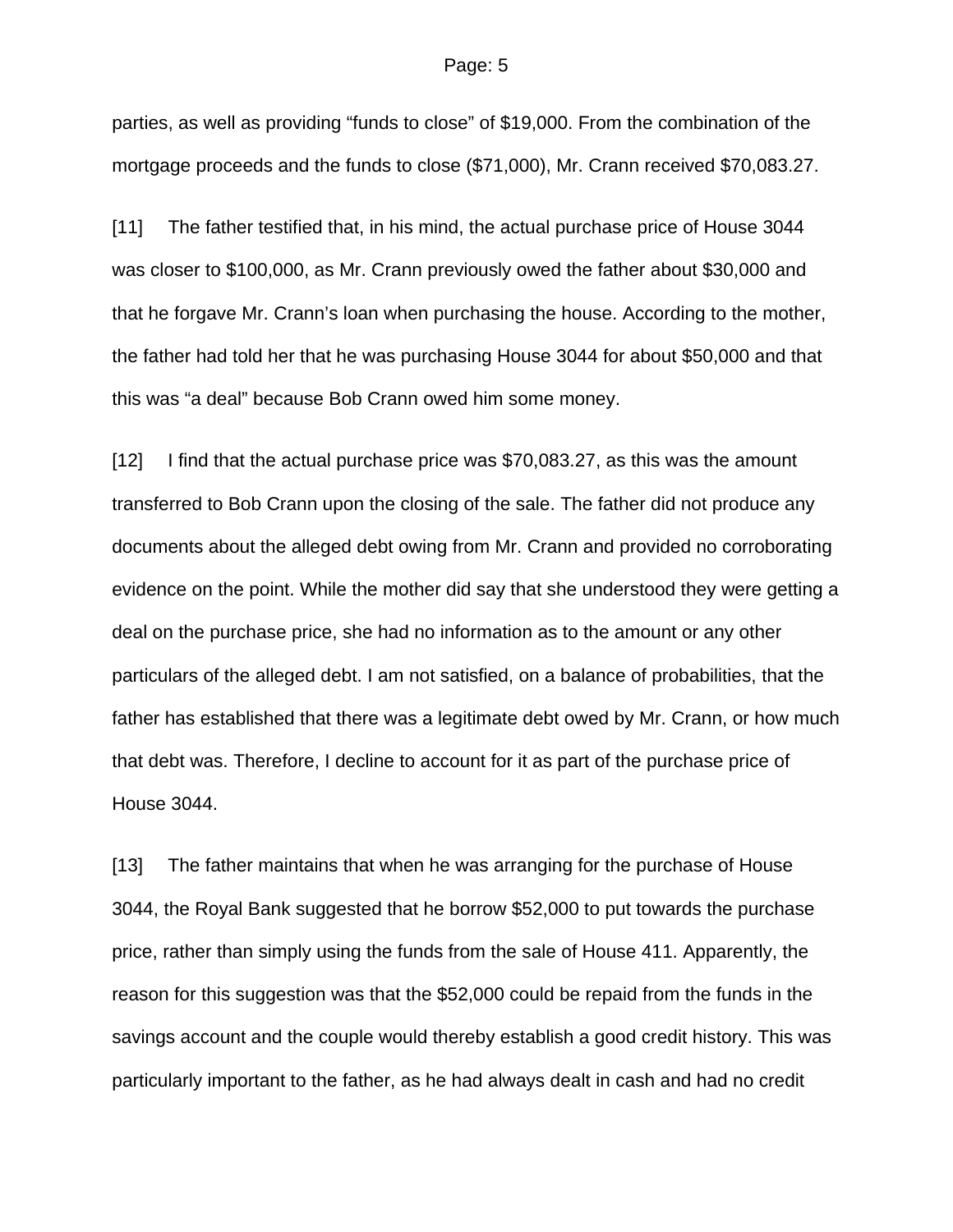rating. In any event, despite the apparent understanding that the loan would be repaid in relatively short order, the loan documents specified it was to be repaid over a 5-year term, with monthly payments of \$952.67.

[14] Prior to the closing of the purchase of House 3044, the couple moved to housing provided by the father's employer, Northwestel.

[15] In the summer of 1996, the family moved from Iqaluit to Whitehorse and in October of that year, they moved into the family home in Whitehorse.

[16] I pause here to observe that the couple did not communicate particularly well with respect household finances. The mother claims that she was not fully informed by the father of the reasons for various transactions and arrangements and, from time to time, was called upon to simply sign documents which had previously been prepared by the father, the couple's lawyer or their bank. After the family's move to Whitehorse, the mother claims that she began to approach the father about separating their accounts so that she could have a clearer understanding of what money was coming in and how it was being spent. Although there was an eventual separation of the parties' respective finances, the history of those finances and any joint financial transactions are primarily evident from the documents the mother was able to piece together from assorted miscellaneous papers she located in the family home following the separation.

[17] The mother's counsel has repeatedly demanded production of various documents from the father, including specific financial information. However, the father has failed to produce a list of documents and has only provided partial disclosure. Although the father also filed a volume of miscellaneous documents which included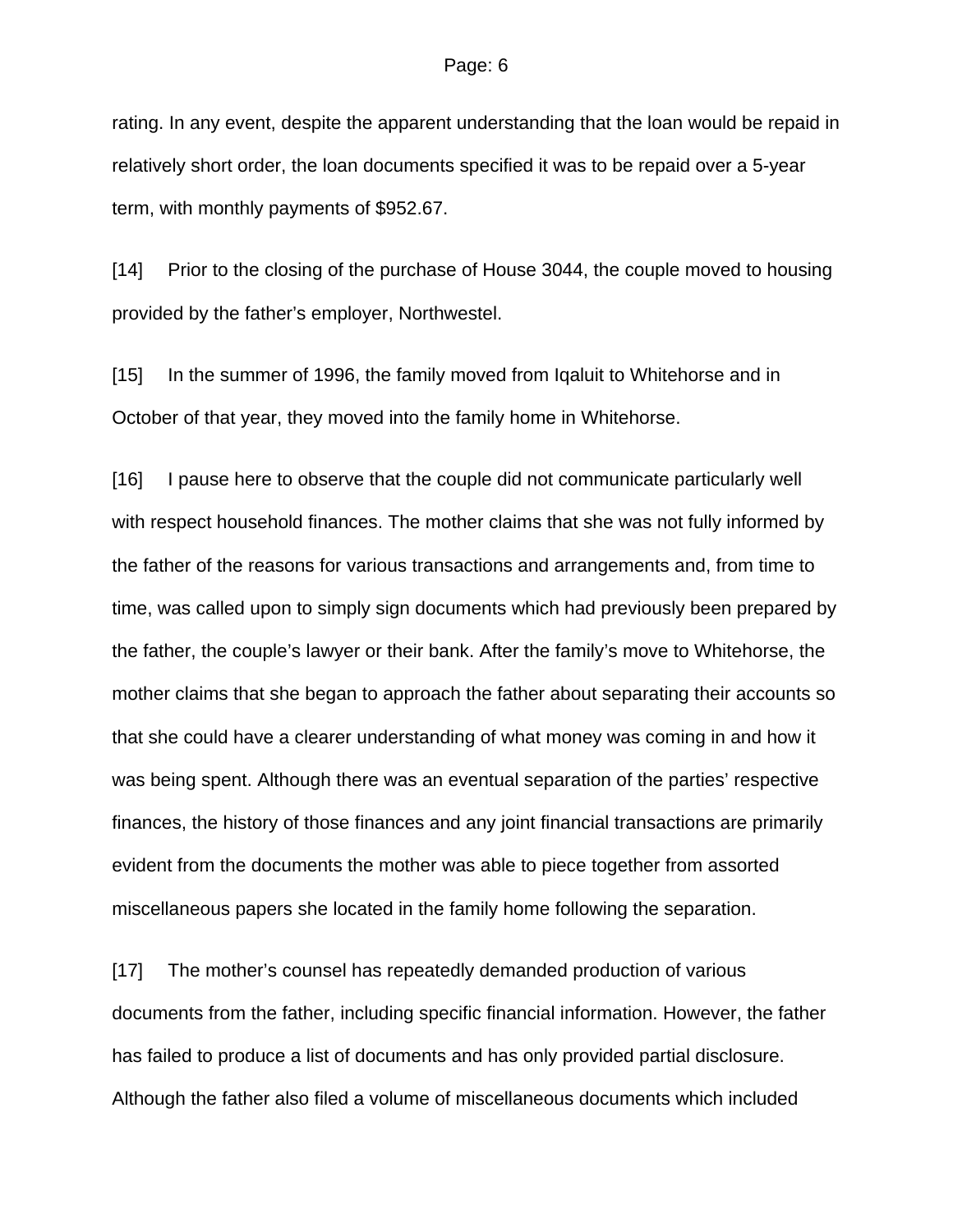some financial information, they are of limited assistance as he did not refer to or explain them in his testimony.

[18] For these reasons, the document record of the couple's financial history is somewhat scattered and certain evidence is simply missing, leaving gaps in that history.

[19] For example, an excerpt from a bank book for the savings account was produced in evidence, but only for the period from October 16, 1992 to June 24, 1993. The opening balance, which I mentioned earlier, was \$71,687.49 and I find that this was due to the previous deposit of the net sale proceeds from House 411. Over that period a number of significant, but irregular withdrawals were made. Commonly, the amount of those withdrawals were for \$2,000 or \$3,000, with some as little as \$200, and one as great as \$5,000. A number of deposits of varying amounts were also made and it would appear that some of the deposits endorsed "pay" would have been the result of paycheques from either or both parties. Over that time period, the balance of the account was reduced to \$45,003.97, resulting in net withdrawals of \$26,683.52. The mother testified that she has no idea what those withdrawals were for, as they were not made by her. I accept that evidence and therefore conclude that the withdrawals were made by the father, as he was the only other party authorized to deal with the account.

[20] The father testified that the \$52,000 loan to purchase House 3044 was eventually repaid by monthly mortgage payments of \$952.67 from the joint chequing account over the 5-year term of the loan. Eventually, both parties became employed by Northwestel and deposited their respective paycheques into this joint chequing account. The father was unsure whether some of the mortgage payments could have come from the sale of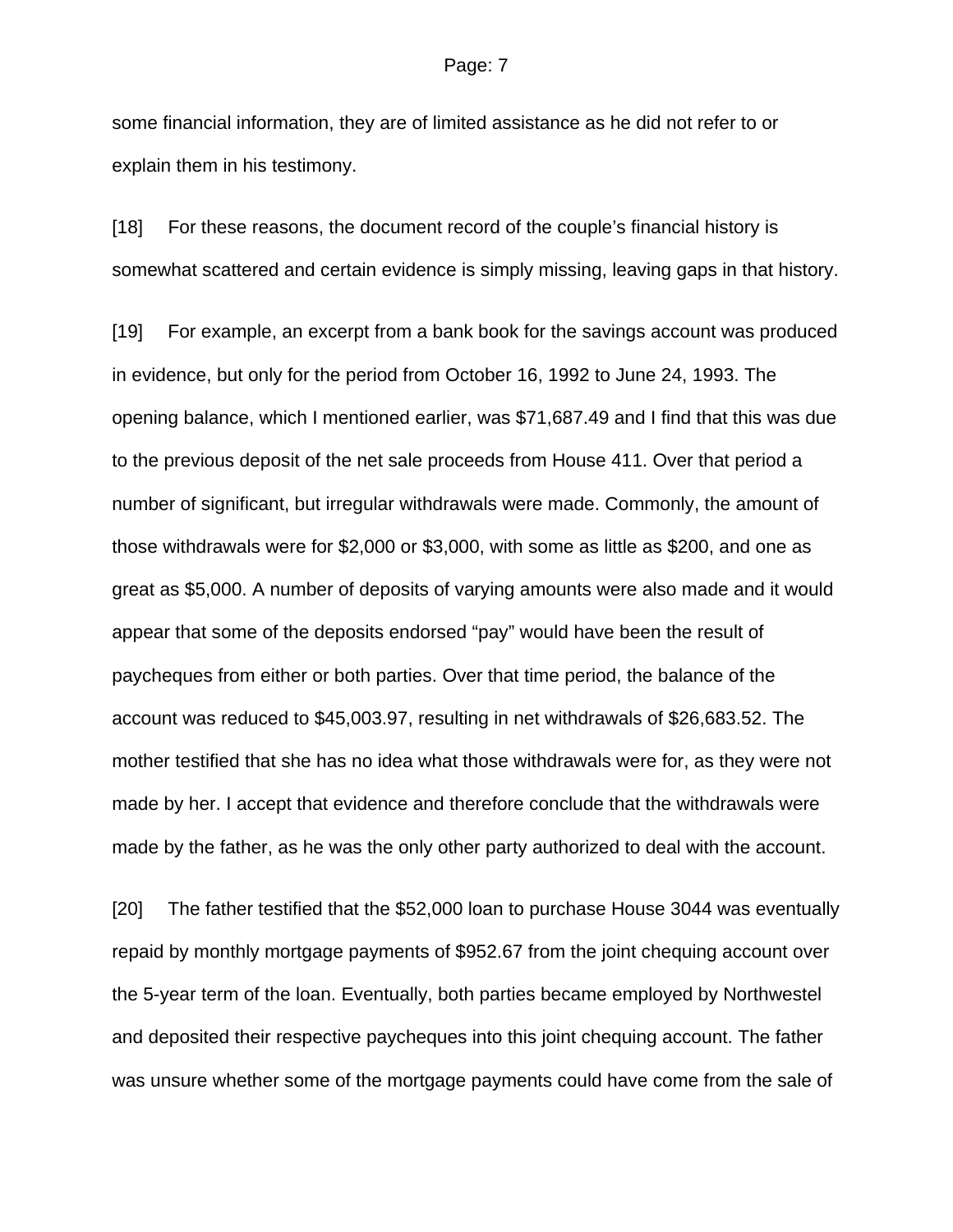certain shares, but testified that "either way, they were somehow paid through us", and here I understood "they" to mean the mortgage payments. He also testified that he never made a lump sum payment or any direct payments on the \$52,000 loan. He speculated that there were possibly some transfers to the loan from the savings account, but failed to produce any evidence of such transfers. Certainly, there was no evidence that any of the sizeable withdrawals from the savings account were applied towards the \$52,000 loan.

[21] Although the parties produced \$19,000 as the "funds to close" the purchase of House 3044 in November 1993, there once again was no evidence about where that \$19,000 came from. I infer that it must have come from the savings account, as the parties were of relatively meagre means at that time and there was no other identified source from which the funds to close could have been taken. I credit the father with having contributed those funds to close, as I have found that the net sale proceeds of House 411 were deposited into the savings account in the fall of 1992.

[22] Beyond that, it is evident that the father did not follow through on the original plan to borrow \$52,000 to purchase House 3044 and then repay that loan from the proceeds of the sale of House 411. Had that occurred, I would be inclined to give serious consideration to his claim that House 3044 be treated as his property and not as a family asset subject to division under the *Family and Property Support Act*, R.S.Y. 2002, c. 83 (the "*FPS Act*"). However, I reject the father's claim in that regard and conclude that House 3044 is a family asset for two reasons.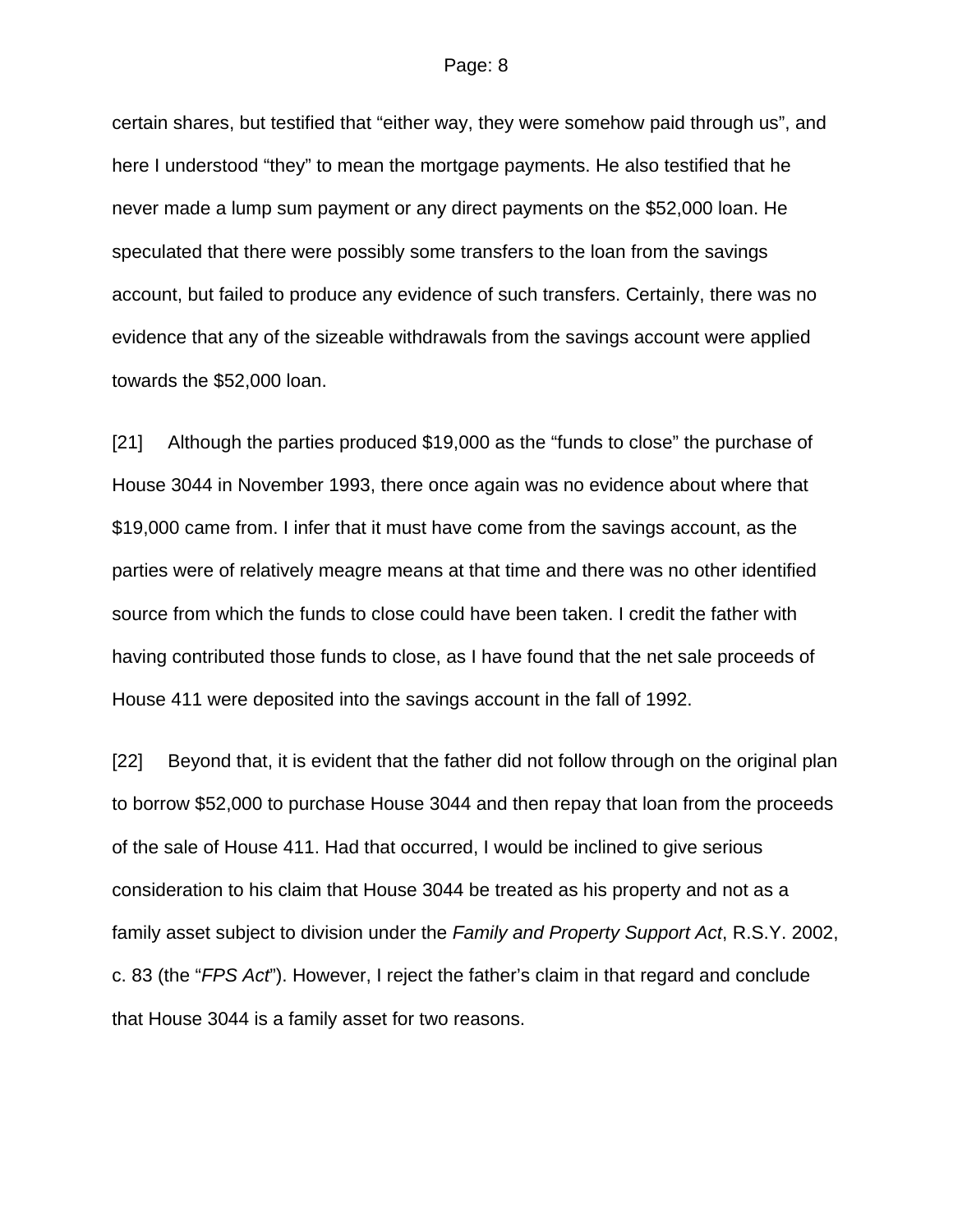[23] First, a majority of the purchase price, \$52,000 of \$70,083.27, was entirely repaid from the joint chequing account.

[24] Second, the property taxes, which were a significant expense associated with the maintenance of House 3044, were paid jointly by the parties. As of July 2002, the tax arrears amounted to \$27,746.59, and although they were initially paid via the father's Visa account in November 2002, that account was in turn credited for the same amount from the couple's joint line of credit.

[25] Pursuant to s. 15(3) of the *FPS Act*, "… family assets shall be valued as of the earliest date on which the marriage breakdown is deemed under subsection 6(2) to have occurred." Subsection 6(2) states that a marriage breakdown shall be deemed to occur when the parties begin "to live separate and apart without reasonable prospect of the resumption of cohabitation." In this case, the parties clearly agreed that their date of separation was December 31, 2005.

[26] Section 6(1) of the *FPS Act* then goes on to specify that if a marriage breakdown occurs, each spouse is entitled to have the family assets owned at the time of the breakdown "divided in equal shares". However, s. 13 of the *FPS Act* states that the Court may divide the family assets unequally, if it "is of the opinion that a division of the family assets in equal shares would be inequitable, having regard to:

> (a) any agreement other than a marriage contract or a separation agreement;

> (b) the duration of the period of cohabitation under the marriage;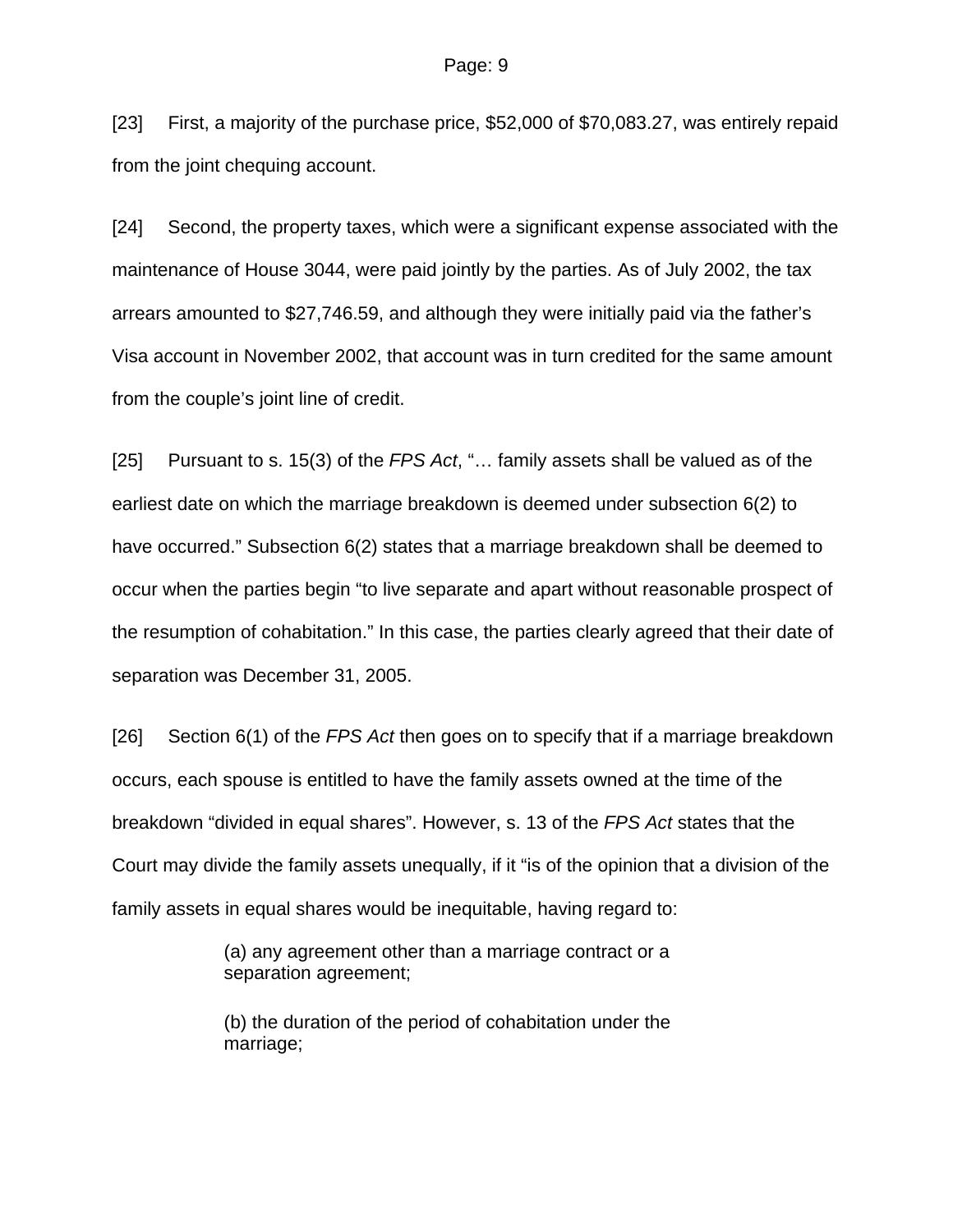(c) the duration of the period during which the spouses have lived separate and apart;

(d) the date when property was acquired;

(e) the extent to which property was acquired by one spouse by inheritance or gift;

(f) any other circumstance relating to the acquisition, disposition, preservation, maintenance, improvement, or use of property rendering it inequitable for the division of family assets to be in equal shares;

(g) the date of valuation of family assets."

[27] I find that it would be inequitable under s. 13 of the *FPS Act* to divide the value of House 3044 in equal shares, because of the father's initial contribution of \$19,000 (the funds to close), which I found must have come from the net sale proceeds of House 411, which was the father's asset from before the marriage.

[28] As the \$19,000 represented 27% of the purchase price paid to Bob Crann (\$70,083.27), I conclude than the father should receive 27% of the value of House 3044 as of the date of separation. The remaining 73% of that value should be divided equally between the parties. If the house is actually sold for more than its estimated value as of the date of separation, then the father may take the benefit of that increase.

[29] What then is the estimated value of House 3044 as of December 31, 2005? The mother suggests that it should be based upon the appraisal done in 1990, in the amount of \$175,000, a copy of which was produced in evidence. The mother says this was a reasonable appraisal, as the subsequent written offer from Bryan Hellwig to purchase House 3044 in 1996 was for the same amount and that offer, in turn, referred to the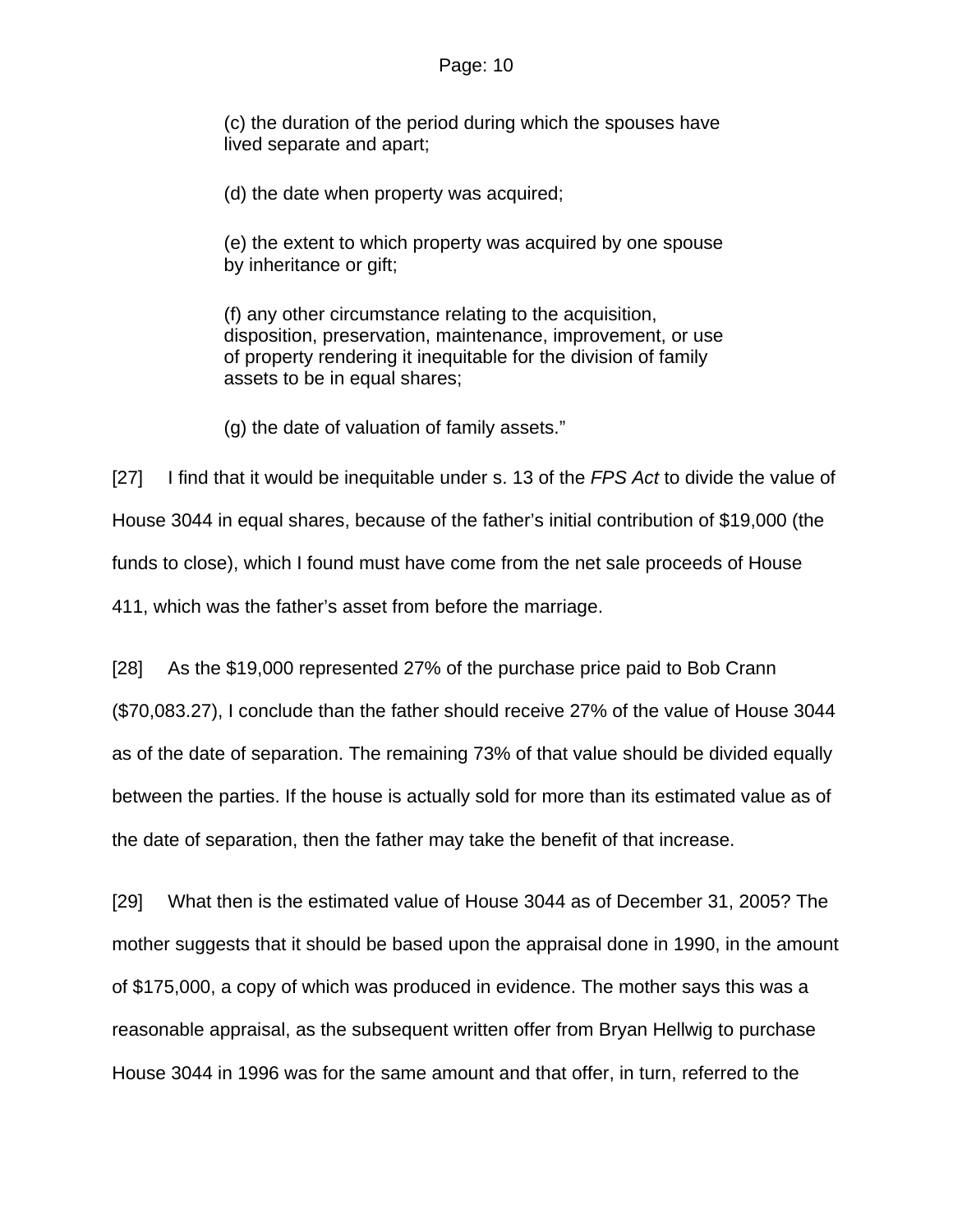proposed price of \$175,000 as the "appraised value". Notwithstanding that the father refused to accept the offer, asserting he had a prior verbal agreement with Mr. Hellwig for \$180,000, were I estimating the value of this property as of 1996, I would most likely accept \$175,000 as a fair and reasonable estimate.

[30] However, since 1996, the couple have experienced a series of problems with non-payment of rent, damage to the premises and various maintenance issues. Further, although the father testified that he has been trying to sell the property for the last 10 years, he has been unable to do so and now describes it a "white elephant". He also testified that he had an offer in about 2005 from a woman who was interested in acquiring the property for a food service business. Unfortunately, House 3044 was determined to be within a certain minimum distance from an old landfill site in the Apex area of Iqaluit, and the City would not allow the property to be used for food services. The father said that this has resulted in a drop in the value of the property.

[31] A tax appraisal on House 3044 by the City of Iqaluit was produced in evidence. The photocopy was difficult to read, but it indicates dates of December 13, 2005, and January 27, 2006. It specifies that the value of the land for tax purposes was \$70,600, and the improvements were \$39,100, for a total appraised tax value of \$109,700. However, the mother conceded that the appraised value for tax purpose is not necessarily indicative of the true market value, as the family home on H. Crescent was similarly appraised for tax purposes at an amount significantly below the professional appraisal of \$236,000, as of December 31, 2005.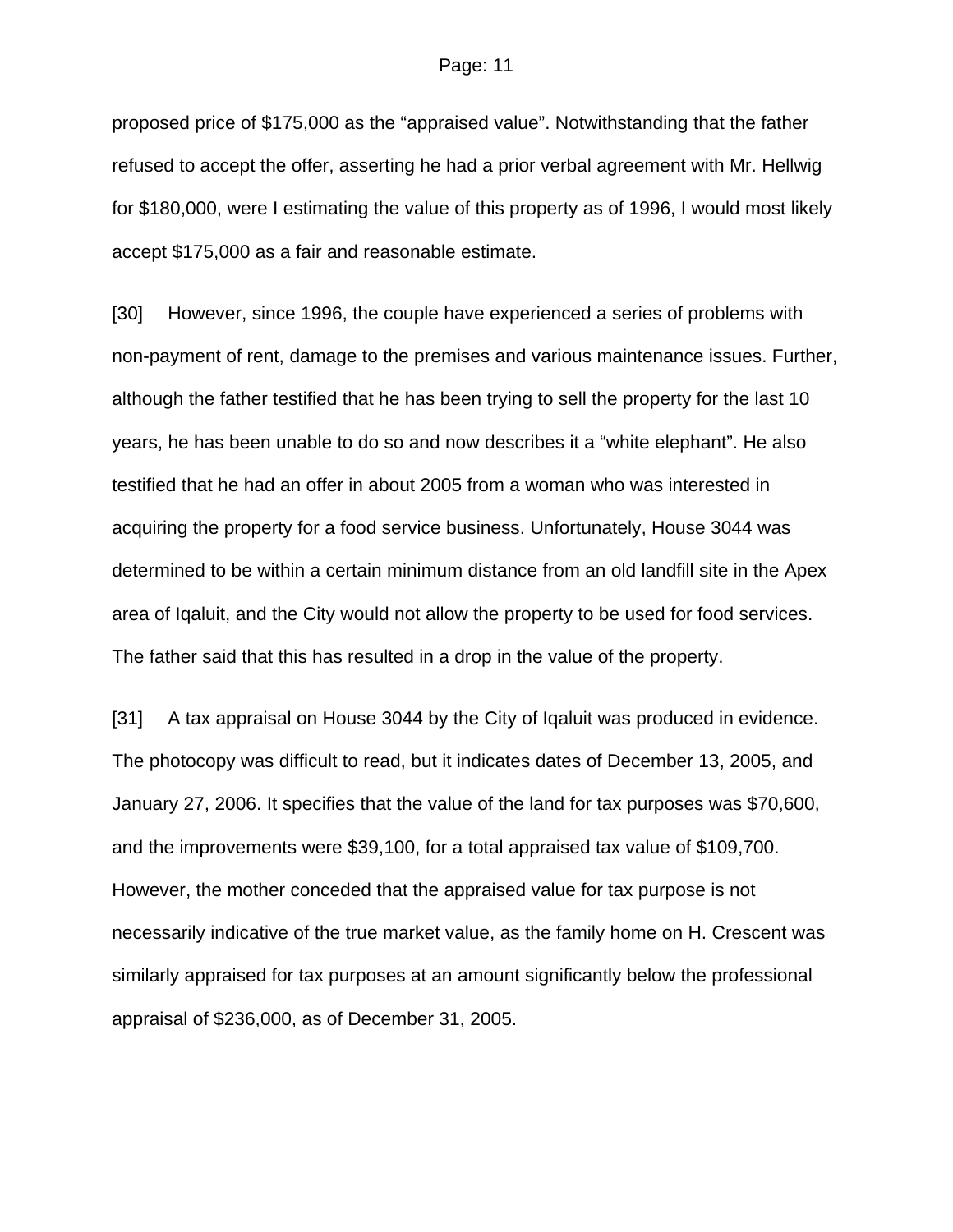[32] It was significant to me that the father admitted on cross-examination that he would have been willing to accept an offer of about \$130,000 for House 3044 at around the end of 2005 or the beginning of 2006. I assume that the father did not simply pick that figure out of the air, but that it was based upon his continuing efforts to sell the property over a period of 10 years. I therefore accept it as a relatively accurate assessment of the potential value as of December 31, 2005. Accordingly, I value House 3044 at \$130,000 as of the date of separation.

[33] I also order that the value of the property be divided unequally, such that the father will receive the first 27%, or \$35,100, of the estimated value of \$130,000. That notionally leaves the amount of \$94,900, or 73%, which will be subject to equal division between the parties.

*b) Should the family home be valued as of the date of separation? If so, should there be an unequal division of that family asset to take into account the date of its valuation?*  [34] There is no disagreement that the family home on H. Crescent is a family asset. Accordingly, I am required by statute to value it as of the stipulated date of separation. Having said that, I am able to take the date of valuation into consideration, pursuant to s. 13 of the *FPS Act*, in deciding whether its value should be divided unequally.

[35] The mother has provided a professional appraisal which values the family home at \$236,000 as of December 31, 2005. The father does not challenge the accuracy of that appraisal, but argues that real estate values in Whitehorse have risen dramatically over the last two years and that he should be entitled to benefit from that increase along with the mother. Accordingly, he asked that I value the family home as of the trial date. However, not only am I prohibited by the *FPS Act* from doing that, the father has not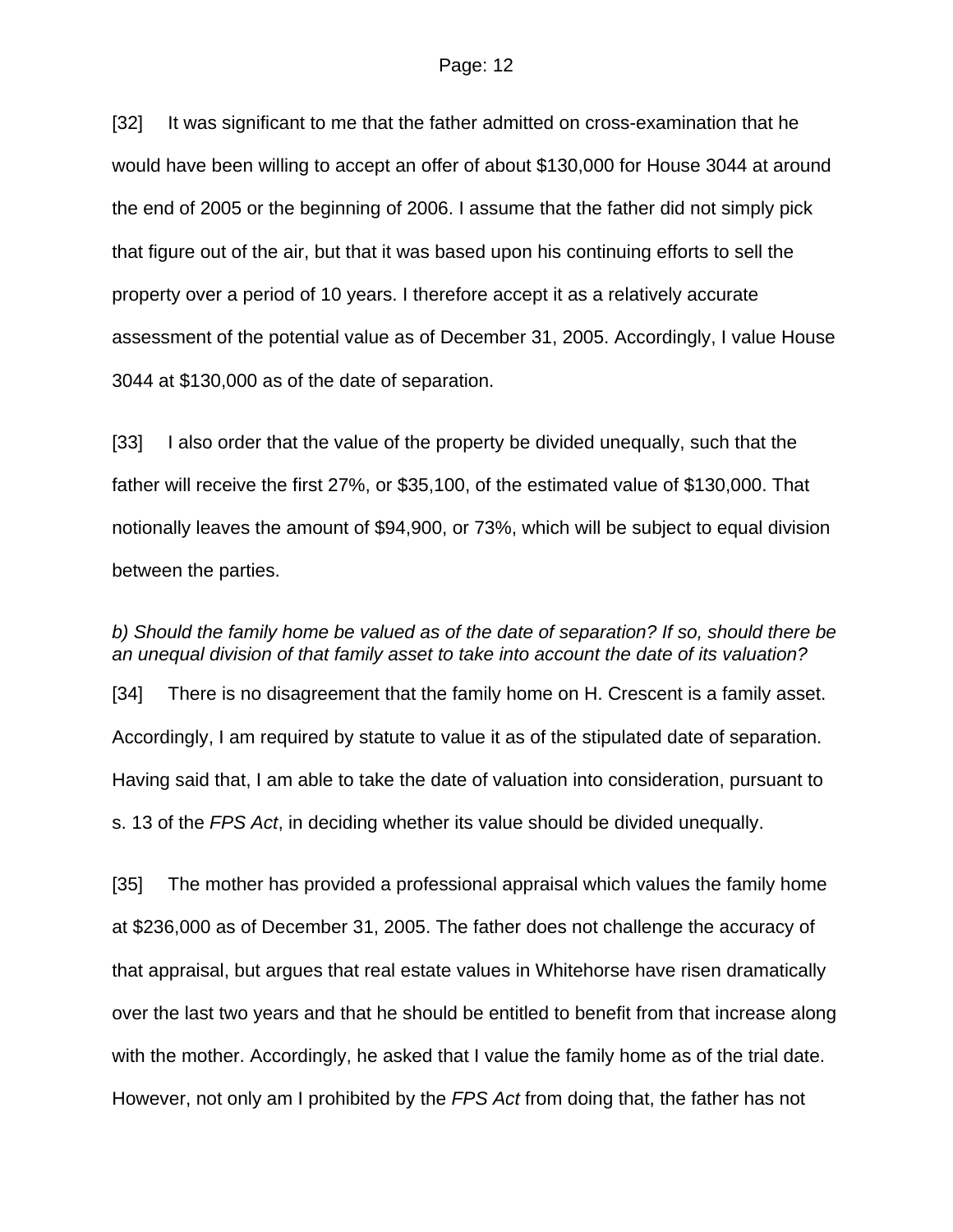provided any independent evidence on the current value of the house, other than hearsay testimony that he has spoken with a local realtor who said that house prices in Whitehorse have risen about 77% in the last two years.

[36] I queried whether the father has lost an opportunity here which might give rise to an inequity under s. 13 of the *Family Property and Support Act*. Had he been paid his equal share of the equity in the family home on or soon after the date of separation, then presumably he could have reinvested those funds elsewhere and reaped the potential benefit of that investment over the last two years. However, the mother's counsel responded to this question by arguing as follows.

[37] First, and most importantly, the mother gave uncontradicted testimony that, in or about March 2006, she arranged for a remortgaging of the family home, precisely so that she *could* pay the father his share of the equity. This was approved by her bank and the cheque for the father was ready to be picked up at the lawyer's office, but he refused to sign the transaction documents because he still wanted to reconcile with the mother.

[38] Second, the mother took over all the financial responsibility for the cost of maintaining the family home after the date of separation. Since then, she alone has paid the mortgage, the house insurance, the heating and utilities expenses and all other related expenses. Even during the seven months or so that the father returned to live in the family home in 2006, his only financial contribution amounted to periodic purchases of groceries, the payment of one telephone bill, and perhaps some clothing purchases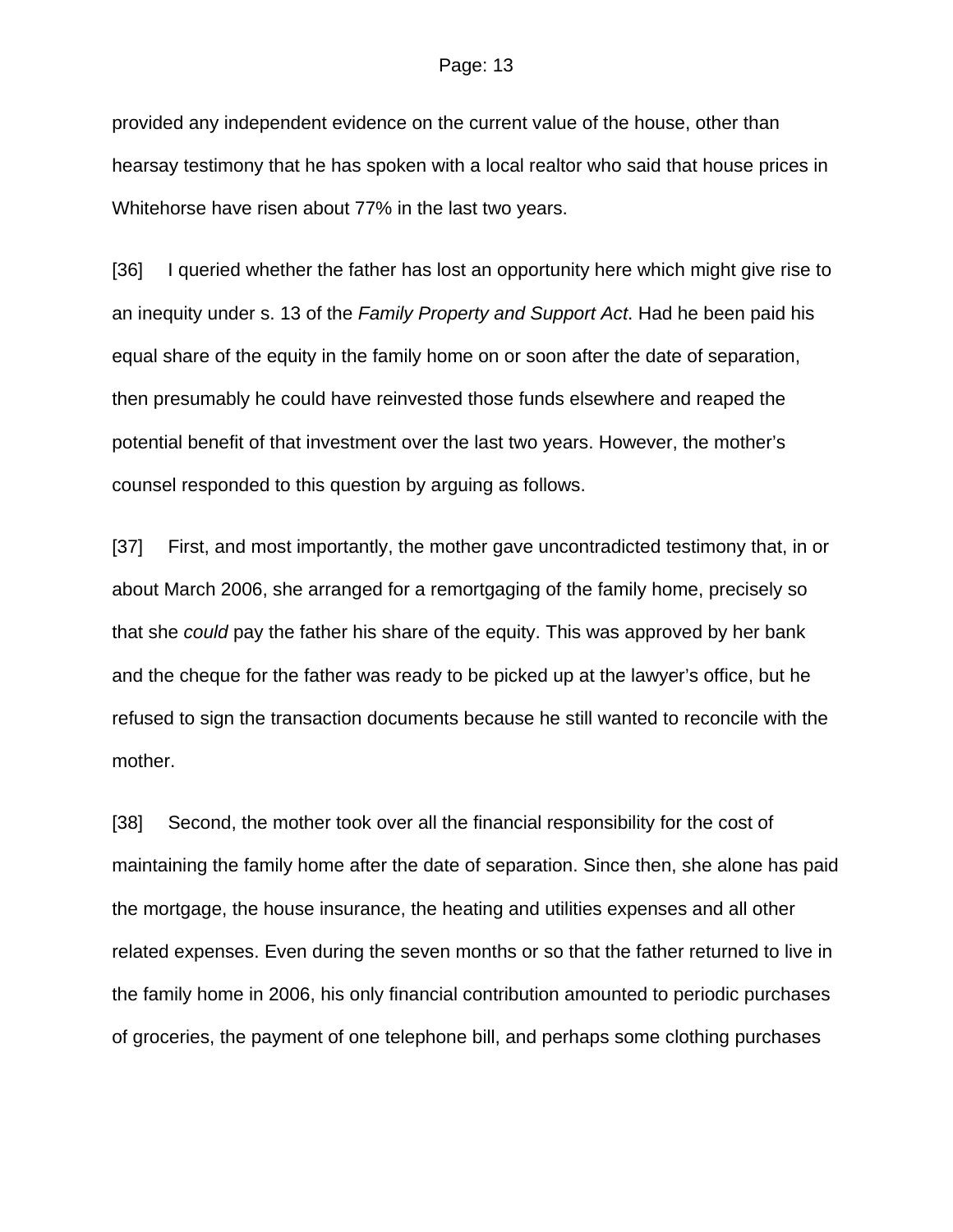for the children. Had the mother not covered the housing expenses, the property may have well been foreclosed upon.

[39] Third, the mother has also lost an opportunity to reinvest her share of House 3044. That property could have been sold to Bryan Hellwig in September 1996 for \$175,000. However, as I indicated earlier, the father refused, maintaining that he and Mr. Hellwig had a previous verbal agreement that the sale price was to be \$180,000. The mother was extremely upset by the father's refusal to complete the sale at that time, because the couple were in need of funds, as they were in the process of purchasing the family home in Whitehorse.

[40] I agree with those arguments and I am consequently persuaded that it would not be inequitable to divide the value of the family home equally between the parties as of the date of separation.

*c) Is the couple's line of credit a family debt to be divided equally or otherwise?*  [41] The line of credit was originally taken out jointly by the parties to finance the family's move from Iqaluit to Whitehorse, including the purchase of a 1991 Ford F250 diesel truck. As of September 24, 2001, the amount owing on that line of credit was \$13,441.31, which roughly reflected the balance due from the cost of the move. About that time, the father decided that the couple would only make interest payments on the line of credit, arguing that they could not afford to pay down the principal. The mother disagreed, but no principal payments were made, with the exception of a lump sum payment of about \$6,200 by the mother in October 2002 and a payment of \$5,000 by the father in September 2004. As of December 31, 2005, the balance owing on the line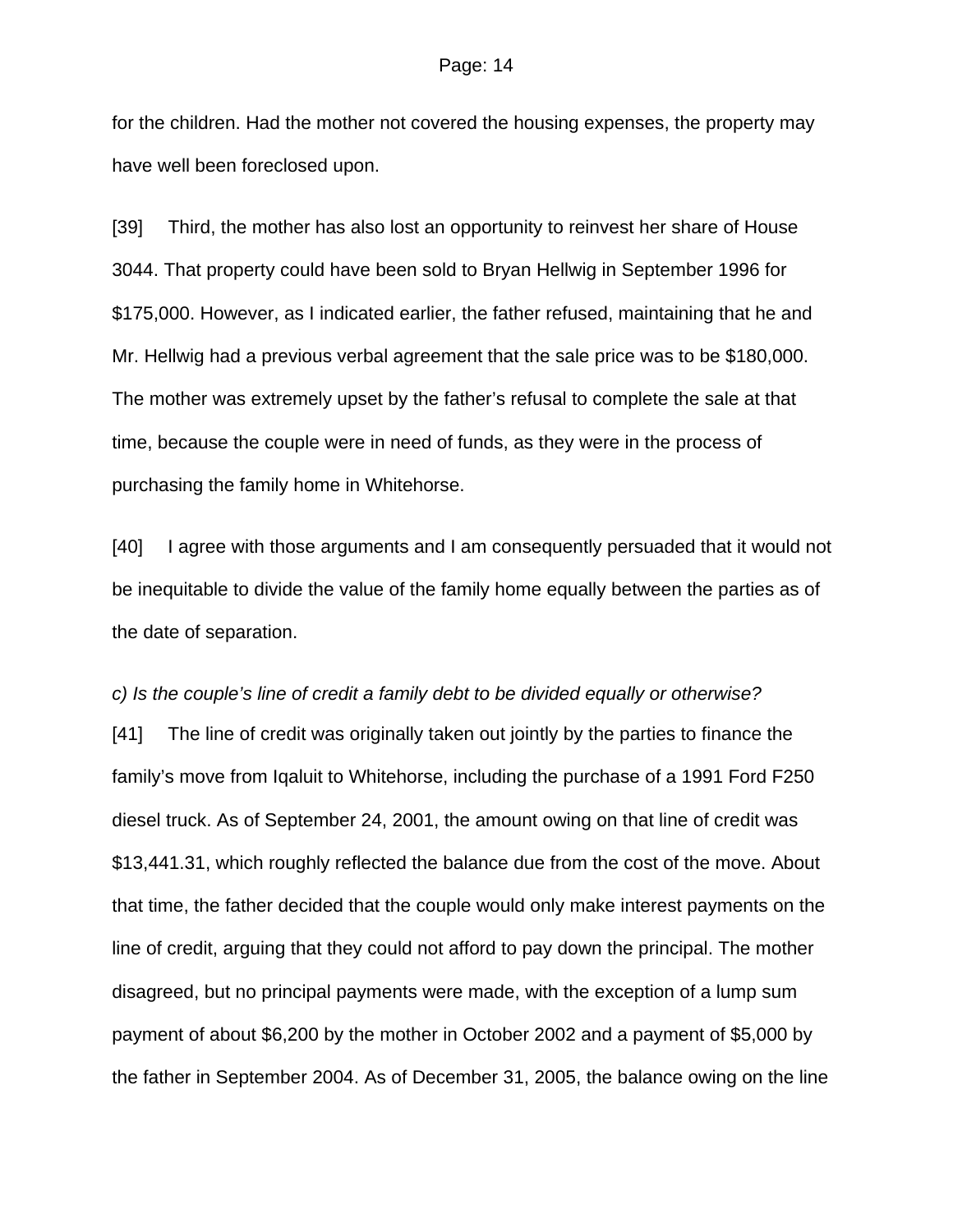of credit was \$43,289.13. The majority of the current amount of the debt is the result of paying the property taxes on House 3044, which, as of July 2002, were \$27,746.59 in arrears. Pursuant to s. 4(a) of the *FPS Act*, the line of credit could be viewed, in effect, as funds in an account with a chartered bank ordinarily used for shelter or household purposes. In any event, it was clearly a joint account used for family purposes. Accordingly, I find that the amount of \$43,289.13 is a family debt which the parties should share equally.

## *d) Are the party's respective pensions with Northwestel family assets to be divided equally or otherwise?*

[42] The mother has provided evidence that the commuted value of her pension with Northwestel as of the date of separation was \$26,356. In other words, had she left her employment on that date, she would have been able to transfer her pension in that amount to a new employer's pension plan. Further, there is evidence that the commuted value of the father's pension with Northwestel, as of December 31, 2005, was \$73,295. The mother's counsel argues that the combined value of the two pensions should be equally divided and that this could be done by Northwestel splitting the two pensions at source. If that were done, each party would be credited with a pension of \$49,825.50.

[43] In response, the father made a submission, somewhat confusing to me, that Northwestel requires its employees to retire at the age of 65 and when the father reaches that age, his pension will not be fully mature. On the other hand, he says that because the mother is younger than he, her pension will likely be fully mature by the time she is required to retire and she will receive higher pension payments as a result.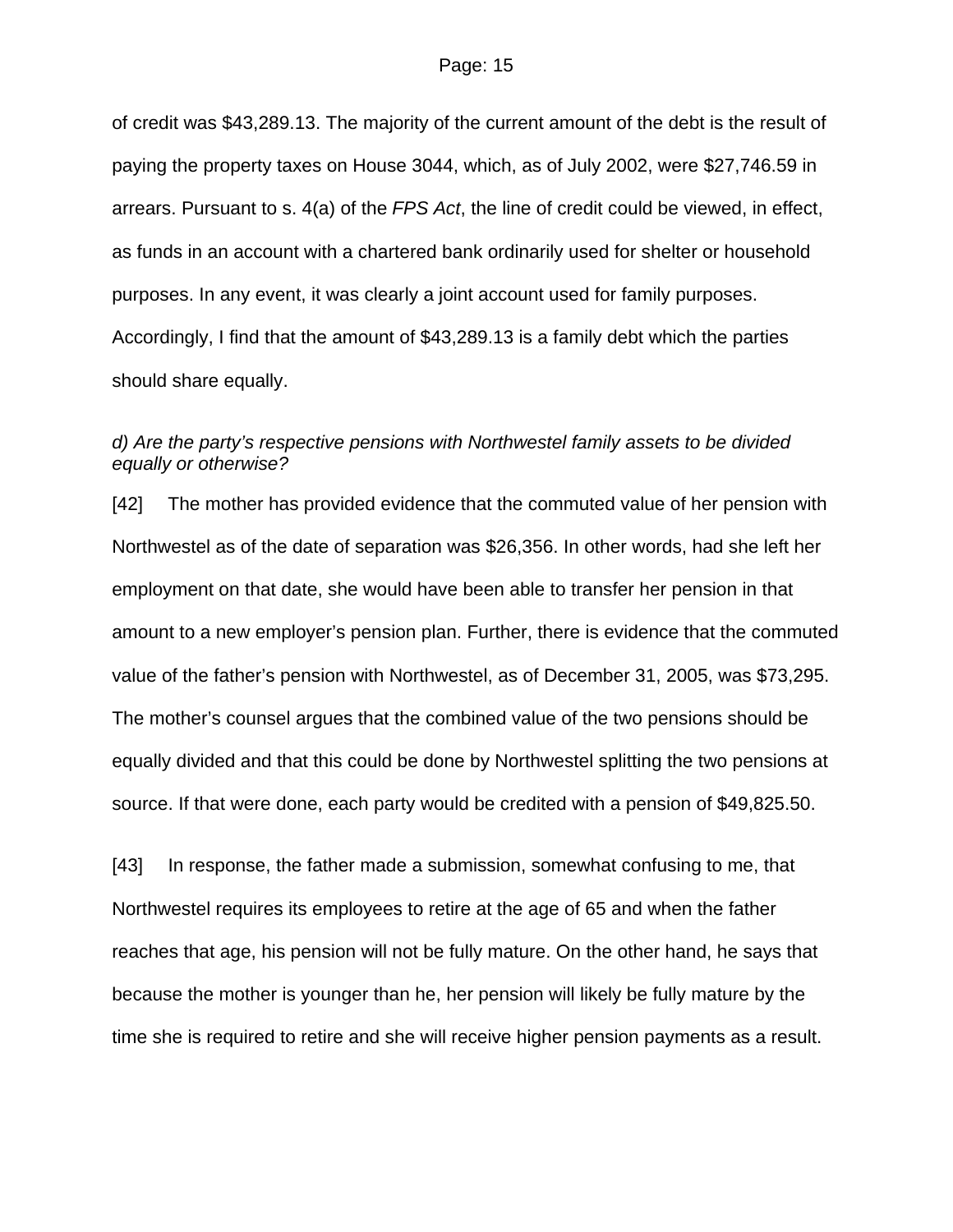As a result, he suggests that the pensions should remain in the hand of each party as they are.

[44] There is no question that the pensions are family assets under either ss. 4(e) or (f) of the *FPS Act*, depending on whether the plans have vested or not, as both were accumulated during the course of the marriage. Therefore, according to s. 6(1) of the *FPS Act*, each spouse is entitled to have these family assets divided in equal shares as of the date of separation, unless it would be inequitable, to do so having regard to the various considerations set out in s. 13 of the *Act*. I am not persuaded that any of those considerations apply in this circumstance and accordingly, I order that the combined value of the parties' respective pensions with Northwestel is to be divided equally between them.

## *e) Are the air miles points accumulated by the father a family asset to be divided equally or otherwise?*

[45] The mother provided evidence that the father has accumulated about 147,330 airline points on his Royal Bank "Avion" Visa account as of the date of separation. This account was used to pay all the household bills for the family prior to the date of separation, and it was always replenished from the couple's joint chequing account. Accordingly, the mother's counsel says that the airline points are family assets subject to equal division. However, she advises that Royal Bank Avion will not transfer airline points upon a divorce. Therefore, she asked that I order the father, upon the mother's request in writing, to book airline tickets on her behalf until her one-half share of the points is used up, that is just under 74,000 points.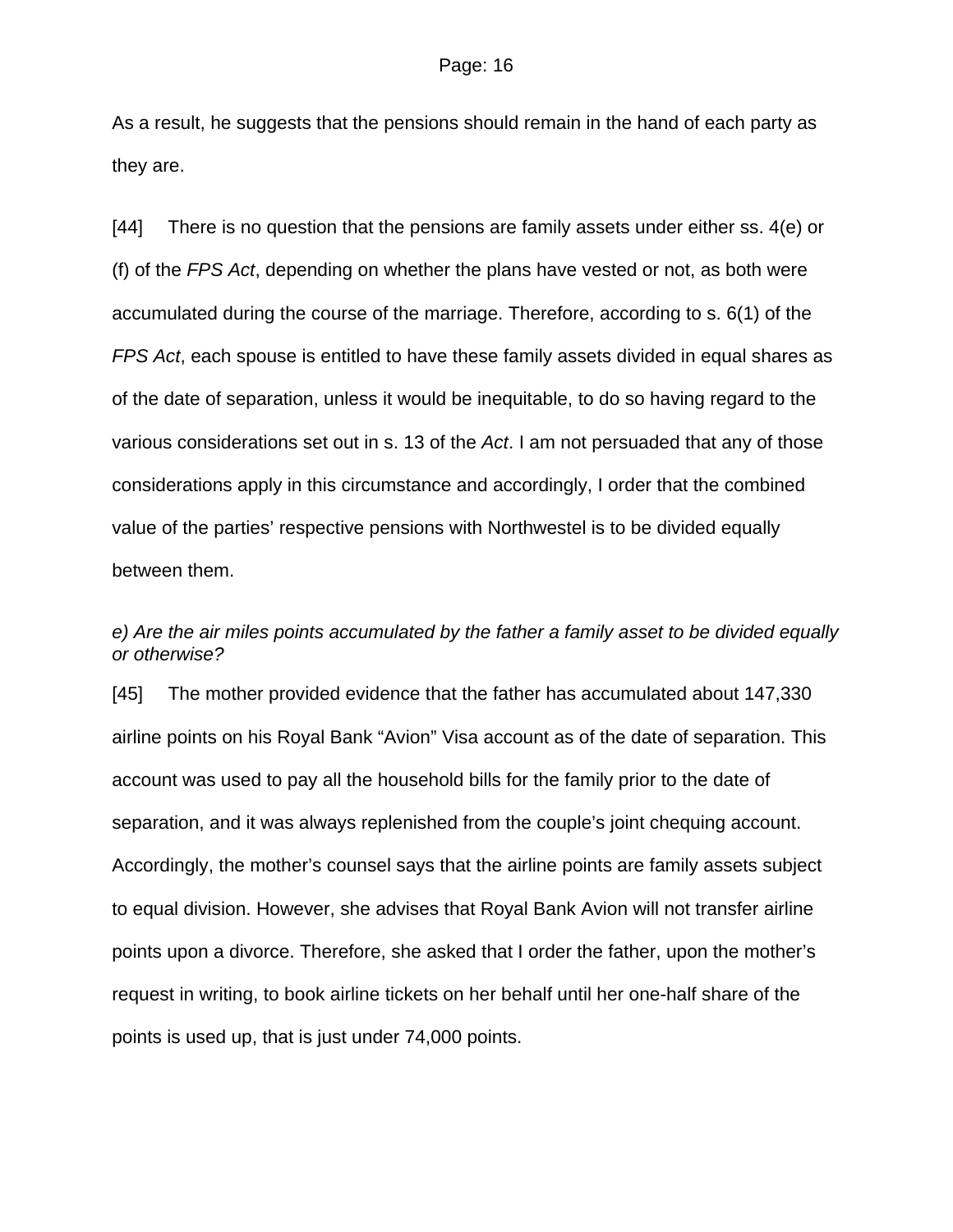[46] The father really had no argument to the contrary, other than his testimony that he thought the points were his and that the current balance should remain with him. I disagree and declare that the airline points are family assets subject to equal division in the manner requested by the mother's counsel.

### *f) Is the fifth-wheel trailer a family asset to be divided equally or otherwise?*

[47] With regard to the fifth-wheel, the mother concedes that the father had loaned Guy Campbell \$20,000 prior to the cross-country move and that Mr. Campbell had given the father the trailer in exchange. Upon arriving in Whitehorse, the family lived in the fifth-wheel for about three months, until they purchased the family home. It has since been used for a family reunion in 2001 and occasionally for the children's summer sleepovers. I gather it is currently in the mother's possession, however, she is unable to make any use of it, as she does not yet have her driver's licence. She estimates that its value at the time of separation was about \$10,000.

[48] In his direct examination, the father said the mother should take the full value of the fifth-wheel, and then in his closing submissions he contradicted himself and said that he should take the full value of the trailer.

[49] The \$20,000 loan to Guy Campbell was from the sale proceeds from House 411, which funds were the property of the father, largely acquired as a result of his efforts and investments prior to the marriage. Therefore notionally, neither the sale proceeds nor the loan should be treated as family assets under the *FPS Act*. In the alternative, even if the \$20,000 loan to Mr. Campbell, which later served as the consideration for the acquisition of the fifth-wheel trailer, could be considered a family asset, I would find,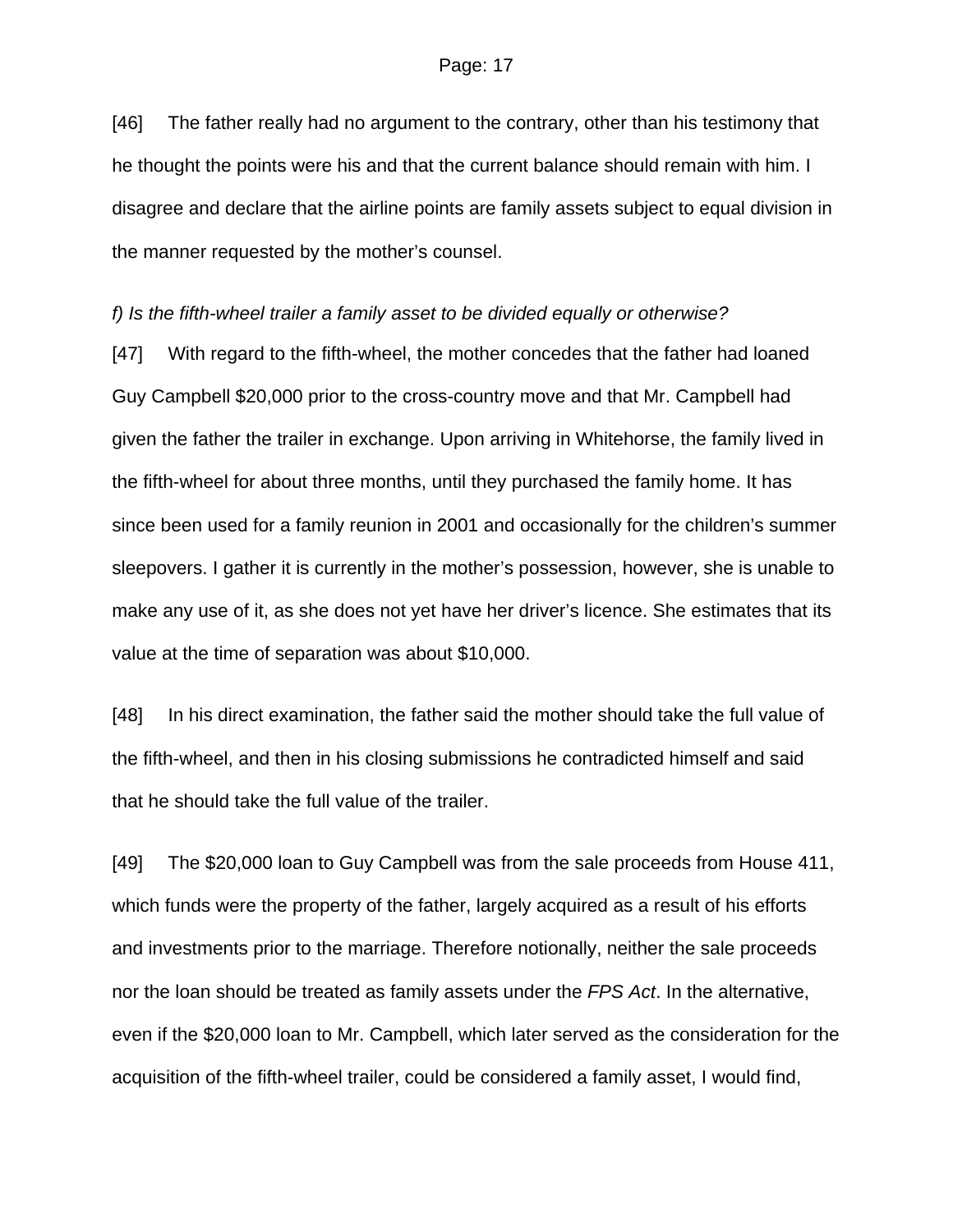under s. 13(f) of the *FPS Act*, that it would be inequitable to divide the value of the fifthwheel equally between the parties. Therefore, I conclude that the father should be fully credited with the value of the fifth-wheel at the date of separation, which I find to be \$10,000. Since the mother currently has no use for the trailer, I would expect that the parties could best give effect to my ruling here by the father agreeing to retake possession of it, or forfeit its value.

### *g) Is Royal Bank Savings account a family asset to be divided equally or otherwise?*

[50] This account had a balance of \$12,444.69 as of the date of separation. By that time, the account had been used for several years by both spouses for various household purposes and was in both their names. Accordingly, pursuant to s. 4(a) of the *FPS Act*, I find that the balance in the account at separation should be treated as a family asset. In the alternative, even if that balance could still be considered a nonfamily asset, pursuant to s. 7 of the *FPS Act,* I am satisfied that upon separation, the mother would be entitled to a one-half beneficial interest in those funds.

[51] The father's position on the savings account was a little more difficult to discern. In his direct-examination, he said that he wants what he came into the marriage with, less "a \$20,000 discount", but failed to explain what he thought that discount was for. In his closing submission, he maintained that what was his before the marriage should remain his. Here he cited the \$92,000 in gross sale proceeds from House 411 and said that that amount "should come off the top" prior to the division of the family assets. Later in his closing submission, he said that he wanted \$72,000 from the sale of House 411 taken "off the top", or in the alternative, that the full value of House 3044 should go to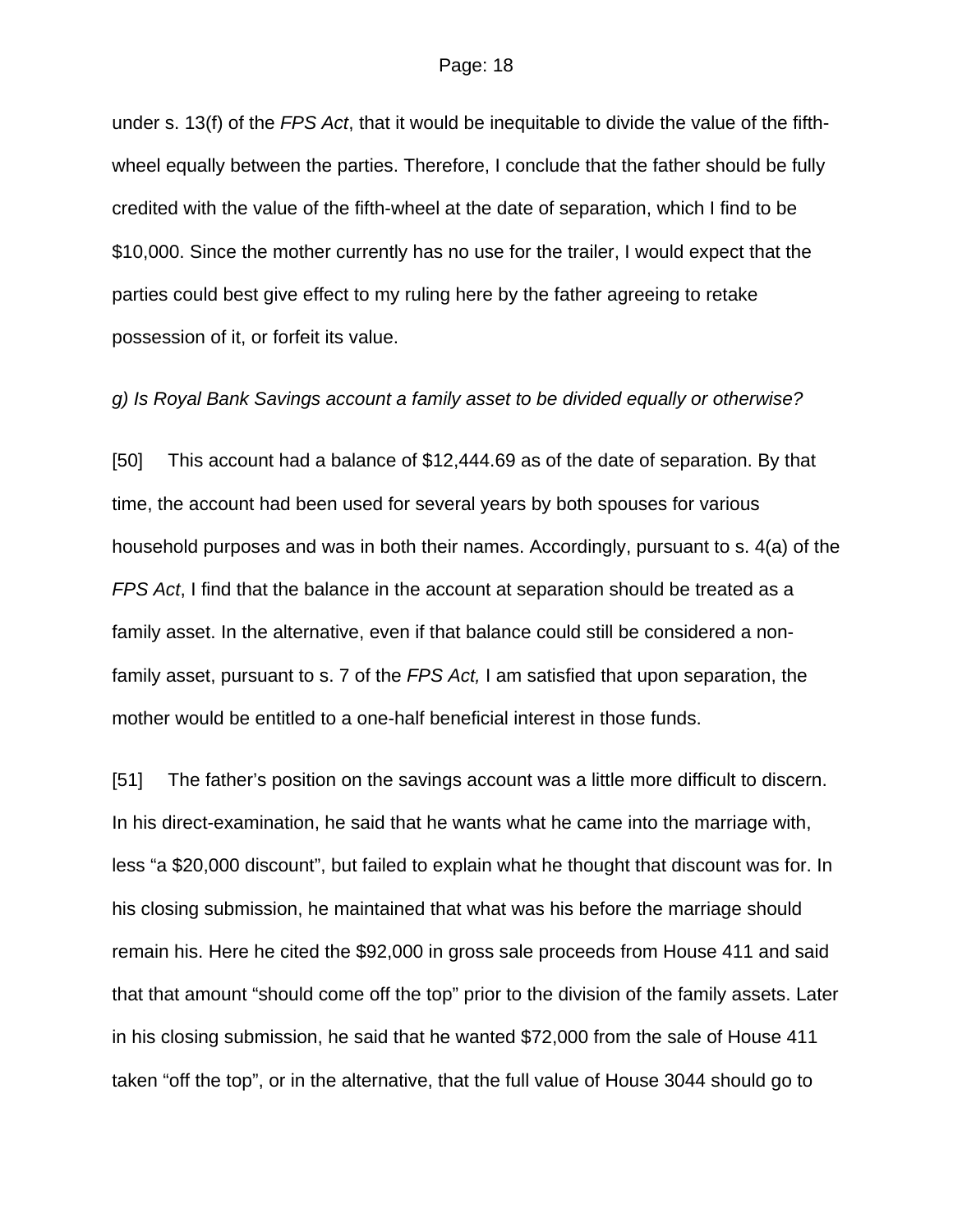him. These statements are again indicative of the confusion, at best, and inconsistency, at worst, of the father's various statements and testimony throughout the trial.

[52] I have already acknowledged that the net sale proceeds from House 411 would likely have been treated as non-family assets if they had been used for the purchase of House 3044, as was originally planned. Indeed, I have already credited the father with the \$19,000 amount of the funds to close in the purchase of House 3044 for that very reason. I have also credited the father with the \$20,000 loan, made from those sale proceeds, which resulted in the later acquisition by the couple of the fifth-wheel trailer. However, beyond that, the father has provided no evidence as to how the funds from the sale of House 411 were dealt with within the savings account, or otherwise. What evidence there is shows that there were a significant number of large withdrawals from that account at various times, in all likelihood by the father, which remain unaccounted for and unexplained. Therefore, I find that the father has been unable to make a case that the funds in the savings account at the date of separation should not be divided equally. As I have found the account to be a family asset, then it is subject to equal division, unless the considerations in s. 13 of the *FPS Act* dictate otherwise, and I conclude they do not. Alternatively, as the account was in the names of both spouses, the father has not rebutted the effective presumption in s. 7(2) of the *FPS Act*, that the mother is entitled to a one-half beneficial interest in the money in that account upon the couple's separation. Accordingly, the value of the account at the date of separation, \$12,444.69, is a family asset to be equally divided.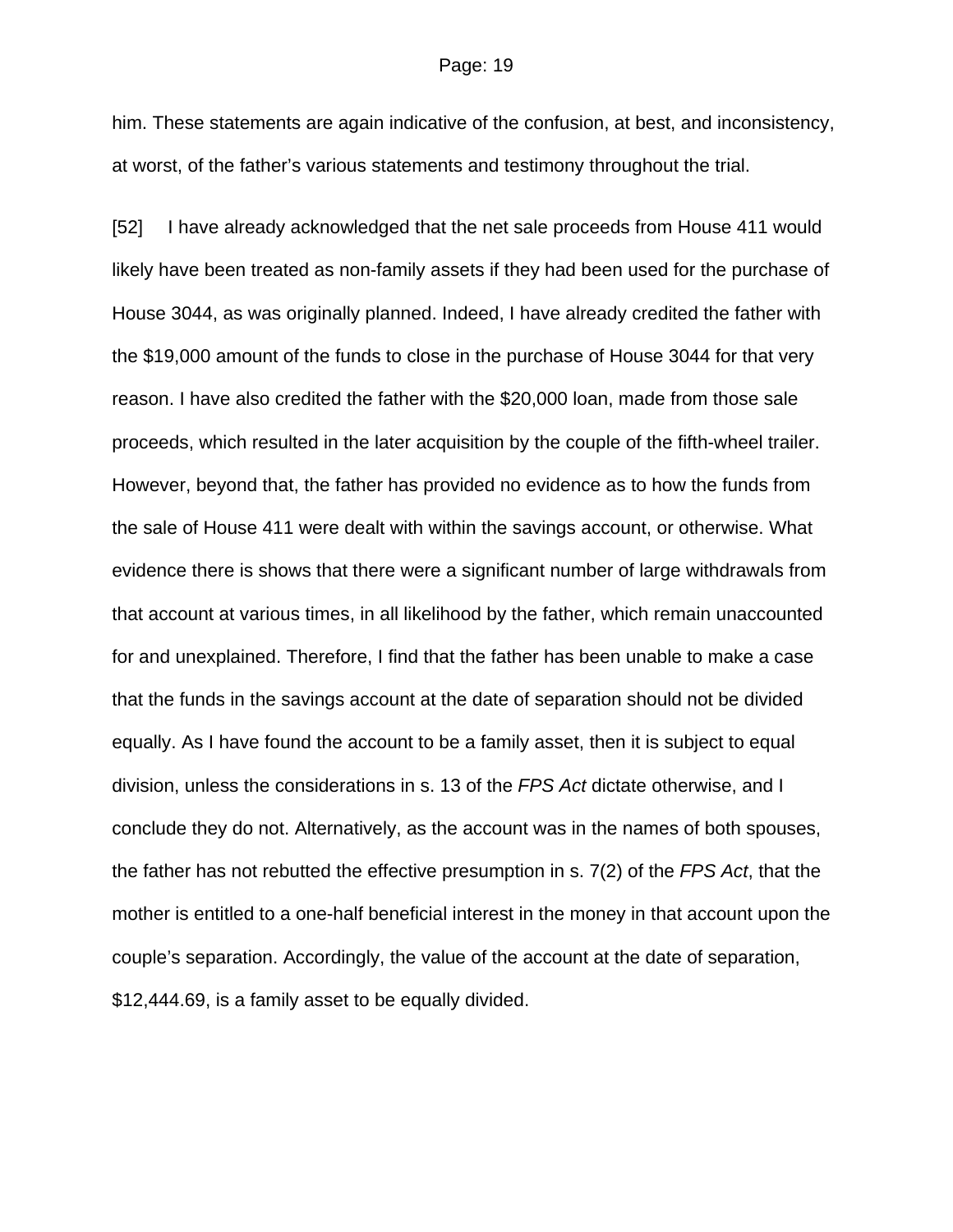## *h) How are the remaining assets to be divided?*

[53] The 1991 Ford F-250 diesel truck was purchased by the parties in order to move from Iqaluit to Whitehorse in 1996 for a price of about \$14,000, which was paid for out of the couple's line of credit. It is clearly a family asset and its value is subject to equal division. As of the date of separation, the mother estimates that its value would have been about \$3,000, although it is in worse shape presently. Indeed, the father confirms that it is currently parked because it has stopped running. Nevertheless, since the father provided no evidence to challenge the mother's estimate that the truck would have been valued at about \$3,000 as of the date of separation, I will accept the mother's value in that regard.

[54] The mother says that the father acquired numerous tools over the course of the marriage. When asked about the value of the tools as of the date of separation, the mother initially said she had "no idea", but then speculated that they could easily be worth between \$3,000 and \$5,000. She said that the father currently has all these tools in his possession, with the exception of a hardwood nailer, which he is free to collect from the family home at any time. The mother seemed to acknowledge that some of the tools, for example, the hardwood nailer, were purchased by the father prior to the marriage. That is consistent with the father's evidence, as he initially acquired many of the tools to renovate House 411.

[55] The father values the tools altogether at about \$2,500 and acknowledges that he has most of them. He also said that the mother has about \$400 worth of gardening tools, including a lawn mower, which she can keep in her possession. He said that the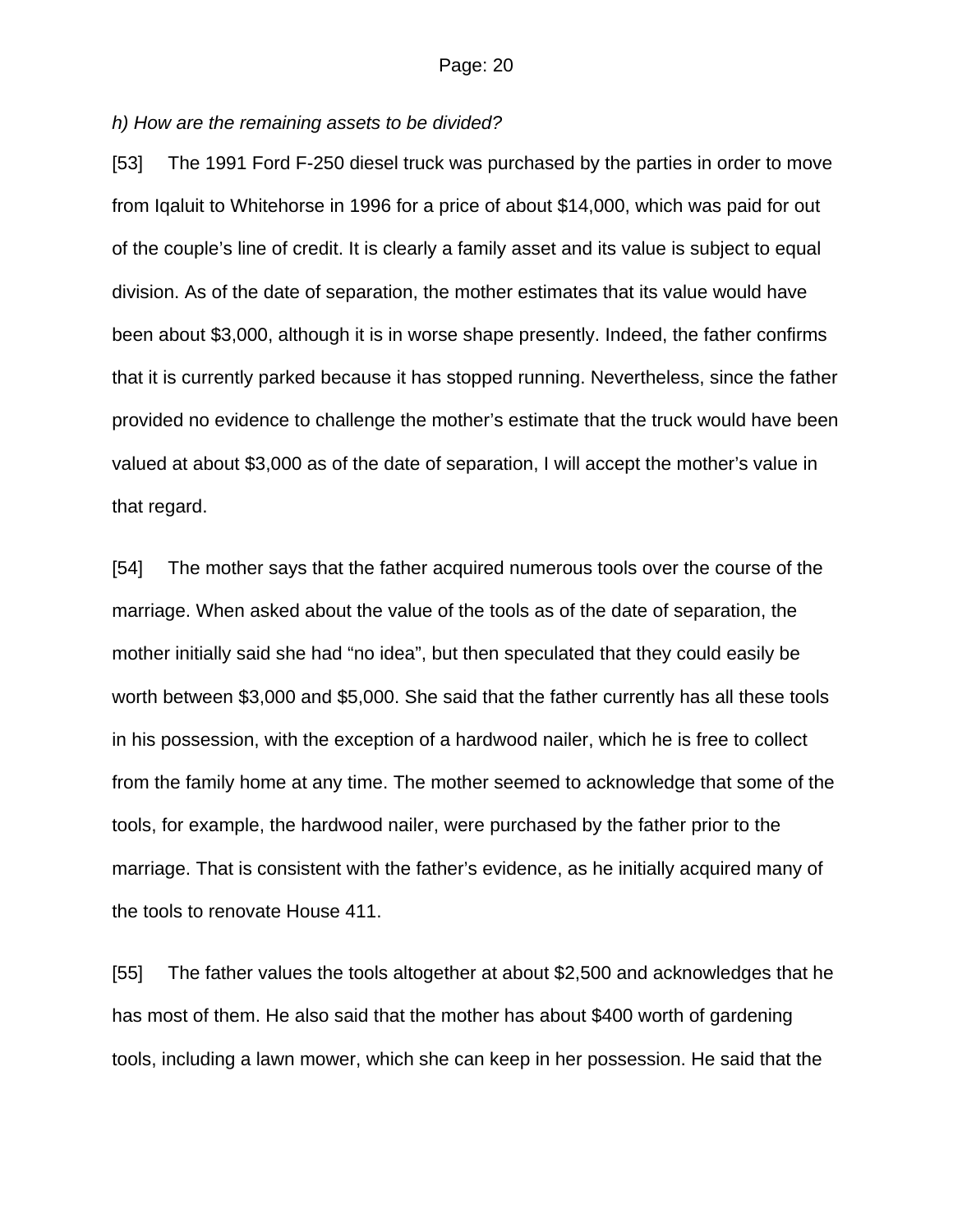hardwood nailer should be returned to him, since it is not a family asset and its value should not be subject to equal division.

[56] I find that not all of the tools can be considered family assets, as many were acquired by the father prior to the marriage. Given the less than satisfactory state of the evidence on this point, it is largely an exercise in speculation on my part to place a value on the remaining tools which can be considered family assets subject to equal division. I find that value to be \$2,000.

[57] In her testimony, the mother referred to two bank accounts in the father's name, which he opened prior to separation. They are both with the Royal Bank of Canada and described as a "Signature Plus" account and a "Calculator Plus" account. The mother was unaware that the father maintained these accounts until just prior to the trial, and has no information as to their value as of the date of separation. According to the father, he provided the value of these two accounts, as of the separation date, to his former counsel, Lenore Morris. If so, then I assume that it would not be very difficult for the father to retrieve that information from Ms. Morris. In any event, the father agrees that the accounts should be treated as family assets subject to equal division. I agree with the mother's counsel that the most appropriate way of handling this issue would be to make an order that the father produce bank statements for each of the accounts, as of December 31, 2005, and that whatever the balance on each account is, the value be divided equally.

[58] In her evidence and argument, the mother referred to the remaining items making up the balance of the family assets. These included the couple's Manulife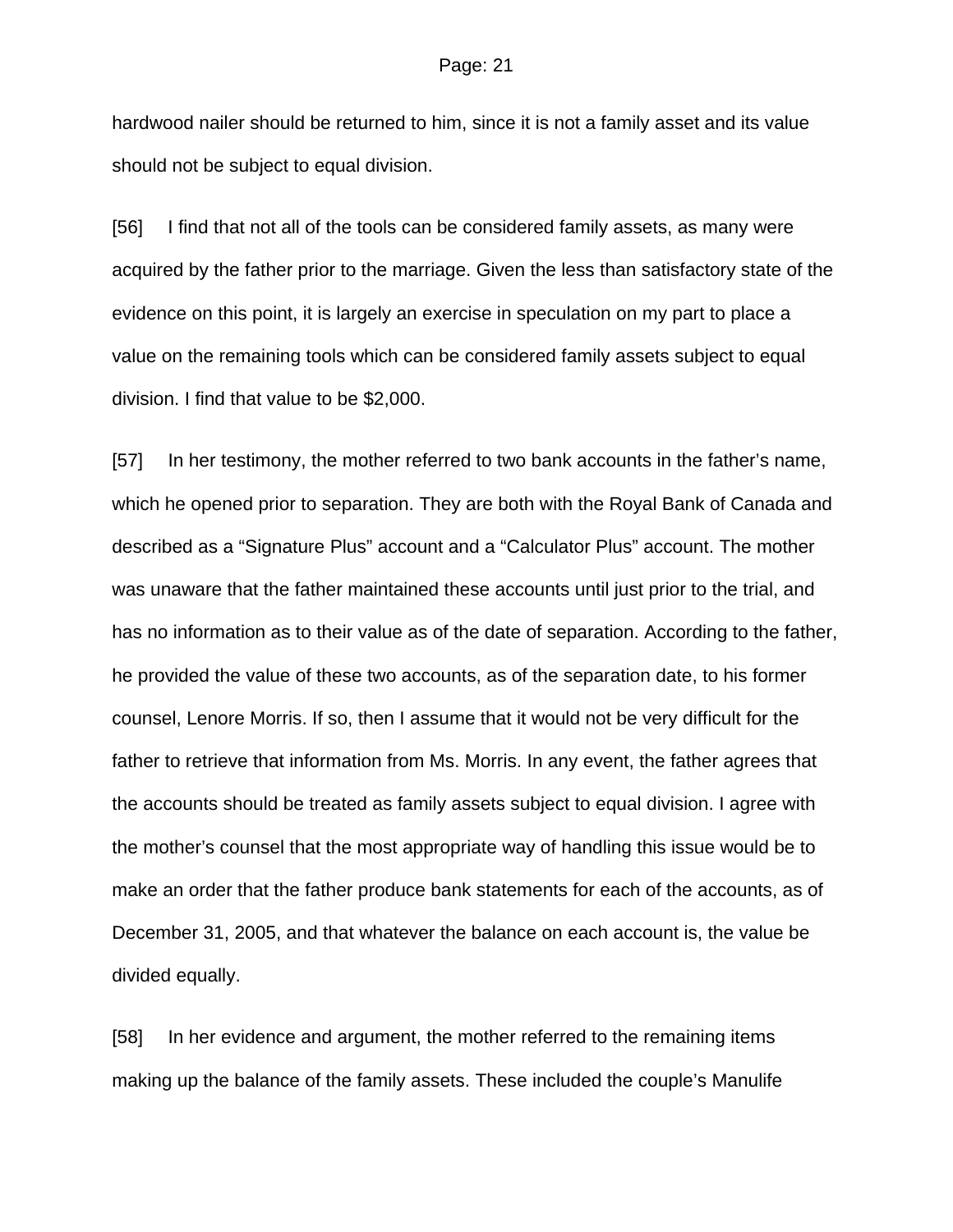Investments, their BCE Shares and their respective RRSPs. As I understood him, the father never challenged the assertion that these were family assets subject to equal division. In any event, s. 4 (f) of the *FPS Act*, would support that conclusion. In particular, the parties' respective ownership of these assets, prior to equal division, as of the date of separation, were as follows:

| Asset                       |   | Mother      |   | Father      |
|-----------------------------|---|-------------|---|-------------|
| <b>RRSPs</b>                |   | \$15,980.29 | S | 9,287.63    |
| <b>BCE Shares</b>           | S | 3,740.49    |   | \$12,549.82 |
| <b>Manulife Investments</b> |   | 3,225.46    |   | 2,286.87    |

I find that these are all family assets to be pooled and subject to equal division.

[59] There are some remaining items of furniture and other personal property, which I understand the couple agree should go to the father in order to finally resolve this divorce. However, the mother seeks a continuation of the no-contact order from the February 1, 2007 interim order, with the exception of her agreement to accept his communications by email. Therefore, I will make a direction that the father contact the mother by email, or alternatively via his current partner, P.E., and arrange to collect these items by the end of November from the family home and provide a specific date and time when he will attend at the residence for that purpose.

[60] Finally, the mother has indicated that she cannot operate the garage door at the family home, because the portable garage door opener has gone missing. She assumed that the father has this device in his possession, but as I understand it, the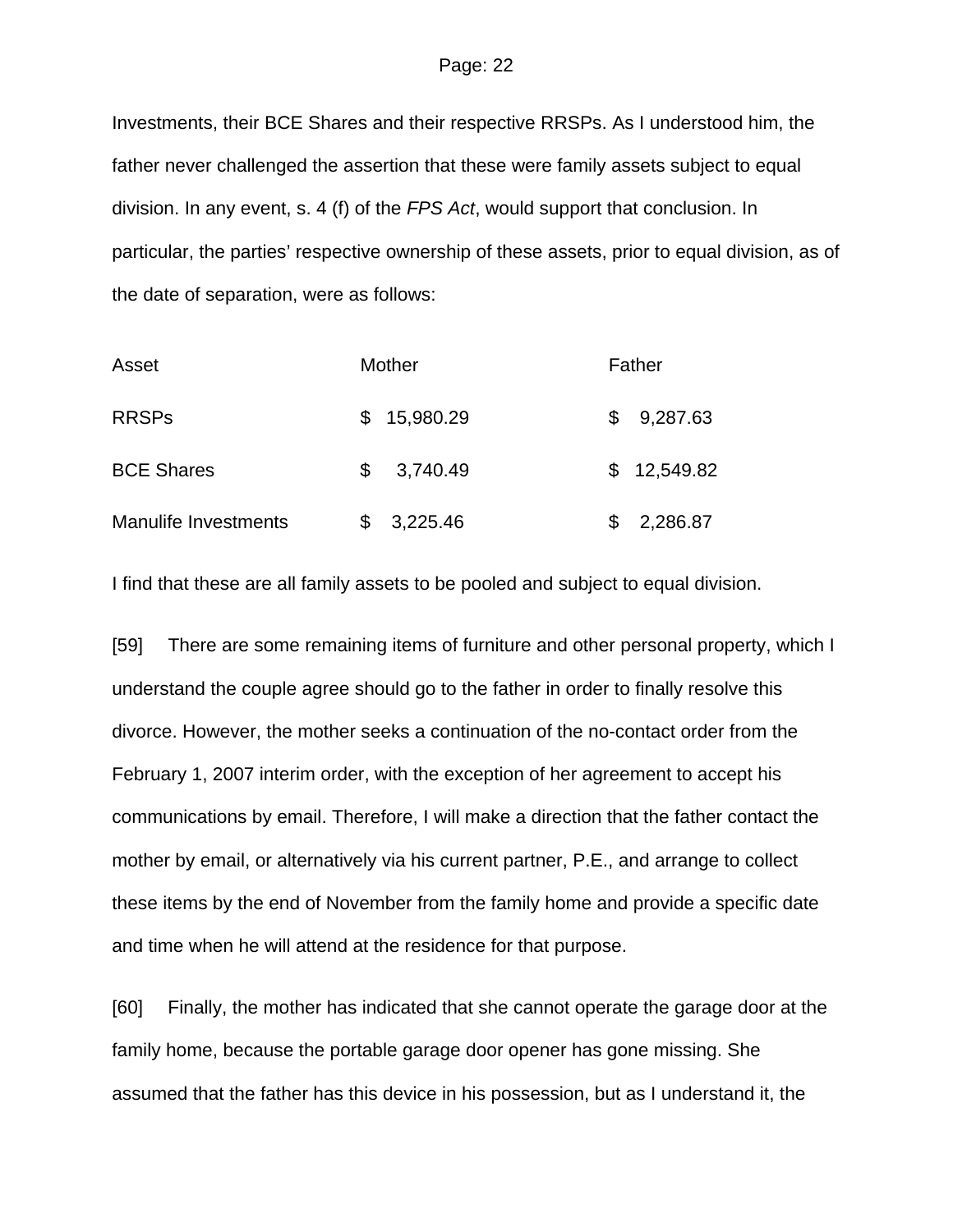father maintains that it has simply been lost in the shuffle. As I expect the mother will become the owner of the home in due course, pursuant to these reasons, I view this as

a maintenance item which she should be responsible for.

[61] In summary, my conclusions with respect of the division of family assets and debts can be better understood by referring to the following chart:

| <b>Asset</b>                | Mother           | Father                           |  |
|-----------------------------|------------------|----------------------------------|--|
| House 3044, Igaluit         |                  | \$94,900<br>(\$130,000 less 27%) |  |
| H. Crescent, Whitehorse     | \$236,000        |                                  |  |
| <b>Northwestel Pensions</b> | Split at Source* | Split at Source*                 |  |
| <b>RRSPs</b>                | \$15,980.29      | \$9,287.63                       |  |
| <b>BCE Shares</b>           | \$3,740.49       | \$12,549.82                      |  |
| Manulife Investment         | \$3,225.46       | \$2,286.87                       |  |
| RBC Bank Account 90033      |                  | \$12,444.69                      |  |
| 1991 Ford F250 Truck        |                  | \$3,000                          |  |
| <b>Tools</b>                |                  | \$2,000                          |  |
| <b>Debts</b>                |                  |                                  |  |
| H. Crescent Mortgage        | (\$124,609.09)   |                                  |  |
| RBC LOC                     |                  | (\$43,289.13)                    |  |
| <b>Balance</b>              | \$134,337.15     | \$93,179.88                      |  |
| <b>Total Net Assets</b>     | \$227,517.03     |                                  |  |

# **Division of Family Assets and Debts**

# **Equalization of Above-Noted Assets and Debts:**

The father will retain House 3044 to be used or disposed of as he sees fit. The mother will retain exclusive possession and ownership of the H. Crescent house. If title to either property requires a transfer from both parties to the party now entitled to ownership, then I order such transfer be effected.

Total Net Value of Assets owned by the parties at separation: \$227,517.03.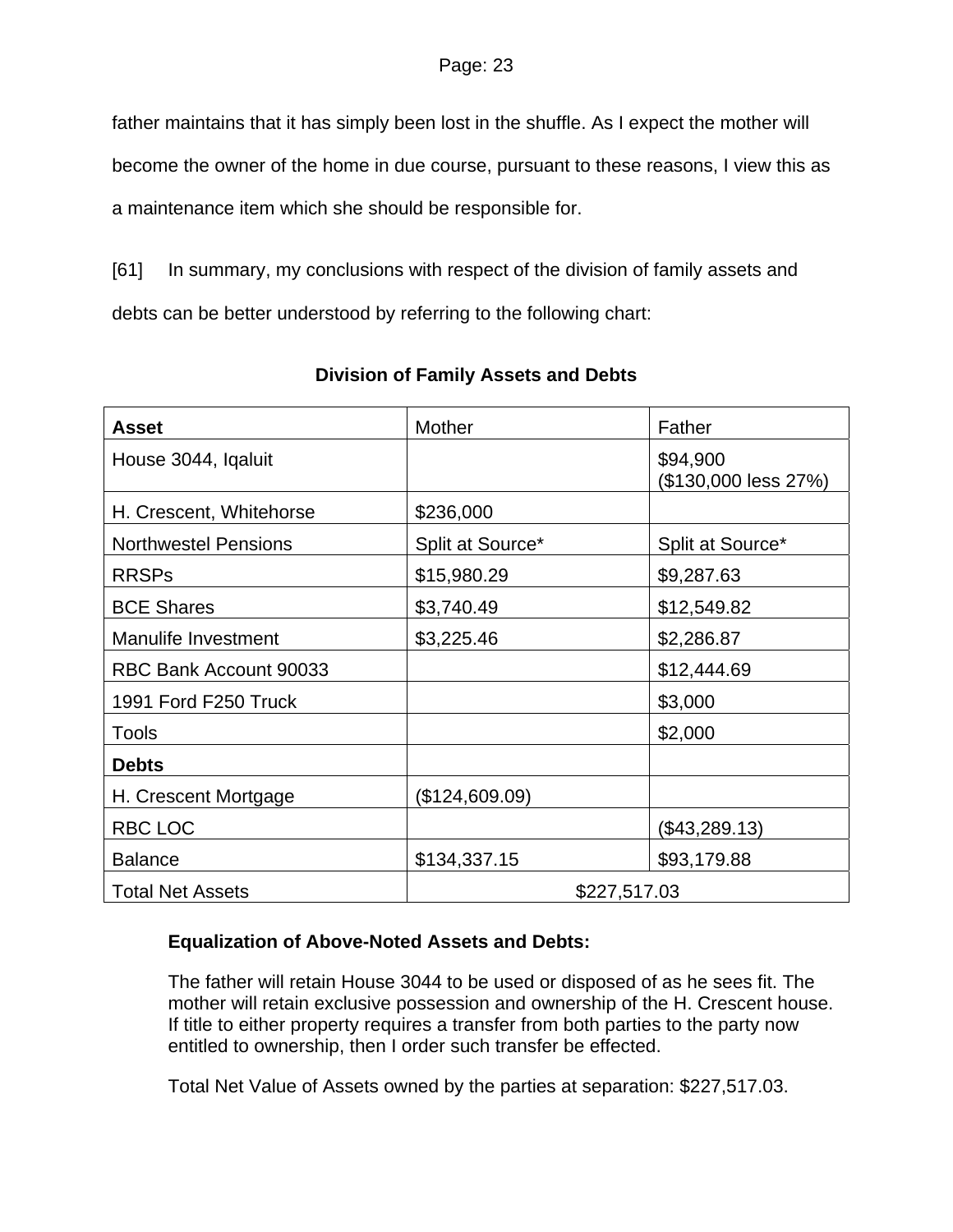Each party is to retain half of the value of those assets or \$113,758.51.

Before equalization, the mother retains \$134,337.15, so she must pay to the father \$20,578.64 to equalize the assets retained by each party:

 $$93,179.88 + $20,578.64 = $113,758.51$ , to be retained by the father after he receives payment from the mother.

\$134,337.15 - \$20,578.64 = \$113,758.51, to be retained by the mother after she makes payment to the father.

# **Additional Assets:**

- 1. Pension Plans: to be "split at source" Northwestel to equalize and split pension plans.
- 2. Royal Bank Signature and Calculator Plus accounts statements as of

December 31, 2005, to be filed with the court and provided to the mother's

lawyer and the father shall pay to the mother 50% of the balance in each of the

two accounts as of December 31, 2005.

3. The father will take possession of the fifth-wheel trailer, or forfeit its value.

# **Issue # 2: Custody**

*a) Should the mother have sole custody of all four daughters, or should the parties share joint custody of them?* 

[62] I will begin this discussion by noting that, while there were differences and inconsistencies in the evidence of the parties, I found the mother to be generally more credible and consistent. That is not to say that I found the father's evidence to be unbelievable. However, while attempting to recognize the disadvantage that the father was struggling with in representing himself in this trial, as will become apparent later in these reasons, I also formed the impression that he is continuing to delude himself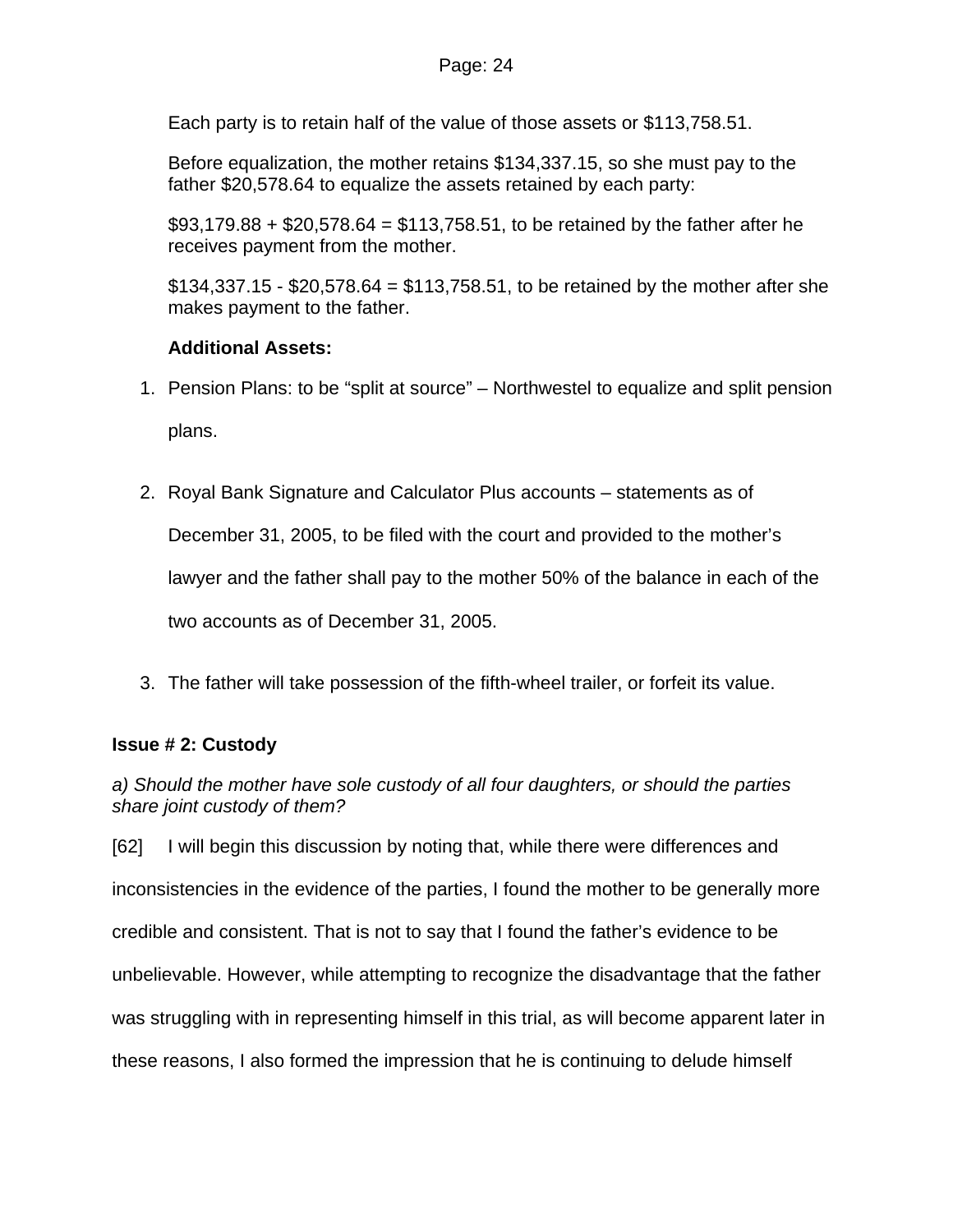about certain aspects of his relationship with his children, both collectively and individually, especially with respect to the older three children.

[63] In the early years of their marriage, the couple got along relatively well and the mother conceded that the father was actively involved in the births and the raising of the children. She further conceded that he was an attentive parent and that he helped around the house by doing such things as changing diapers and buying groceries. Although there were signs of initial tension between the parties during their time in Iqaluit, the mother acknowledged that, for much of the marriage, she had no problems with the father as a parent.

[64] However, the friction between the couple began to increase in 2005 and, by mid-December, they recognized that they were fighting so much that it was not healthy for the children and the father agreed to move out of the family home. The parties tried to come up with a practical separation agreement, but despite numerous discussions about possible terms and conditions, nothing was ever formally or finally agreed to. They each attended both the first and second level "For the Sake of the Children - Parenting After Separation" workshops in the spring of 2006 and the relations between them were generally amicable in the early part of that year.

[65] In March 2006, the mother allowed the father to move back into the family home. Each gives a different version of how that happened. The mother says that this was only to be a temporary arrangement, until the father obtained alternative accommodation. However, according to the father, he was attempting to reassert his claim to the family home and also hoped to reconcile with the mother. In any event, the conflict between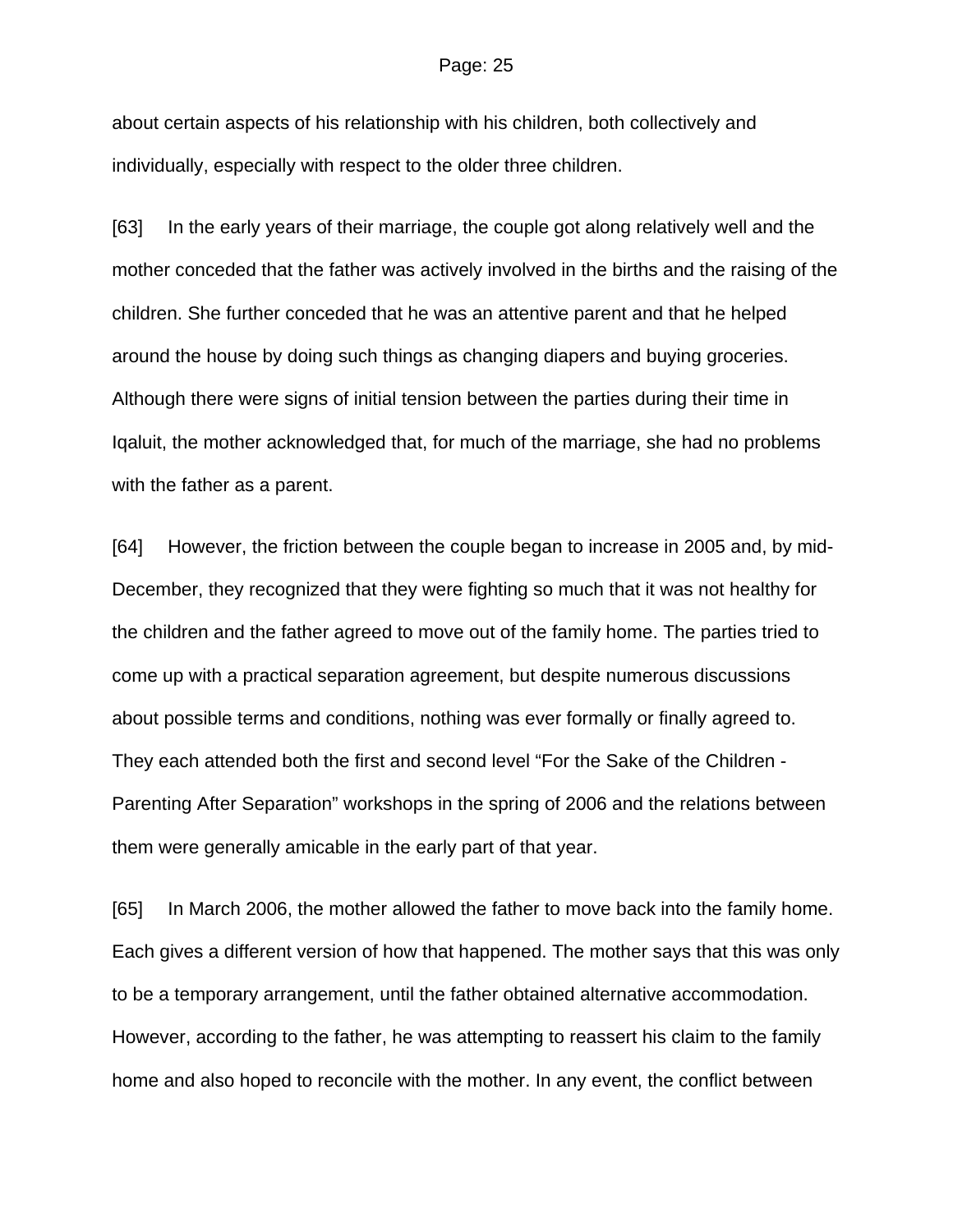the parties took a significant turn for the worse over the ensuing months and, most unfortunately, their arguments were often witnessed by some or all of the children.

[66] According to the mother, whose evidence I accept on a balance of probabilities, the father became increasingly insistent upon the mother agreeing in writing to certain terms the parties had discussed, which were intended to form the basis of their separation agreement. In particular, it is common ground that they had often discussed their intention to share the custody of the children and to allow them to reside with each other for equal amounts of time. The father repeatedly referred to this as the mother's "promise" that they would share the children "50/50". However, the harder the father pushed the mother into signing a separation agreement, the more the mother began to resist. They argued constantly about that and other domestic issues. The mother said she also began "running interference" between the father and the children. The father became increasingly critical of the children's behaviour and conduct in such things as the clothing they wore, their homework, and their ability to pick up after themselves. He became, in the mother's words, "relentless" with her and the children and "was picking at us all the time". The father would tell the children that the petitioner was not a good mother. In the children's presence, the father would call the mother a "wack job", a "bitch", a "liar", and "crazy". To make matters worse, the couple were also arguing about the division of their matrimonial property, which became more and more of a sore point. He would tell the children that the mother was "stealing" from him and that she was "like a bank robber". There was often yelling back and forth and the children would sometimes try to intervene.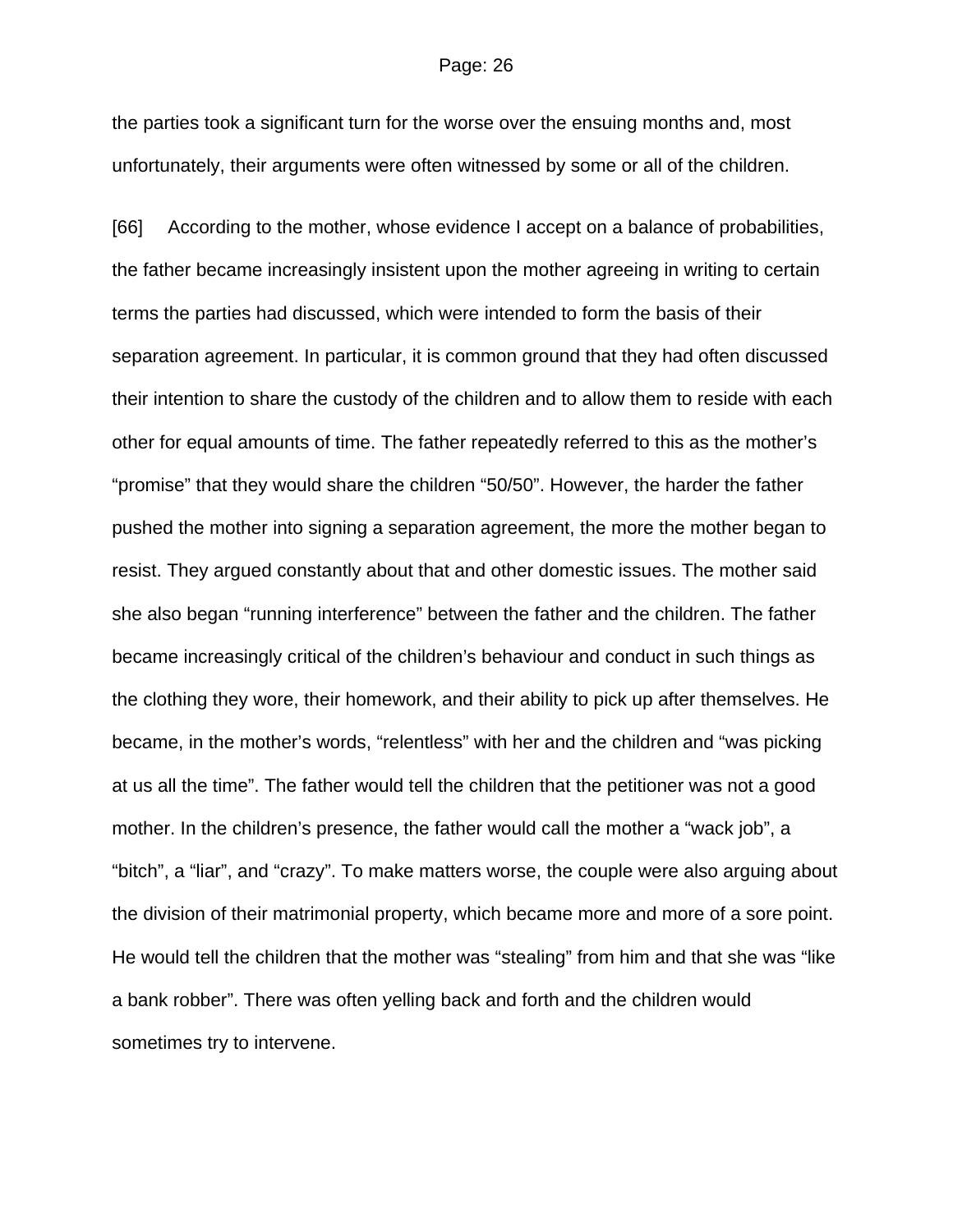[67] Eventually, in about late August or early September 2006, the children approached the mother indicating that the family could not all live together in the same house. Rather, they said they wanted to live together with the mother in the family home and be able to see the father whenever they wanted to. This expression by the children caused the mother to change her mind about the prospect of sharing custody and residency of the children with the father. That in turn caused the father to accuse the mother that she had broken her "promise" on that point, which further fuelled their conflict. The father then began involving the children more directly by continually expressing his opinion to them that if he did not have them 50% of the time, he could not truly be their father.

[68] On September 19, 2006, the mother was awarded exclusive possession of the family home and the father was ordered to vacate. Between that date and the date of the interim order on February 1, 2007, the father became increasingly obsessed with his perceived right to obtain a separation agreement which allowed him time with the children on a "50/50" basis. He began phoning the mother and the children several times a day, and on one occasion he made as many as 16 calls in one hour. He would also frequently email the mother at work, sometimes 4 or 5 times a day, and would also attend at her work place. The children eventually became so frustrated by the father's constant emails that they blocked him out on their personal computer so that he could not communicate with them in that fashion anymore. However, as I understand it, the father continued to send text messages to the children on their cell phones. While the father was on his medical leave, not only would he attend at the mother's workplace, but he would also accost her at bus stops and coffee shops and would sometimes follow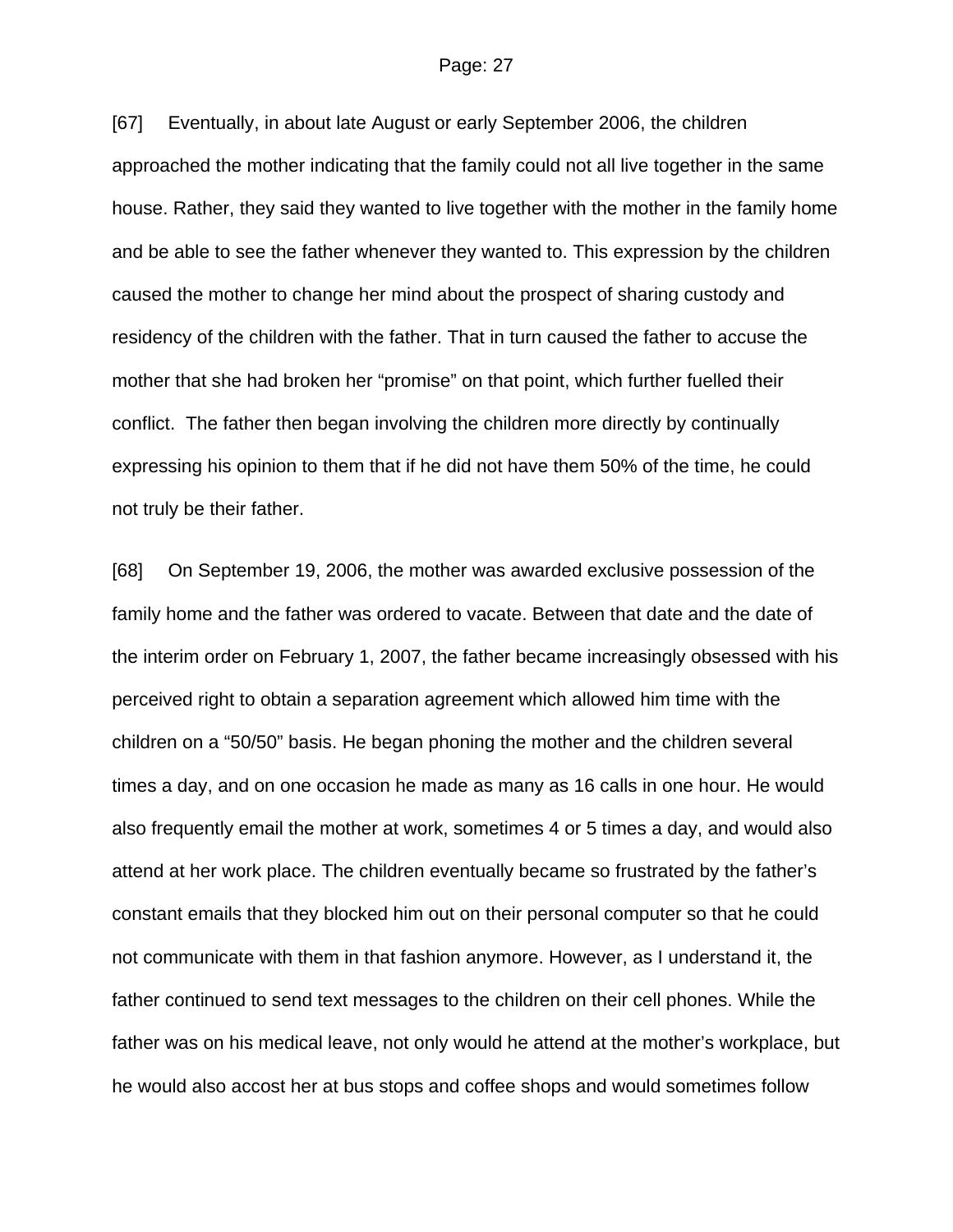her in his vehicle. The eldest child, V., expressed to her teacher, J.L.S., that she thought the father was becoming increasingly unstable and was not in a sane state of mind. The middle children, A. and M., told the same teacher that the father frequently talked badly about their mother and about the court case and would not stop discussing the case even when they asked him to. The father told V. "if your mother gets custody, I don't want to see you until you are all grown up". He also told A. and M. that if they did not live with him 50% of the time, he would move to China, Alberta or Newfoundland. V. referred to this as "emotional blackmail" on the part of the father, which was particularly distressing for her because, prior to the separation, she and the father had a very close relationship.

[69] On one occasion, while A. was under the father's care, she went downtown to visit a friend, apparently against his wishes. The father pursued her in his vehicle, parked the vehicle and left the youngest child, L., in the vehicle alone for about half an hour while he went looking for A., who had noticed the father looking for her and hid in a department store in order to avoid being seen. She later told her mother that she felt the father was "stalking" her on that occasion. She also expressed concerns to J.L.S. that when she came out of her school the father would be waiting for her.

[70] In January 2007, the father was trying to enforce a 50/50 shared custody arrangement. Accordingly, on the agreed-upon days, the mother would let the children know that their father was coming by to pick them up. However, sometimes some of the children would then begin to express their reasons why they did not want to go with the father, such as studying for exams or other prior arrangements. When the mother relayed these reasons to the father, he insisted that all the children come with him as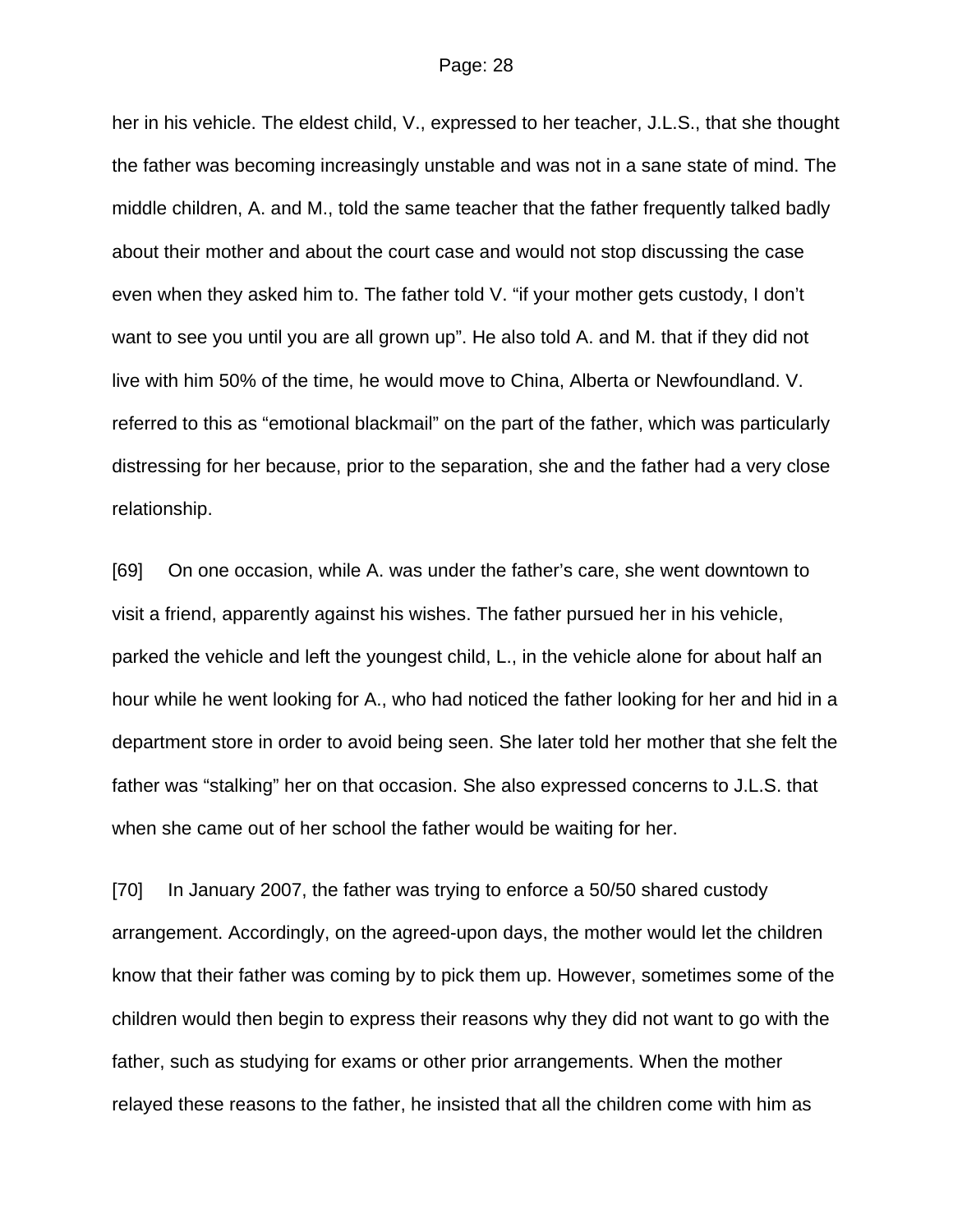arranged. If they resisted, he would, in their presence, threaten to call the police, which upset them greatly. Alternatively, he occasionally insisted that the mother write him a note indicating that she would not hold it against him if he allowed one or more of the children to remain with the mother. Two such notes were produced in evidence dated January  $3^{rd}$  and  $4^{th}$ , 2007, which the mother said she wrote under duress to appease the father and avoid further conflict.

[71] The father's behaviour ultimately prompted the mother to bring her application for the interim order of February 1, 2007. In support of that application, the child advocate filed an affidavit by J.L.S., V.'s teacher, indicating that all three of the older children had told J.L.S. that they did not want the father contacting them, and that they would prefer to initiate contact when they wanted to see him.<sup>[1](#page-28-0)</sup> Quite remarkably, in my view, the father conceded that after the interim order was made, he discussed the affidavit of J.L.S. with the children directly.

[72] The father claims that he went into a significant depression after my interim order of February 1, 2007, which only allowed him access to the children when initiated by them. However, the father's evidence on this topic was inconsistent and difficult to understand. He testified that he was on medical leave from his employer, Northwestel, from August 23, 2006, to April 16, 2007, inclusive. I gathered from the father's submissions and testimony that this medical leave was essentially for stress and depression associated with the separation. Therefore, in that sense, the father was

 $\overline{a}$ 

<span id="page-28-0"></span> $1$  There was evidence from both parties, and the witness called by the child advocate, touching on the contents of this affidavit. Also, the closing submissions of the child advocate included references to this affidavit. However, by oversight, the affidavit was not made an exhibit during the trial. In order to ensure the record is complete, I direct the clerk to make the affidavit of J.L.S. #1, filed January 31, 2007, Exhibit 10 in this trial.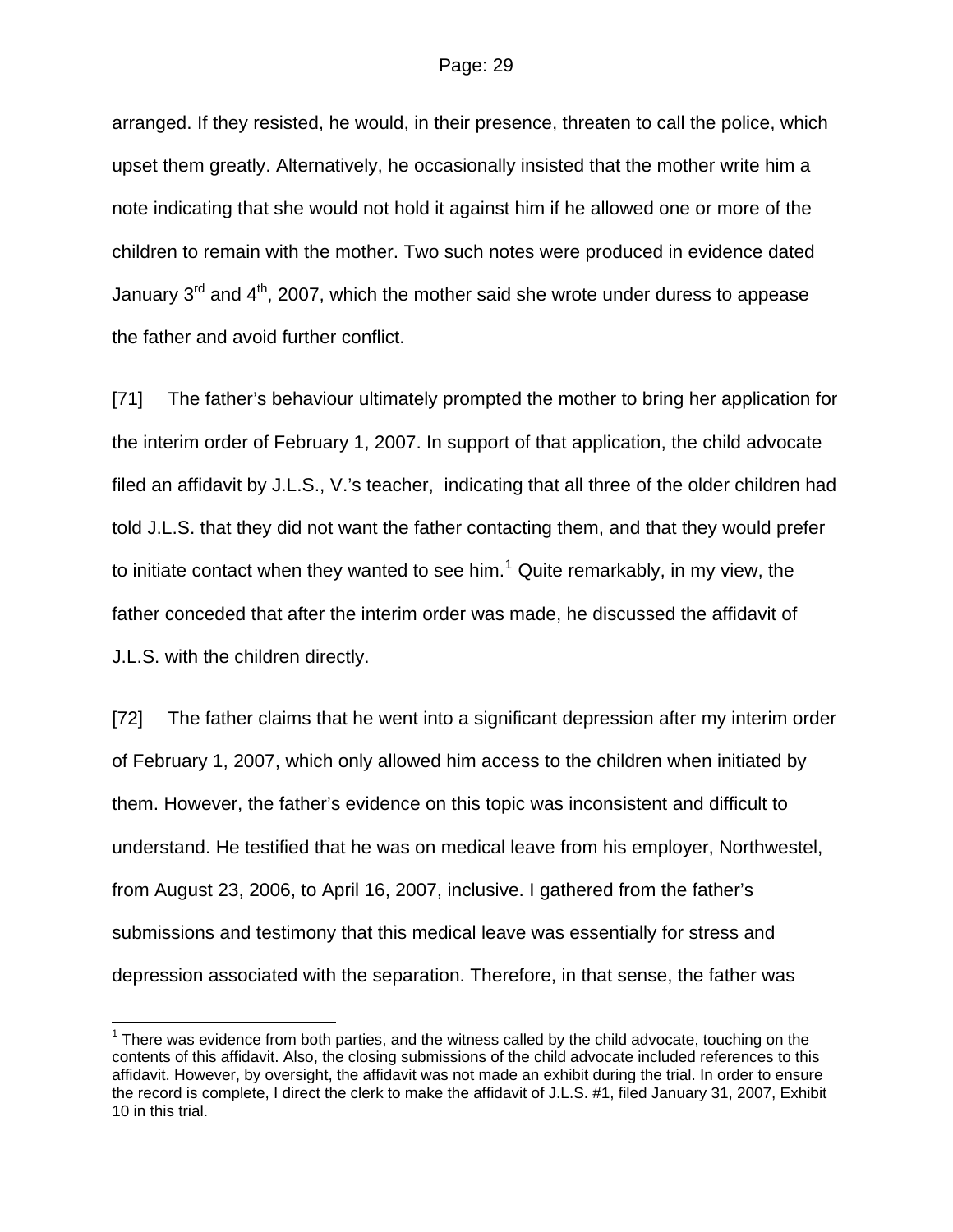apparently *already* suffering from depression prior to the interim order on February 1, 2007. Nevertheless, the father said that the interim order caused him to go into a severe downward spiral for several months afterwards and that it was only in the last month or so that he was able to get back on his feet. Once again, that is inconsistent with the fact that he returned to work about mid-April 2007.

[73] It is also important to note that this trial was originally scheduled to commence on February 19, 2007. However, a pre-trial conference was held on January 22, 2007, at which time the father appeared with counsel, André Roothman, and sought an adjournment. Mr. Roothman stated that he had not yet been formally retained, but apparently indicated that he was about to be retained, because the reason for his appearance was to advise the court that he was unavailable for the trial in February and thus the need for an adjournment. The record of the pre-trial conference does not indicate whether the application was opposed, but in any event, the trial was adjourned to commence on October 17, 2007. Notwithstanding that lengthy adjournment, the father took no steps to confirm the retainer arrangements with Mr. Roothman. Indeed, he appeared at the outset of this trial indicating that he wished a further adjournment to retain Mr. Roothman. When I asked him why he had not made more diligent efforts to retain counsel in the interim, he cited his debilitating depression as his excuse. However, I have just indicated, his depression was apparently not so great that he was unable to return to work and resume his normal duties with his employer, not to mention his normal salary. Further, although I gave him the opportunity to do so, the father failed to provide any medical evidence to confirm or explain the nature of his depression.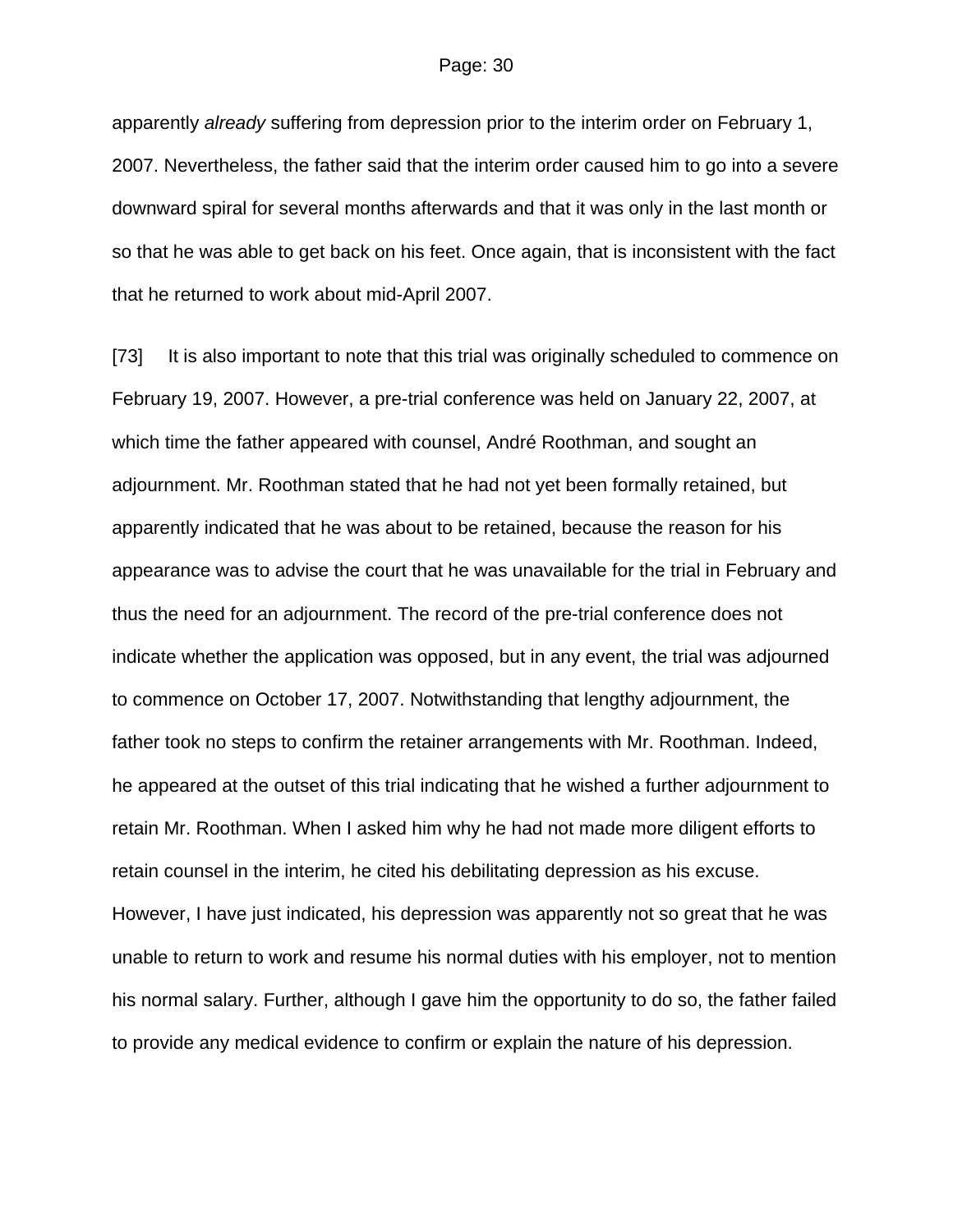[74] Perhaps not surprisingly, after the interim order on February 1, 2007, the frequency of the father's contact with the older three children dropped off significantly. This was despite the mother continually encouraging them to call their father and placing the father's various phone numbers in a conspicuous location in the family home for the purpose of facilitating that conduct. In particular, the mother encouraged the three older girls to call their father on Easter and Father's Day in 2007, but they refused to do so saying that they did "not have a father". The older three children indicated to the mother that they did not want to call their father because, whenever they did, he would insist on discussing the marital conflict and the "50/50" arrangement and seemed uninterested in discussing the children's issues and interests. On one occasion, V. indicated that she was talking with her father on the telephone about some drawings that she had done and posted on the Internet, to which the father responded, "Your mother is a bitch". On other occasions, the father continually indicated that if the older three girls did not agree to the 50/50 timeshare, he would not be their father anymore.

[75] On May 4, 2007, the father sent an email to M.'s teacher asking to have his name taken off the teacher's mailing list. In that email, he stated that the mother had sole custody of his "former children", and he need not be reminded of what she had "taken" from him. He also said that he didn't think that he could be of any assistance to the teacher now that "… [M.] is no longer my daughter as per her mother and the courts." Unfortunately, though I accept the father's evidence that this was not intentional, this email was copied to the parents of the other children in M.'s class. The mother indicated that the email "upset M. quite a lot".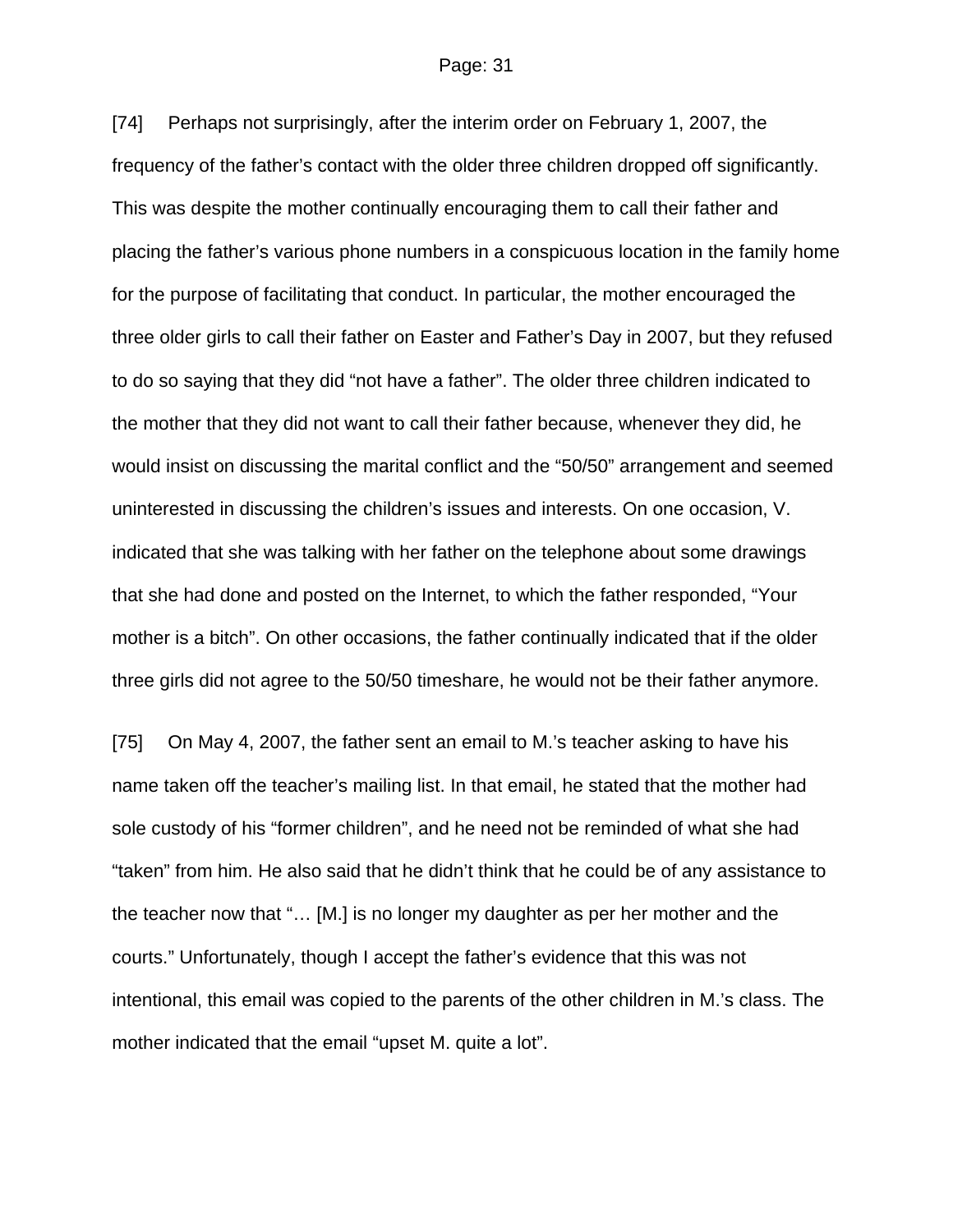[76] On another occasion, the father told V. and M. that he was attending a family reunion in Newfoundland in July 2007, but that they were not welcome because "they weren't family".

[77] Despite these difficulties, the mother continued in her efforts to encourage the children to have contact with the father. To be clear, it was primarily the three older children who were reticent in that regard. The youngest child, L., has continued to maintain contact and has had periodic overnight access with the father.

[78] About five months ago, the father met his current common-law spouse, P.E. over the Internet. They maintained a long distance relationship for about two months and got together in Newfoundland this past July and spent about one month together. P.E. moved to the Yukon with the father in mid-September and the two have lived together since then.

[79] In late September or early October, after L. had exercised overnight access with them, the father and P.E. returned L. to the family home. Having been informed of the new relationship by the mother, the three older children were quite excited about meeting the father's girlfriend and ran out onto the driveway to meet them. The father indicated that he was "back to normal", with reference to his earlier depression. The three older children made arrangements to meet the father later that week at a downtown coffee shop on October 4, 2007.

[80] On the Monday night prior to the planned meeting, V. visited with the father and P.E. at his apartment. Once again, the father asked V. if she was interested in a 50/50 custody arrangement. According to P.E., the first part of the meeting between the father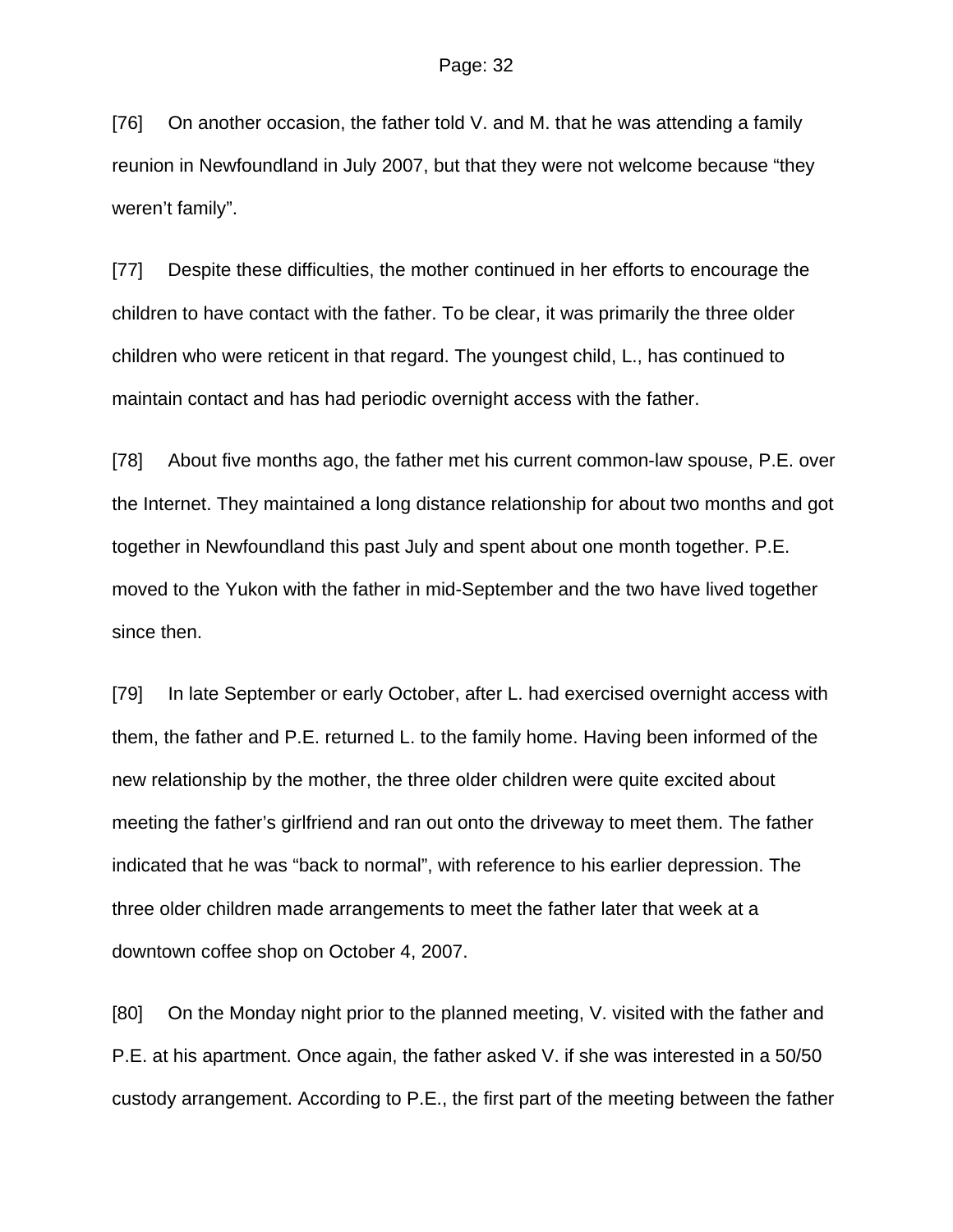and V. was pretty "awkward". Eventually V. said that she would consider the 50/50 arrangement, but wanted to discuss some more details about it later.

[81] The night before the appointed meeting at the coffee shop on October  $4<sup>th</sup>$ , A. and M. visited the father's apartment. Once again, the divorce and the potential living arrangements were raised by the father. A. did not want to discuss the issue or talk to anybody about it. P.E. told her that she would have to make some choices in that regard and that she would also have to tell the right people what her choices were. P.E. told A. that she had to take responsibility for her own future. Once again, the father let A. and M. know, in no uncertain terms, that he wanted the children half time. Eventually, A. and M. capitulated and said that they would live with the father half time, following which the remainder of the visit went very well, according to P.E.

[82] On October 4, 2007, only two weeks before the commencement of this trial, V., A. and M. went downtown by bus to meet the father at the appointed coffee shop. The father arrived late and immediately indicated to the children that if they did not agree with the 50/50 arrangement, he would not be their father and would move away. The children became very upset with him and his insistence in discussing, yet again, the conflict. According to the mother, the children later related to her that they were originally excited about meeting with the father, because they thought that things had changed, and that he was back to normal now with his new girlfriend. However, when the father pursued the conversation about the 50/50 arrangement, they realized that nothing had changed. The mother spent about two hours debriefing the three older children after this incident, as they very were variously upset, crying, swearing and hysterical.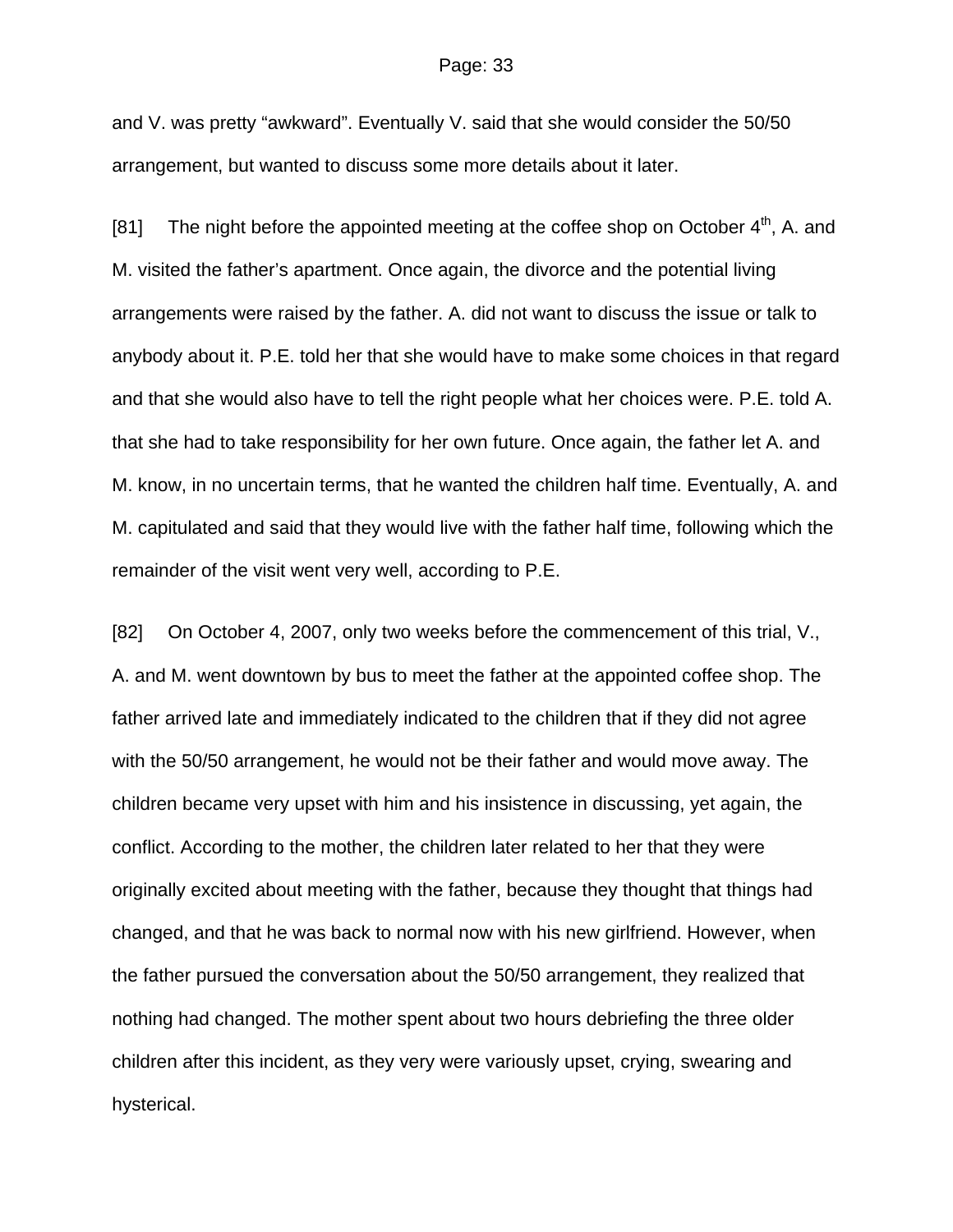[83] The mother's testimony in that regard was corroborated by D.T-D., the only witness called by the child advocate. D.T-D. has three children of her own, ranging in age from 10 to 14. She first met the parties in Iqaluit in about 1994, and later became reacquainted with the mother in 1997 in Whitehorse, when D.T-D's oldest daughter became a friend of the parties' children. D.T-D. just happened to be downtown with one of her daughters the evening of October  $4<sup>th</sup>$ , and was parked in her car across the street from the coffee shop. She described V., A. and M. all coming out of the coffee shop and crossing the street to meet with her. She could see the father watching the group from the other side of the street. D.T-D. described V. as being highly agitated and completely falling apart. She said that A. and M. were very angry. As soon as the children entered D.T-D.'s vehicle, 'they completely exploded", saying repeatedly: "he's doing it again"; "it's the 50/50 again"; and "if we don't do it, he's not our dad". D.T-D. described the children as "devastated" by their earlier conversation with the father. They all indicated that if they did not agree to the 50/50 arrangement, the respondent said that he did not want to be their father anymore. V. and M. indicated that the father has "always done that" and that "he's got a mental problem". They described him as a "control freak" and discussed his manipulation of the youngest daughter, L. They said that "things had to be done just his way" and that since the father had left the family home, things had been better. M. told D.T-D. that they should be able to choose when they want to see the father and that he does not understand that the more he tries to force them, the less they want to see him.

[84] I accept all of D.T-D.'s testimony about the children's responses following the meeting on October 4<sup>th</sup>. She struck me as objective and disinterested in the outcome of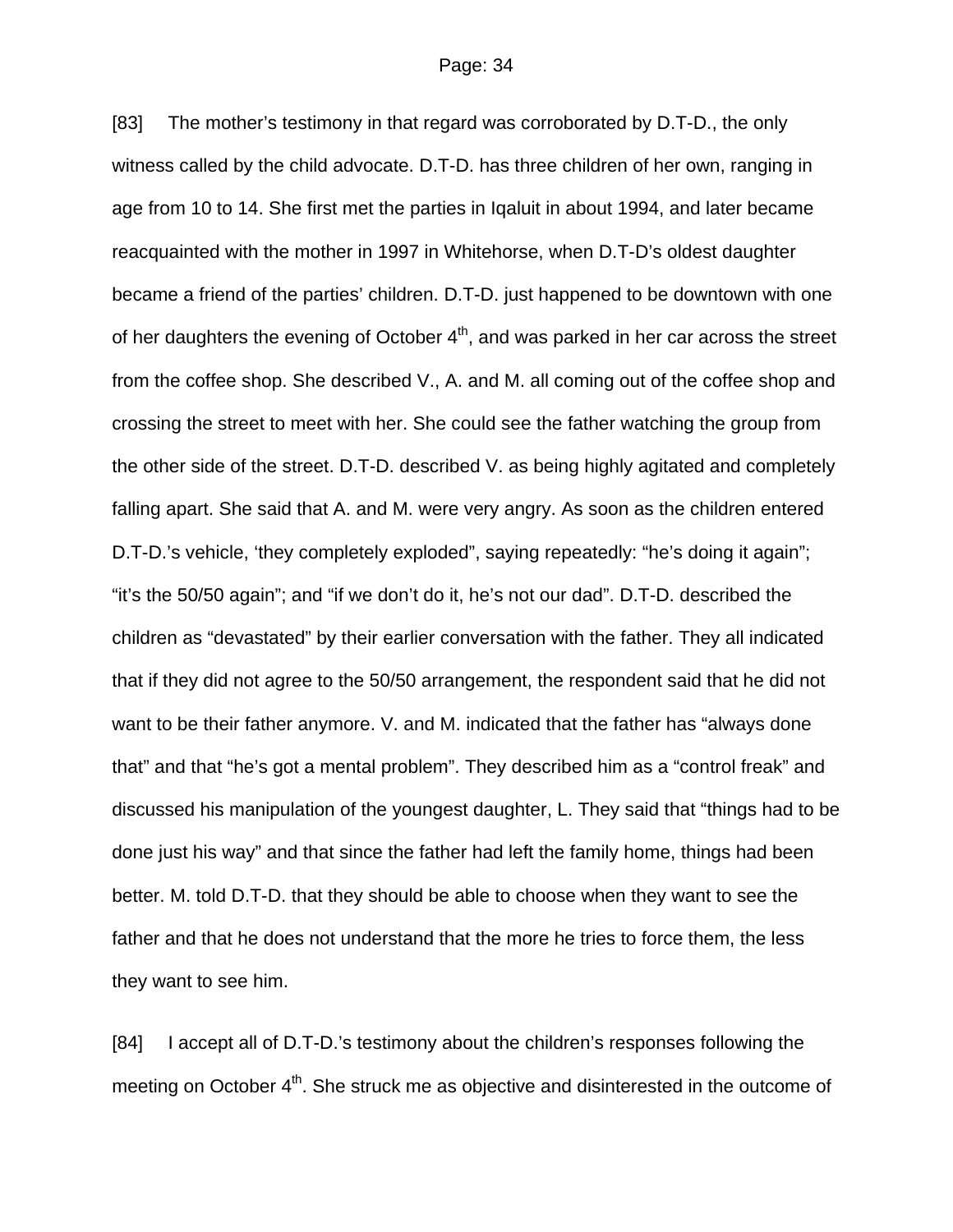this trial. Although she is an acquaintance of the mother, they are not friends and do not see each other socially. Her principal connection to the girls is through her eldest daughter. She has never had a discussion with the mother about particulars of this conflict. Nor had she ever been involved in such an intimate conversation with the girls before.

[85] Upon L.'s return from spending the past Thanksgiving weekend with the father and P.E., she was at home sick on the following Monday and asked the mother "What does 50/50 mean?" That indicates the father had very recently discussed the conflict with L. also.

[86] In his testimony and in his submissions, the father attempted to generally explain his behaviour by suggesting it was due to the emotional crash he suffered after the interim order of February 1, 2007. And, although he was getting back on his feet and starting to feel normal again through the summer and early fall, he conceded that, at the coffee shop meeting on October  $4<sup>th</sup>$ , he lapsed back into his old ways. In other words, he suggested it was a slip and not an indicator of his future behaviour.

[87] However, I accept the submission of the mother's counsel that the facts do not support the father's explanation in that regard. On the contrary, they show that the father's difficult behaviour began long before the interim order of February 1, 2007, and has continued virtually to the present.

[88] All this has caused significant stress for the children. In the days and weeks leading up to this trial, V. and A. have missed various amounts of school because they have not been feeling well. V. seems to be in a depression. A., who already suffers from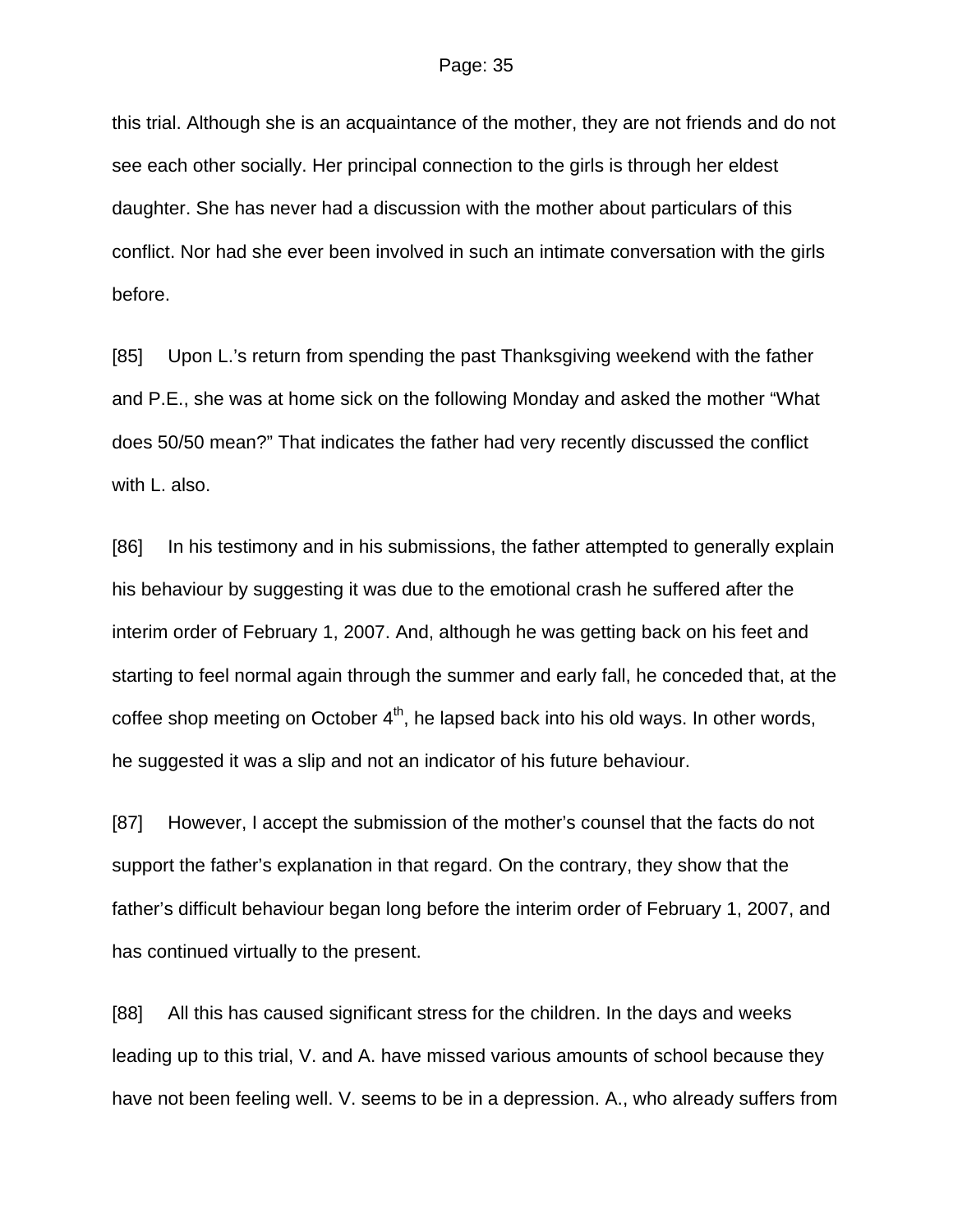insomnia, says that she has had even more trouble sleeping in the past two months or so. V. and A. have also exhibited eating problems in recent weeks. While M. has been attending school more regularly than the other children, she is not sleeping well either. L. missed an entire week of school just prior to trial and has exhibited particularly "clingy" behaviour with the mother over the 10 days prior to the trial. The mother herself has been authorized for six weeks of stress leave by her physician commencing October 12, 2007, and her stress is likely to have an adverse impact upon the children, who currently need her care and succour more than ever.

[89] The mother does not say that the father is unable to be a parent. She has not disparaged the father or said to the children that he is an unfit parent. On the contrary, she has made remarkable efforts, in the circumstances, to encourage the children to maintain contact and a relationship with their father. Throughout this entire conflict, the mother has always maintained that the children should be able to spend as much time with their father as they wish. The only reason she recanted from earlier discussions with the father on equally shared custody was because the children themselves had indicated that they wanted to live with her in the same house, providing they could see their father whenever they wanted to.

[90] Although the mother says that she is completely open to what the children want, in terms of custody, she thinks that they should be with her. This is because they want to be with her, because they can talk to each other and because they trust each other. In contrast, she says that the father does not respect the maturity and the privacy of the children and does not trust them. She points to the fact that the father has hurt the children in many ways and that this is an indication of his inability to put their best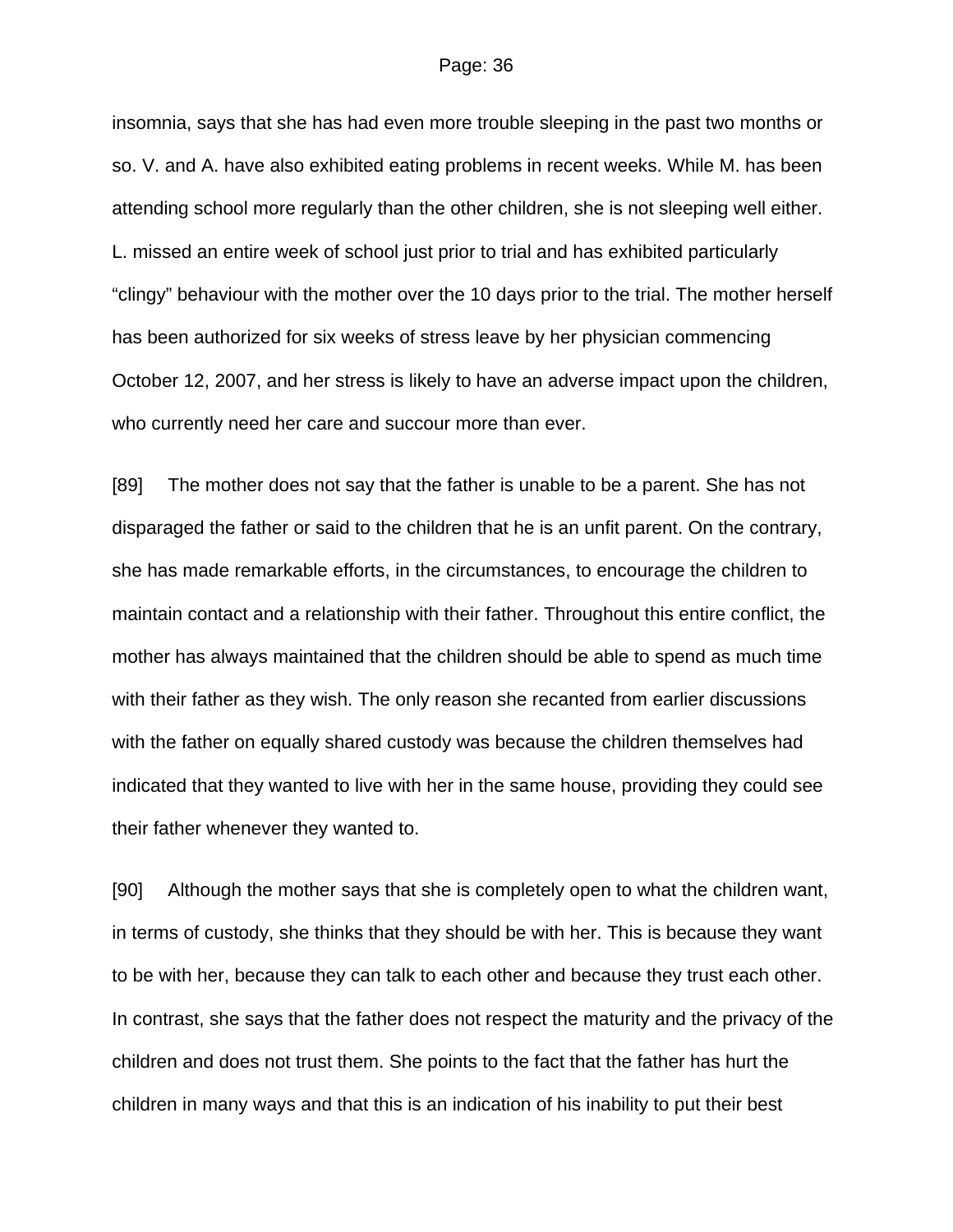interests before his own interests. She also says that a joint custody arrangement would be unworkable, as the two are unable to communicate effectively, and joint decisionmaking would be virtually impossible. Accordingly, she seeks the authority to make major decisions for the girls, but acknowledged that she would take input from the father, providing those communications are only made by email.

[91] The initial interim custody order in favour of the mother was made under s. 16(2) of the *Divorce Act*. In this trial, the mother seeks a final order under s. 16 for custody and primary residence (I refer to it as a "final" order recognizing that custody is always an issue which can be revisited by the court, pursuant to an application to vary under s. 17 of the *Divorce Act*, if there is a material change in circumstances.). The father has failed to file an answer and counter-petition and thus, technically, he has made no application for custody at all. Nevertheless, recognizing that the father has been unrepresented in this trial, I will treat his submissions as a *de facto* application for a custody order. Section 16(8) of the *Divorce Act* indicates that, in making a custody order, I must take into consideration only the best interests of the children. Further, s. 16(9) prohibits me from taking into consideration any conduct of a parent, unless that conduct is relevant to the ability of that parent to act in that capacity.

[92] This is where I find the father's case essentially fails. I agree with the submissions of the mother's counsel that it is very clear the father has not acted in the best interests of the children throughout this conflict. He seems to be completely unable to set aside his anger towards the mother and his resentment over his perception that she has broken her promise to share custody of the children equally, notwithstanding that there was never a completed or binding agreement between them in that regard.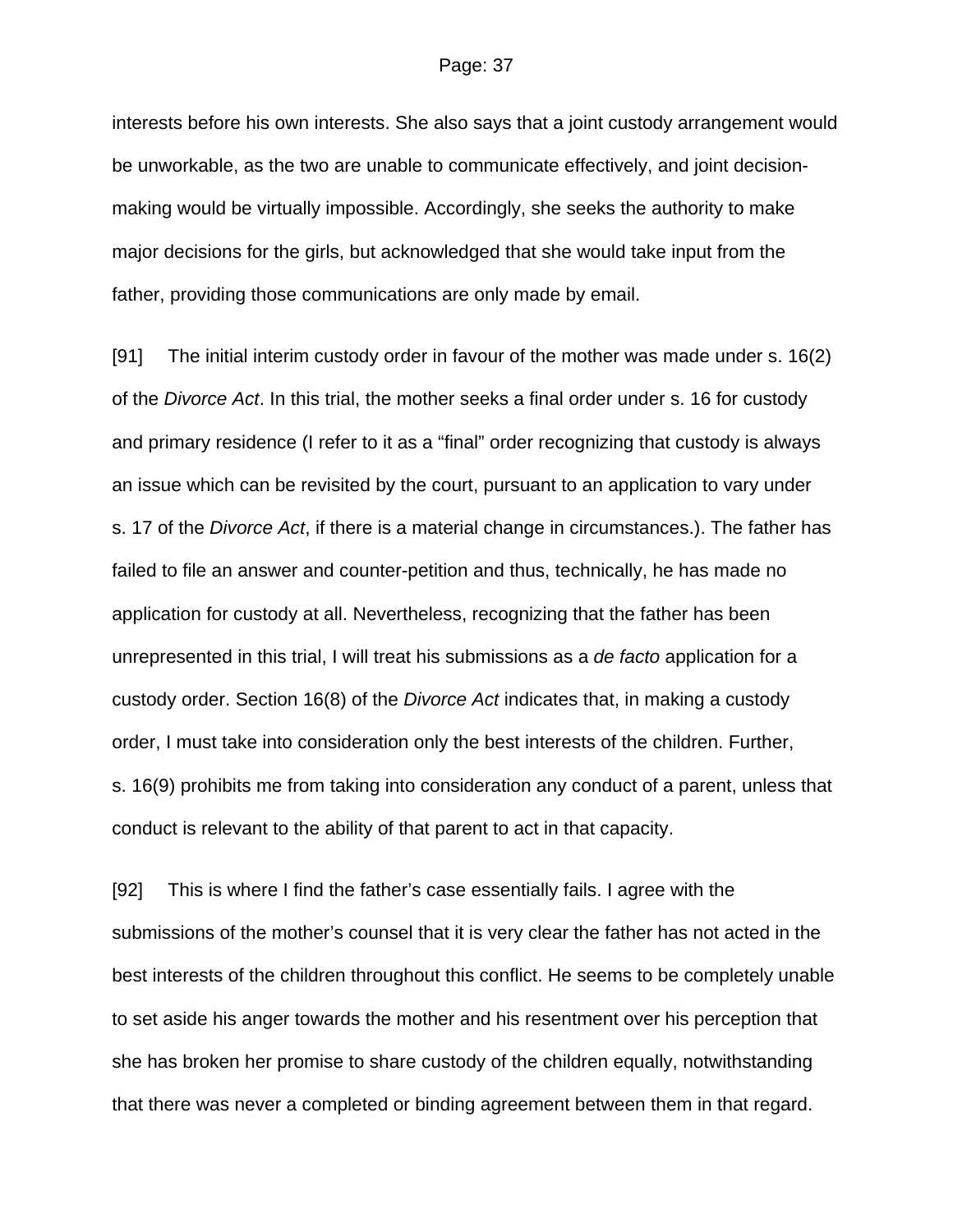For example, he testified in direct examination that when he moved out of the family home, he wanted the mother to realize "how expensive and time consuming it is to raise four children". I infer from this statement that this was the reason he failed to pay any child support after the date of separation, until the interim order of February 1, 2007. Thus, it appears the father wanted to somehow punish the mother and teach her a lesson by not paying child support, when it was ultimately the children's best interests which would be adversely affected by such conduct.

[93] The father also repeatedly pressured the girls into agreeing to spend 50% of their time with him, failing which he has threatened that he will not be their father, that he will move from the Yukon and that he will not see them again until they are adults. He has said extremely hurtful things to the children at various times, often with the awareness that what he was saying would cause undue stress. For example, his remark to V. and M. that they were not welcome at his family reunion in July 2007 "because they weren't family". Also, his email to M.'s teacher stating that "she is no longer my daughter" and referring to his "former children". Finally, and most recently, when the three older girls had agreed to meet him and his new common-law spouse for coffee to get reacquainted and re-establish their relationship on a new footing, he once again used the opportunity to pressure them with his ultimatum on the 50/50 arrangement. Given the history of this case, and particularly the affidavit of J.L.S., the father had to have known that such a confrontation would cause the three older girls a great deal of pain and upset. Nevertheless, he proceeded because he was putting his own interests ahead of the best interests of the children.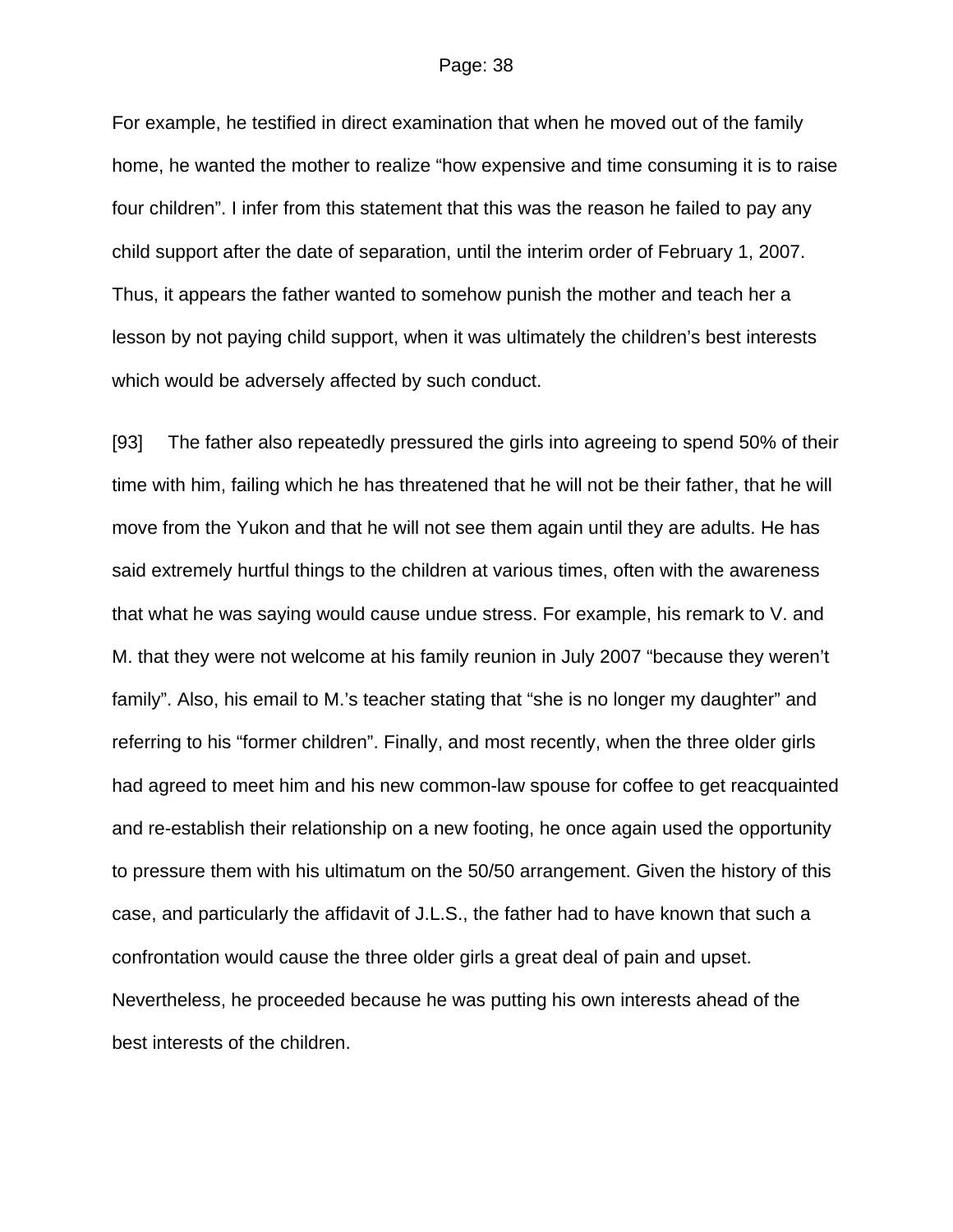[94] Further, repeatedly throughout this trial, the father referred to the interim order of February 1, 2007, as the occasion when the children were "taken" from him. Such comments indicate a blindness on the father's part to his own role and responsibility in the circumstances leading up that interim order. Not only does the father completely deny the allegations of the children which led to that order, in a remarkable exhibition of callousness and poor judgment he confronted the children directly with the statements they were reported to have made in the affidavit of J.L.S. At this trial, the father continued to exhibit an almost delusional lack of awareness about how much he has hurt his children, particularly the three older girls. Rather, he has fixated on his 50/50 bottom line and nothing else will appease him.

[95] I place no weight on the apparent agreement of the older three daughters to consider the 50/50 arrangement, when they met with the father and P.E. at the father's apartment on the evenings just before the coffee shop date of October 4<sup>th</sup>. The only significance of that evidence is that it shows how the father would not rest until he extracted a commitment from each of the three girls, under compulsion, following which the visits went more smoothly. In other words, I find that the girls would say what he wanted to hear, in order to have a more enjoyable visit with their father.

[96] The respondent believes that he cannot be a true parent if he does not have the right to exercise a leadership role with the authority to guide and discipline his children. He is unable to accept the notion that, regardless of whether he has custody of the children, or any of them, he continues to be their parent and father and has a responsibility to act in their best interests to ensure that they are properly raised, nurtured and loved. A non-custodial parent, with access rights only, is nevertheless a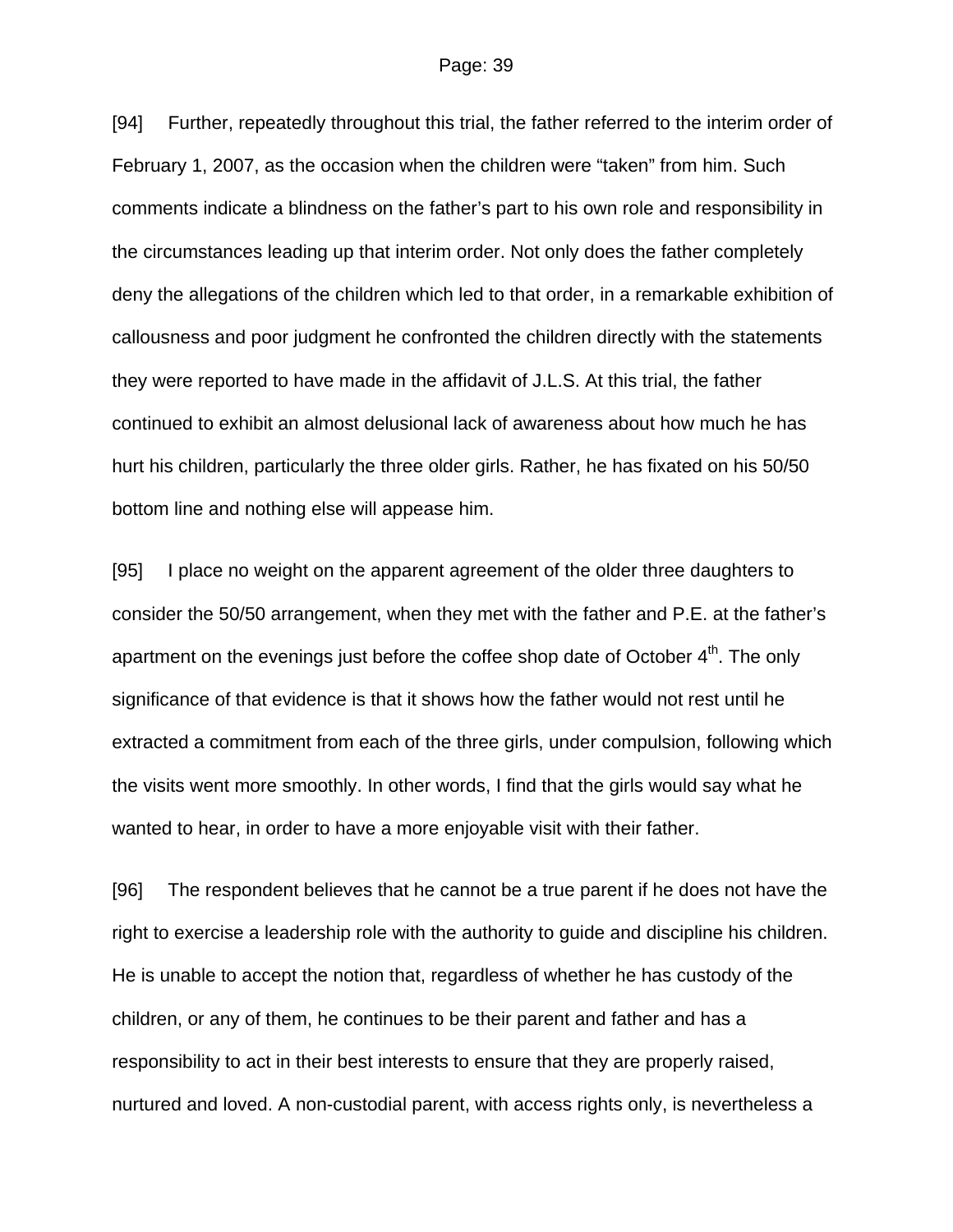parent. The father seems unable to accept this concept and, so long as he does, he is likely to have a difficult, if not tortured, relationship with his children. Rather, I am hopeful that the father will come to understand that he is to make the best of a less than ideal situation by attempting to meet the needs of his children, not only during times of access, but 100% of the time, regardless of where they happen to be residing. While the father, if denied custody, would not have the ultimate right to make major decisions for the girls, the mother has indicated her willingness to accept input from him (via email) and I am confident in her good faith that she will do just that.

[97] The father's failings in this regard are all the more surprising given the fact that he has attended both levels of the "For the Sake of the Children - Parenting After Separation" workshops. As a result, I would have expected him to have a greater level of awareness of how he should put the children's interests ahead of his own. The father also professed a fondness for "self-help" books and claims to have done a good deal of reading in this area. He believes this has increased his ability to be a better parent. However, his conduct throughout this proceeding, and in this trial in particular, has indicated to me that, while the father may be able to "talk the talk", he seems unable to "*walk* the talk" and put this knowledge into practice.

[98] I agree with the submissions of the child advocate that part of every parent's responsibility is protecting their children from pain and that this is a role which the father has not played well. Rather than making every effort to ensure that the children were protected from the emotional turmoil of the breakdown of this relationship, he placed them squarely in the middle of the dispute and engaged them to such a degree that he ultimately pushed them away from him. As M. astutely observed, the respondent does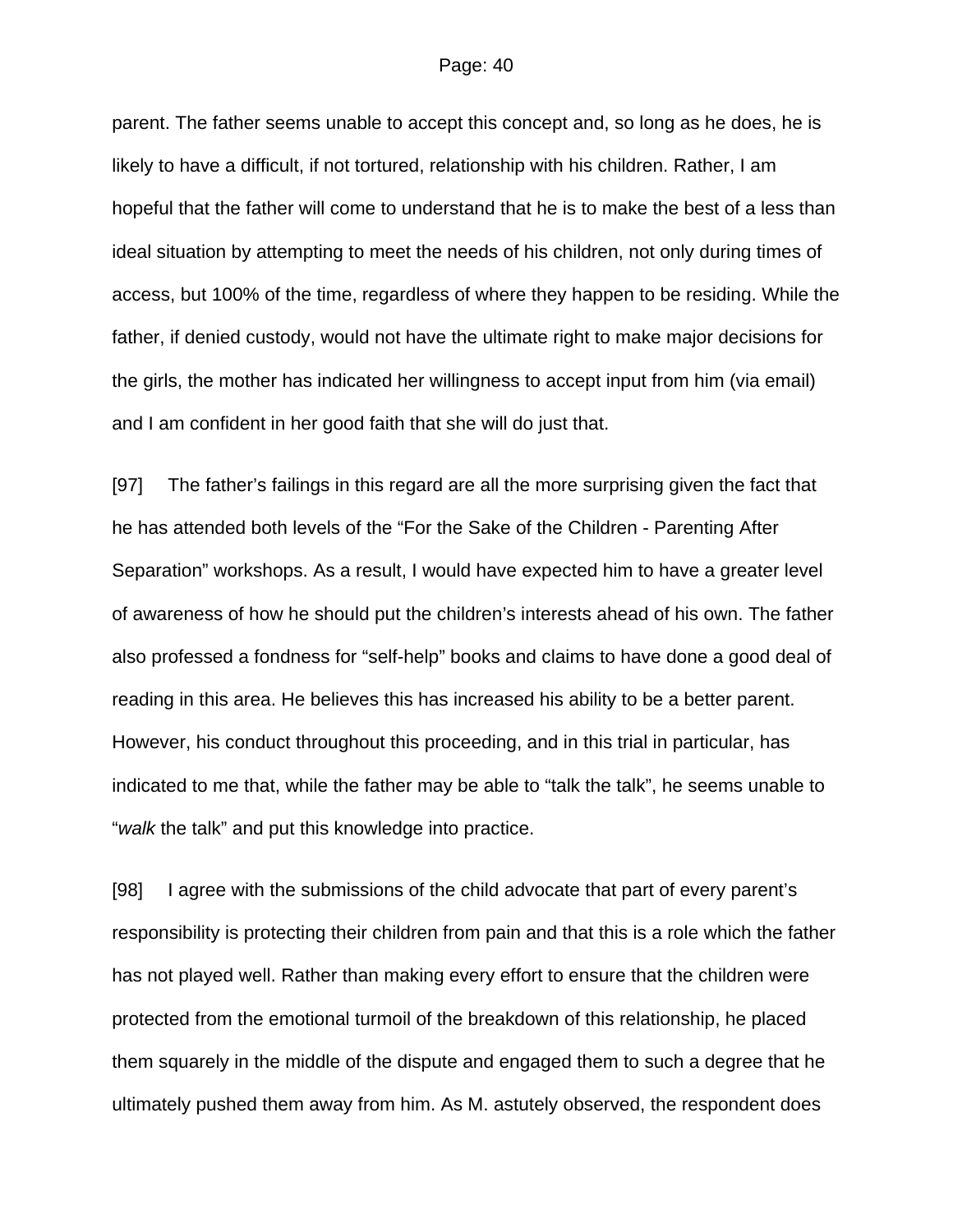not understand that the more he tries to force them, the less the children want to see him. While his perceived role as a father may be crucial to his identity and sense of selfworth, at the end of the day, his concerns have been for himself and not for his children. His focus has been on *his* rights and his role as a father and *not* on the damage that he has caused to his relationship with his daughters.

[99] In conclusion on this point, I am satisfied under s. 16 of the *Divorce Act* that it would be in the best interests of the children to award custody of all four children to the mother.

[100] Further, I find that the long standing acrimonious relationship between the parties and their seeming inability to communicate, at least to this stage, makes this situation an inappropriate one for any consideration of joint custody or guardianship. However, to be clear, that is not my only concern in this regard. My earlier conclusions about the father's seeming inability to understand how much his inappropriate conduct has hurt his own children is equally applicable to any consideration of joint custody or guardianship. Simply put, I do not feel that it would be in the best interests of the children that the father have decision-making authority, as a custodial parent, for any of them at this time.

[101] I agree with the submissions of the mother's counsel that it is the mother who has been the psychological parent of the children. She has never maintained that the respondent is a bad father, but rather has expressed her concerns about his hurtful statements and conduct and their impact upon the children from time to time. Moreover, throughout this conflict she has been consistent in her encouragement of the children to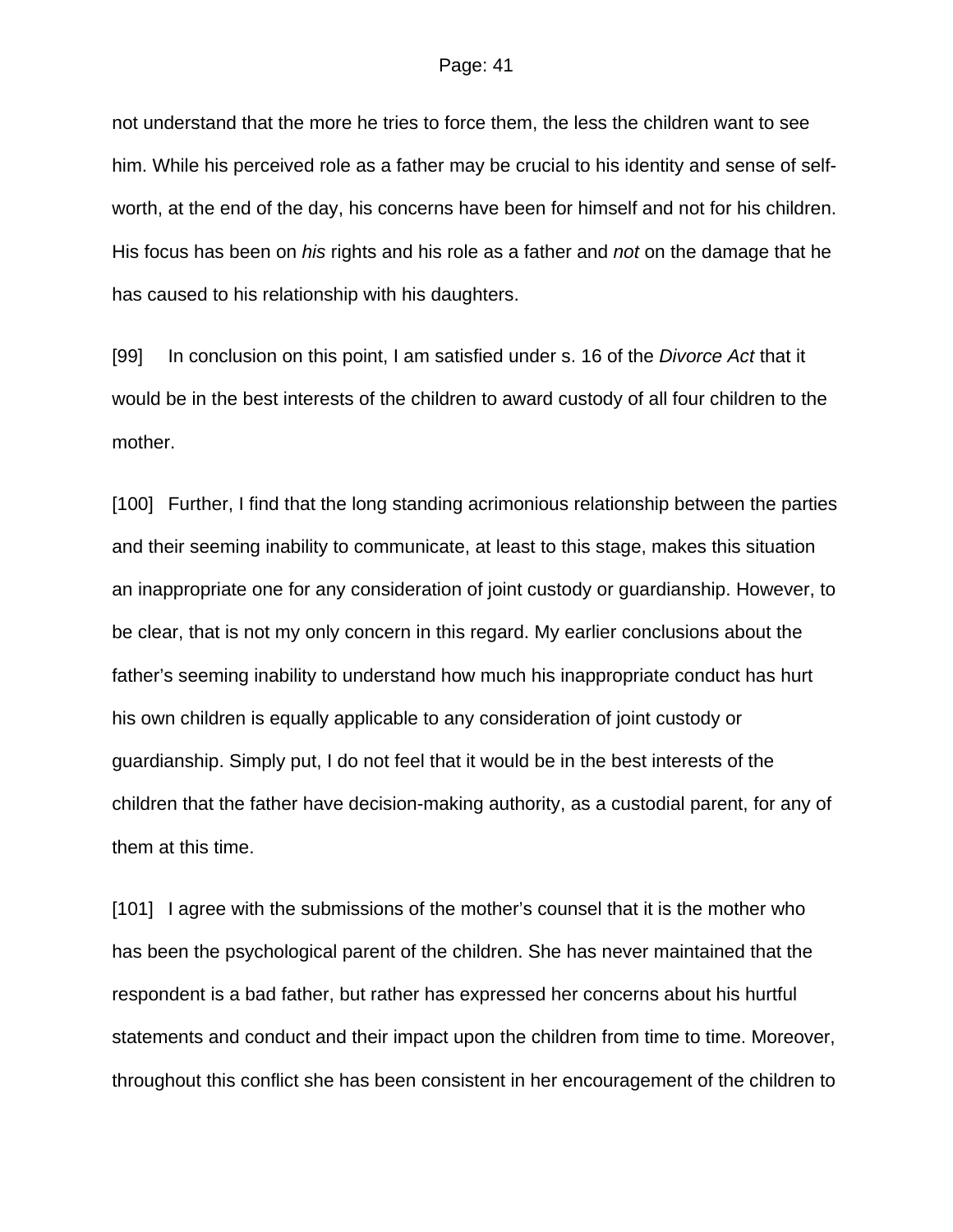maintain contact and communication with their father. She has consistently said that she is open to whatever type of relationship the children wish to have with their father and that they can spend as much time as they want with him. There is no evidence that she has ever tried to sway the children in her favour, as the father has done. She has allowed them to express their feelings and has not exhibited any personal agenda or interference in the children's relationship with their father. She stated she understands the importance of the children embracing the father's new girlfriend into their lives. In short, I am satisfied that she truly understands that it is in the children's best interests to have their own relationship with their father, as they see fit, without interference from her. All this gives me confidence, as I said earlier, that the mother will exercise good faith in ensuring that the children's right to have access with their father is fully exercised and that she will also be open to taking the father's views into account on any major decision-making with respect to the children.

## *b) Should custody of the children be divided between the parties?*

[102] In his final submissions, the father indicated that, failing joint custody, I should give consideration to dividing custody of the children between the parties. In particular, he variously suggested that one parent has the "final say" with respect to two children and the other parent has the final say for the remaining two children. At other times, he suggested that the mother might have custody of the older three girls and that he should have custody of the youngest, L. For the reasons which I have given above, I find that it would not be in the best interests of *any* of the girls for the father to have final decisionmaking authority over them. I am also strongly influenced here by the mother's evidence that it was the desire of all the children that they remain together and that they live with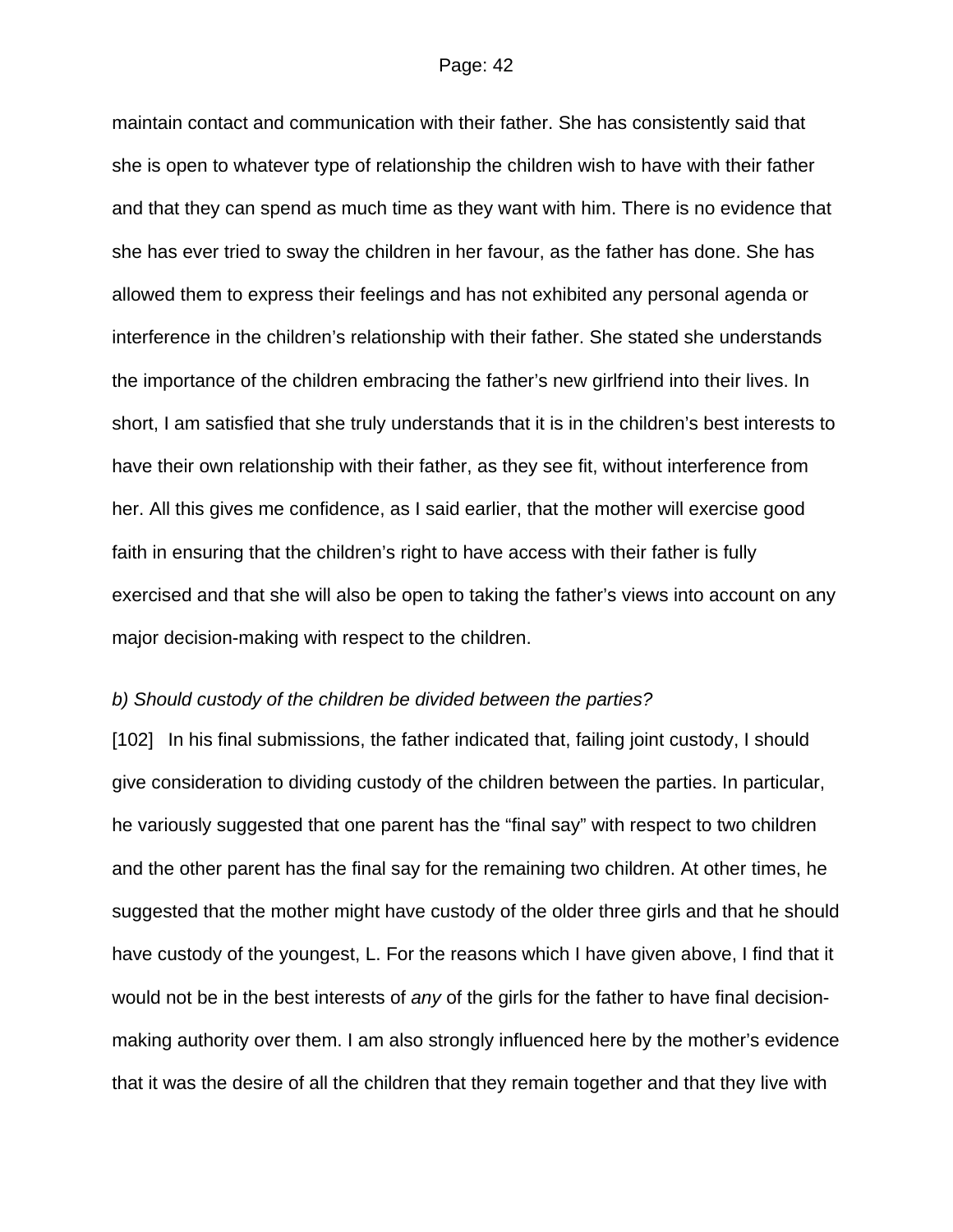the mother in the family home, providing that they are able to see the father whenever they wish to do so.

## **Issue # 3: Access**

## *In the event that a party is awarded custody of any of the four children, should there be any conditions associated with the other party's access?*

[103] Given that I have awarded custody of all four children to the mother, I must now decide whether there should be any conditions associated with the father's access. It has been the mother's position throughout that access should be in accordance with the children's wishes. Initially, the mother qualified that position by seeking an order that it should be up to the children to initiate access, as in the interim order of February 1, 2007. However, having heard the final submissions of the child advocate that the father should *not* be prohibited from contacting the children when he wishes, the mother expressed her agreement on that point. The child advocate also suggested that access not be scheduled, but that it remained as unspecified reasonable access. I agree.

[104] For his part, the father indicated that he was in agreement with having no communication with the mother, except by email. He did however want the opportunity for his common-law spouse, P.E., to be able to phone the mother to advise her when the father has sent an email. In my view, that would be appropriate and could be accomplished by a condition which simply limits the father from having *direct* contact with the mother, except by email and only about issues respecting the children. In his testimony on the issue of access, the father said "I would take what time I can get", and that, at a bare minimum, he wants the ability to initiate contact with the children. Given the now joint position of the child advocate and the mother, it appears that would be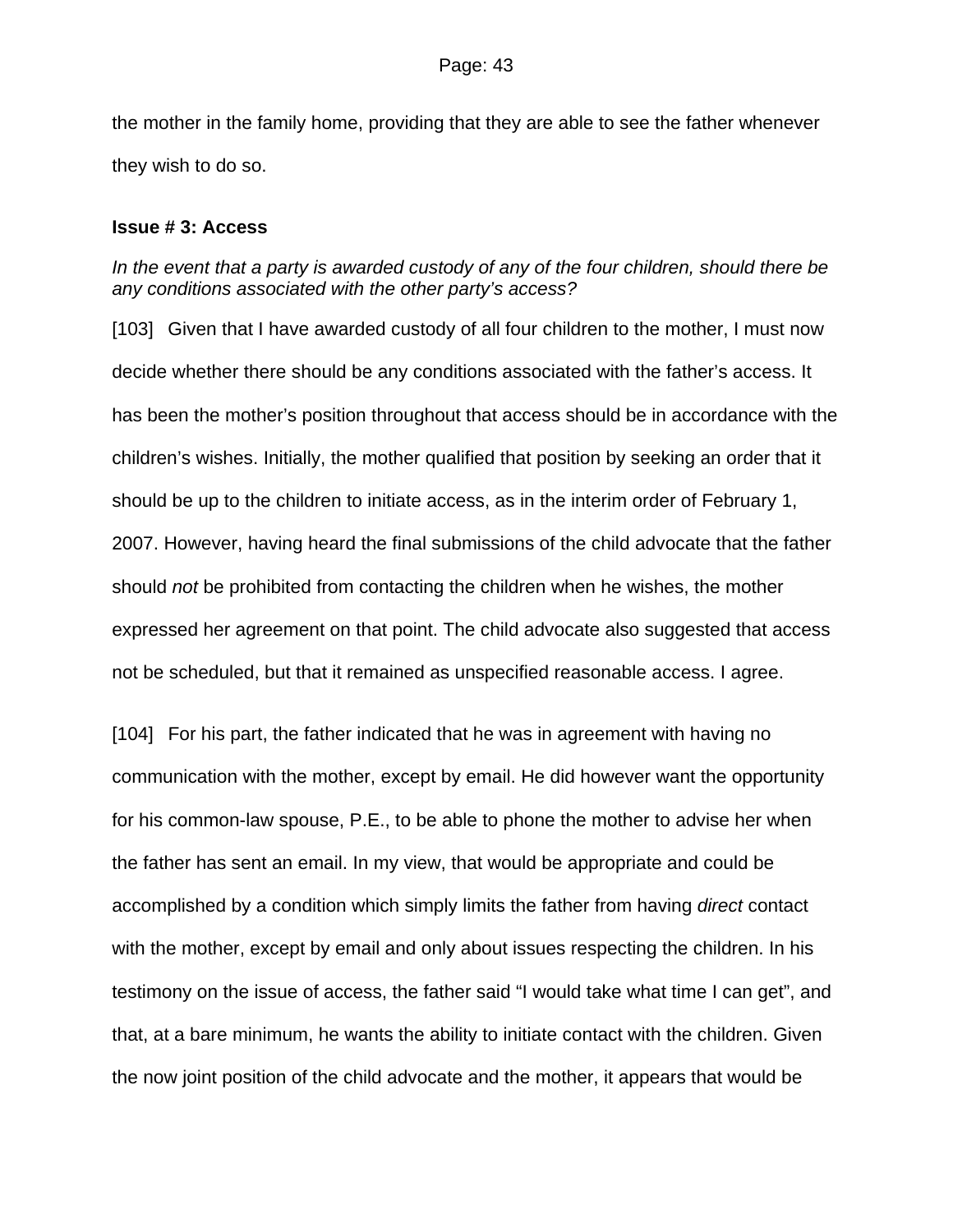appropriate. I expect that, as each of the children have cell phones, the father will be able to contact them directly without having to involve the mother unnecessarily.

[105] Finally, the father testified that he wanted a condition included in any final order that the children reside in Whitehorse and that the mother not move from Whitehorse or the Yukon without his consent. However, given that the father has failed to file an answer and counter petition, it would be unfair to impose such a condition upon the mother, since she did not receive any notice of the issue prior to the father's testimony. Accordingly, I decline the father's request on this point.

## **Issue # 4: Child Support**

*a) What amount is the father receiving as rental income from House 3044?*  [106] After the couple moved from Iqaluit in July 1996, they rented out House 3044. Originally, the father was responsible for collecting the rent. However, from October 2002 to May 2004, the mother arranged to have the rent collected by a friend of hers in Iqaluit, K.L., in exchange for paying K.L. 10% of the rents collected. Over that period, a total of \$17,300 in rent was collected, before payment of K.L.'s commission or any building maintenance costs. That indicates an average rent of \$865 per month over 20 months. As of June 2004, the father again assumed the responsibility for collecting rent on House 3044. He filed materials indicating that the monthly rent over the years from 2004 to 2006, inclusive, varied from \$1,200 to \$1,100 per month. For each year he specified the gross amount of rent which was potentially collectable, versus the actual rent received. In 2004, there was a write down of 31% in uncollected rent. In 2005, the write down was 41% and in 2006 it was 62.5%. Therefore, the average write down in uncollected rent over the previous three years was 45%.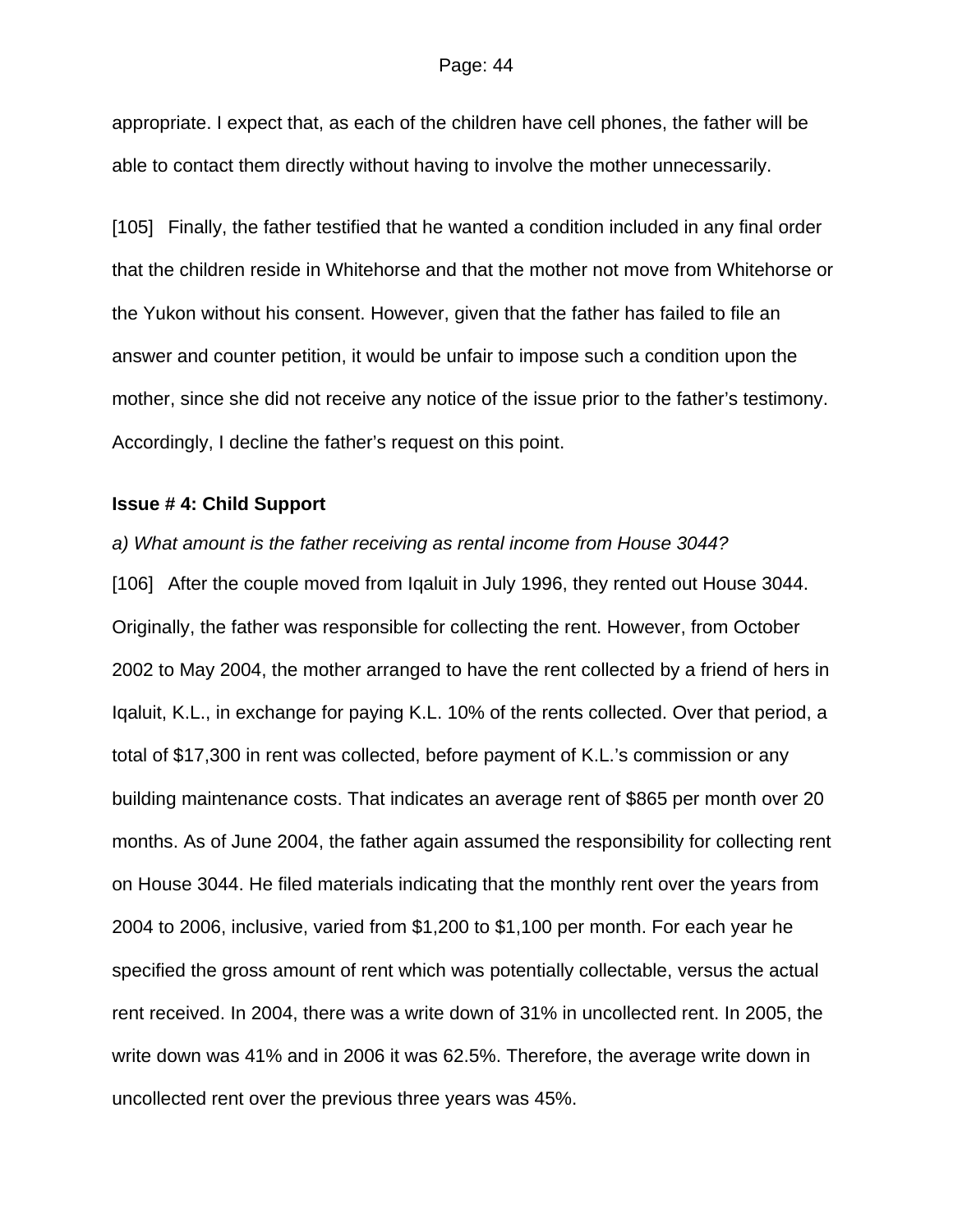[107] In addition, the father provided evidence about the tax arrears owing to the City of Iqaluit respecting House 3044. In his direct examination, the father testified that in 2006 a total of \$3,840.60 was payable, presumably by the father, for taxes and penalties. In addition, the father provided some documents regarding a land lease with the City of Iqaluit, presumably for House 3044. Although the document is not clear on its face that it in fact pertains to House 3044, the father testified that it shows the land lease payment for House 3044 for 2006 was \$267.50.

[108] The mother's counsel asked me to find that the father is continuing to collect rent from House 3044 at the rate of \$1,200 per month, or a gross amount of \$14,400 per year. She then suggested that I discount that by 50% because of such things as maintenance, uncollected rents and taxes, etc., leaving the father with a net amount of \$7,200 per year to be added to his employment income. While that approach initially seems a generous concession by the mother, it appears from the father's documents that the average write down for uncollected rent *alone* over the last three years was 45%. In addition to that, the father indicated, in his final submissions, that the present land lease and taxes for House 3044 total about \$4,000 per year.

[109] The father also testified that, in February 2007, he arranged a hearing with the rental officer in Iqaluit to collect rental arrears owed by a former tenant over the previous four years totalling about \$20,000. However, since obtaining that judgment in his favour, the father has taken no steps to enforce the judgment.

[110] In my view, the father should bear some responsibility for his apparent lack of diligence in collecting the rent on the property.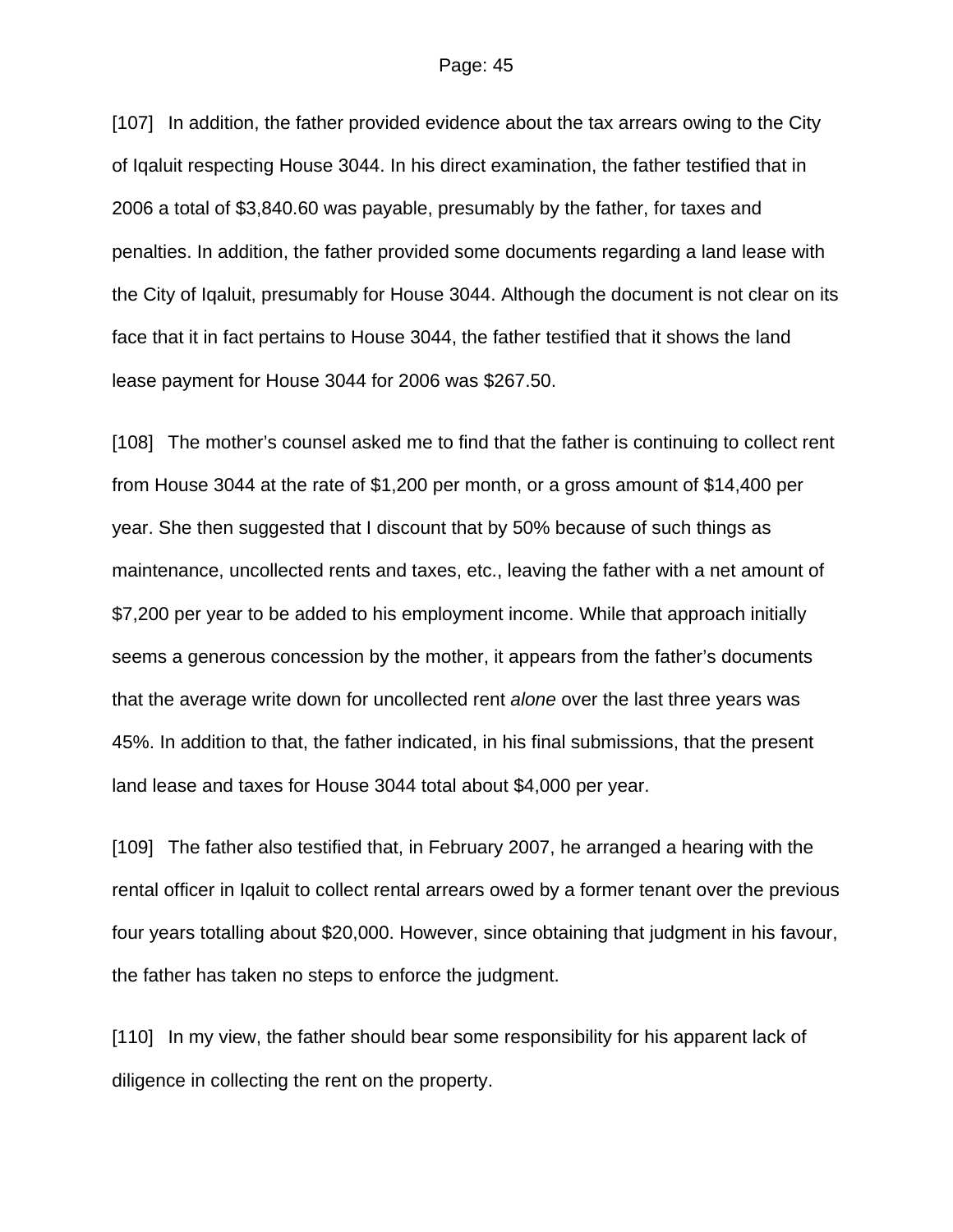[111] I find that the average collectable rent on House 3044, on a prospective basis is \$1,150 per month. That would result in a gross annual rental income of \$13,800. From that I am prepared to subtract a write down of 30% (\$4,140), leaving a balance of \$9,660. I am further prepared to subtract \$4,000 for taxes and lease payments, as per the father's final submission. That would leave the father with net income from House 3044 of about \$5,660 per year.

[112] Adding \$5,660 to the father's gross employment income of \$46,856.61, would result in total combined income of \$52,516.61. This income, according to the *Child Support Guidelines*, rounded down to \$52,500, results in a child support payment for four children of \$1,232 per month.

[113] In his final submissions, the father claimed that such an amount would be equivalent to about 50% of his net income and that this would constitute undue hardship under s. 10 of the *Guidelines*. However, I reject the father's submission in that regard, as he has failed to make the application required under s. 10 and consequently I have been unable to engage in any comparison of the standard of living of the respective parties. In any event, it would appear from the evidence that the reasons which might give rise to a justifiable claim for undue hardship under s. 10(2) of the *Guidelines* are not in evidence in this trial.

*b) Should the father pay arrears of child support for the period from January 1, 2006 to October 1, 2006, and if so, in what amount?* 

[114] As I alluded to earlier, the father has admitted that he did not pay child support over this time, following his initial move out of the family home, which the parties stipulated to be as of December 31, 2005. Pursuant to the interim order of February 1,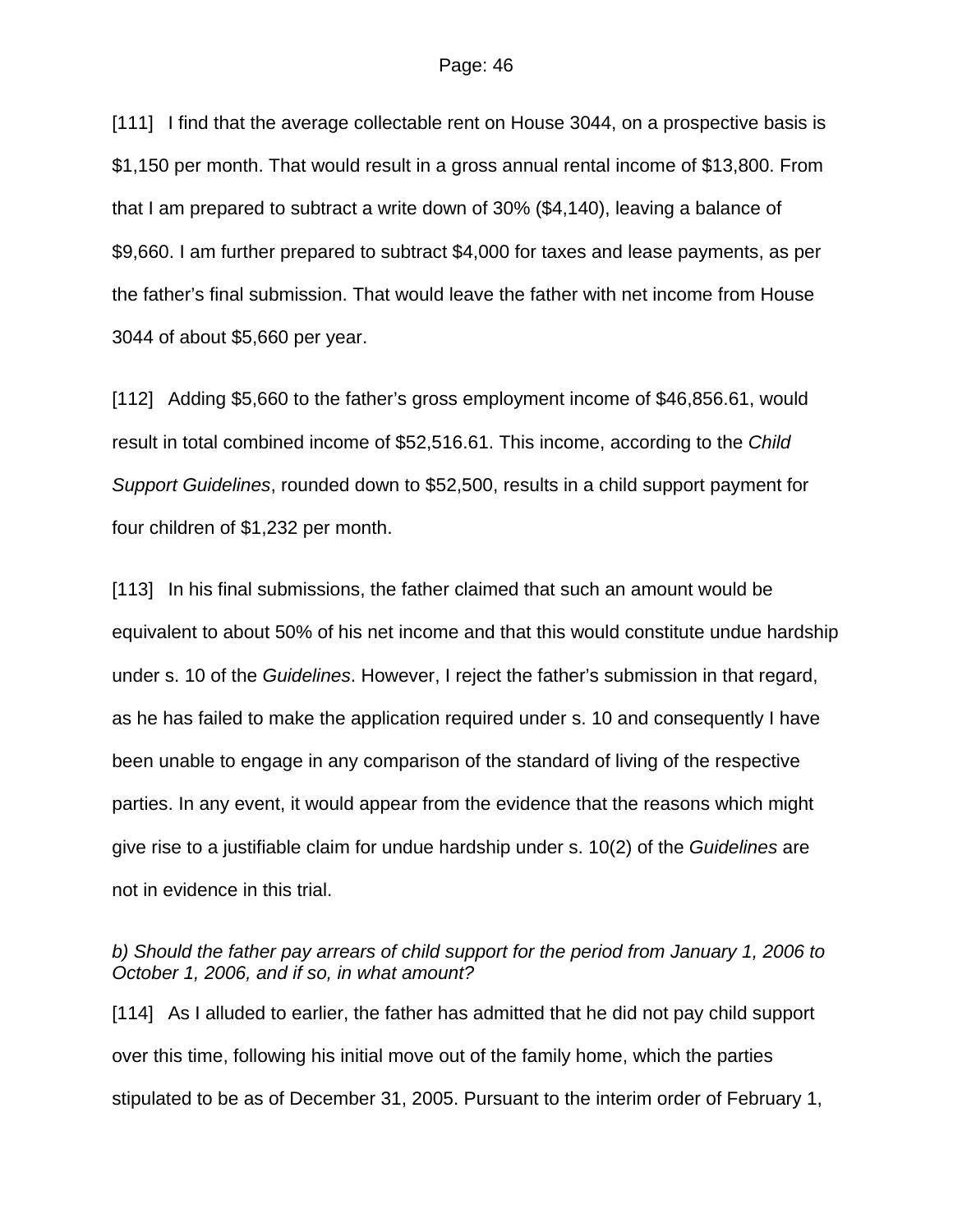2007, the father was ordered to pay, and has paid to date, child support retroactive to November 1, 2006.

[115] According to the father's T-4 slip for 2006, his employment income for that year was \$36,251.18. In addition, the father testified that he was on medical leave from August 23, 2006 to April 16, 2007. Since the T-4 would not reflect the father's medical benefits, it indicates that the father's employment income from January 1, 2006, to August 23, 2006, was \$36,251.18.

[116] With respect to his period of medical leave, for the first 15 weeks, the father received a gross income of \$815.25 per week, totalling \$12,228.75. Then from December 13 to 31, 2006, the father's income was reduced to \$413 per week, for a total of \$826. Thus, his total medical benefits from August 23 to December 31, 2006, were \$13,054.75. Adding that amount to his employment income results in a grand total of \$49,305.93.

[117] In addition, I have found that the father should have been receiving approximately \$5,660 per year in rental income from House 3044, bringing his gross total income for 2006 up to \$54,965.93. Under the *Child Support Guidelines*, with that income rounded up to \$55,000, the father should have been paying child support over the period of January to October 2006 in the amount of \$1,288 per month. Therefore, the accumulated arrears over the 10-month period would total \$12,880.

[118] The father suggested that he made a number of payments for various household expenses while he lived in the family home from March to September 2006. However, the evidence is that these were limited to the payment of one particular telephone bill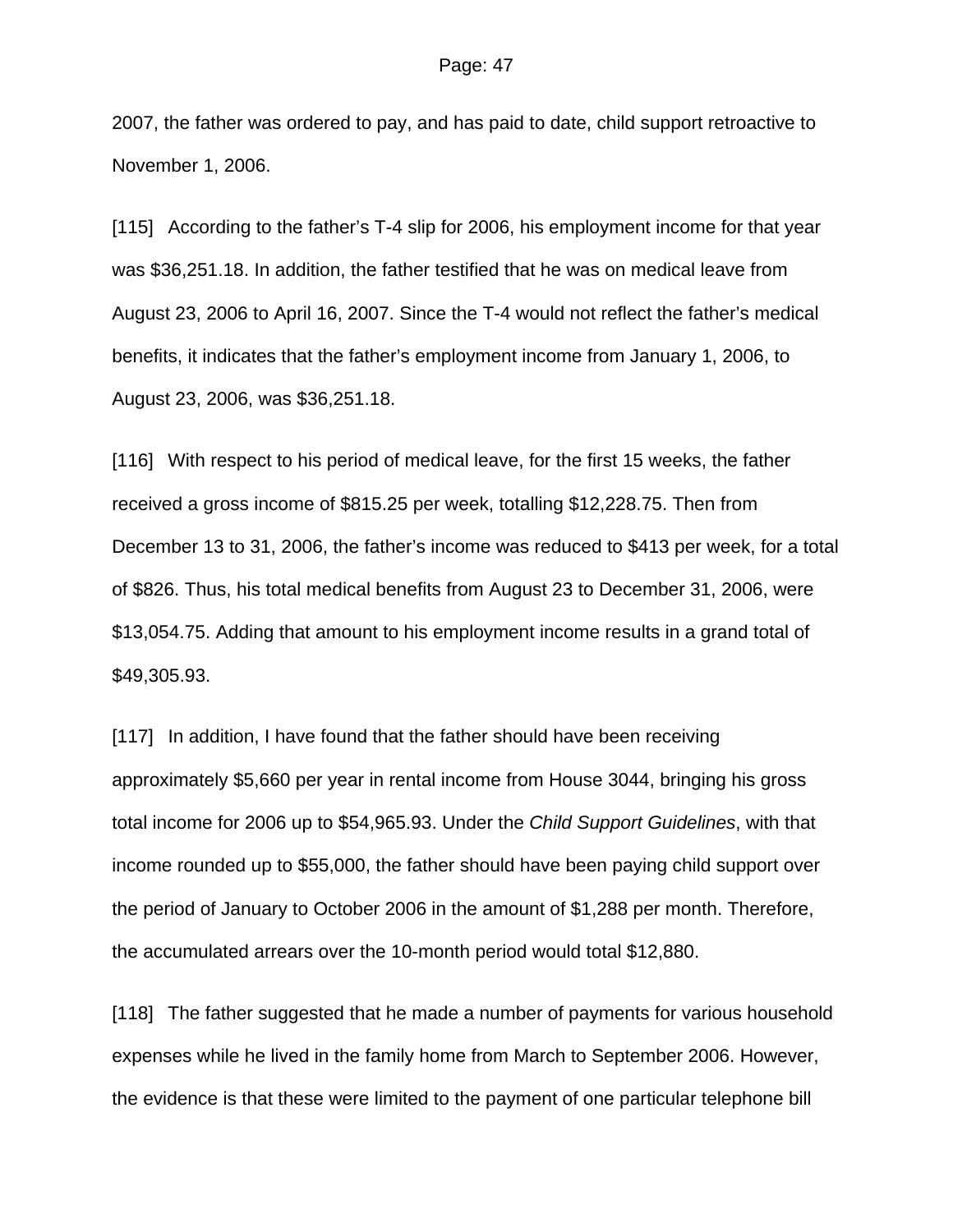and the purchase of groceries on a handful of occasions. In addition, the father said that he once purchased a pair of runners for one of the children in the amount \$64. Although he provided various Visa statements which he submitted as proof of other purchases, he failed to testified about the particulars of those statements or provide any receipts to indicate that any given purchase pertained to a particular household expense. The father's lack of evidence in that regard is to be contrasted with that of the mother, who gave uncontradicted evidence that she paid for virtually all the household expenses over that period including: the mortgage, house insurance on the family home, house insurance on House 3044, oil, electricity, cable TV, telephone, groceries, as well as the children's school costs and activities. Thus, the father was, in effect, living in the family home for free, without paying for his room and board and without contributing in any significant way to the family's expense. Over that time, the mother accumulated a significant amount of debt, as evidenced from her Visa, MasterCard and line of credit accounts, which, leaving aside payments she made for legal fees, increased her overall indebtedness by about \$15,400. Presumably, she would not have incurred that debt if the father had been paying child support, as he was required to do by law.

### **CONCLUSION**

[119] To be clear, it is my intention that the following order will revoke and replace all previous existing interim orders.

## **1. Division of family assets**

a) The family assets and debts are to be divided between the parties as set out in para. 61 of these reasons. As the total net value of the assets owned by the parties at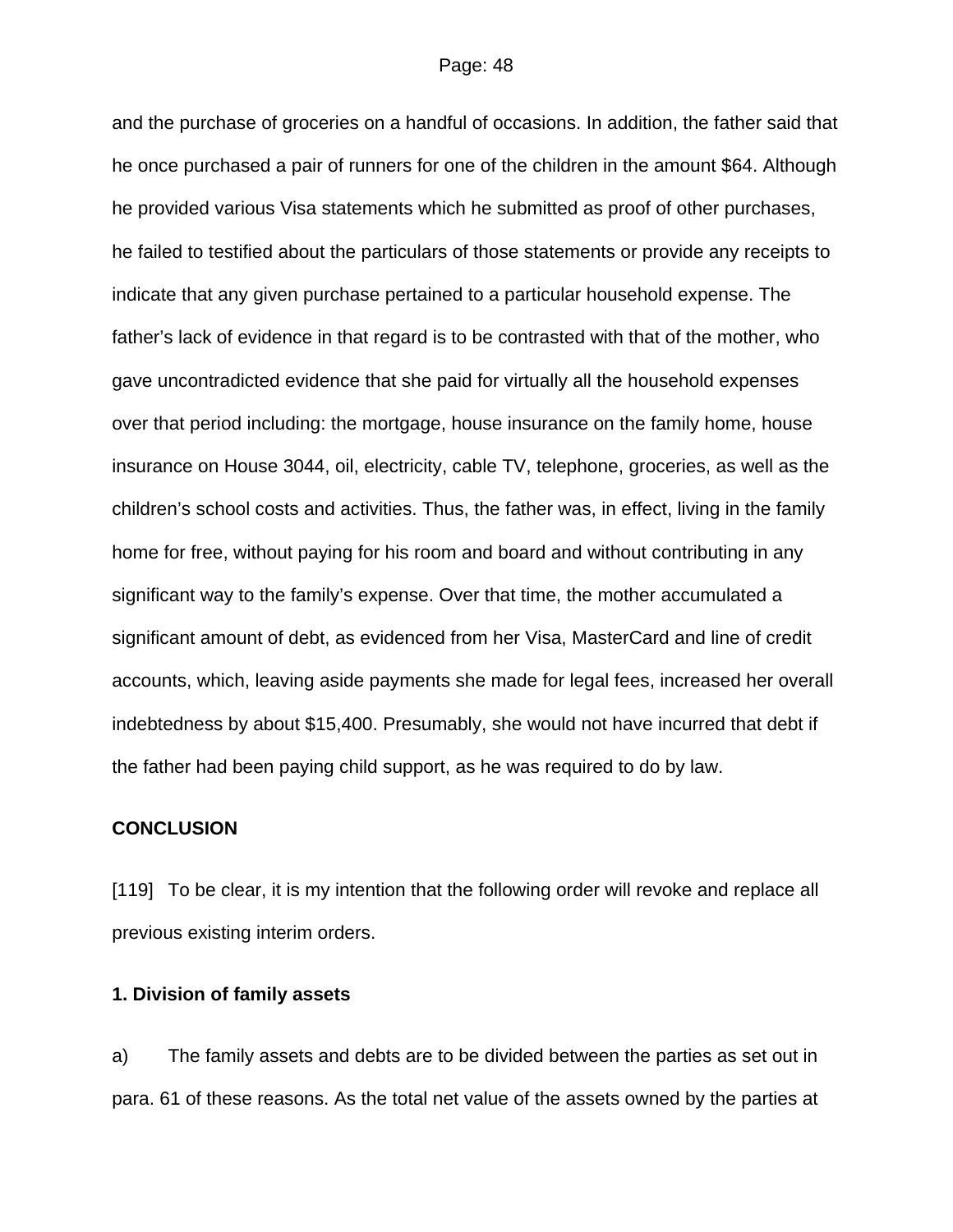the date of separation is \$227,517.03, each party is to retain an equal share of those assets in the amount of \$113,758.51. Accordingly, as the mother is currently retaining assets valued at \$134,337.15, she is required to pay to the father \$20,578.64 to equalize the assets retained by each party.

b) The father will retain House 3044 to be used or disposed of as he sees fit. The mother will retain exclusive possession and ownership of the H. Crescent house. If title to either property requires a transfer from both parties, or either party, to the party now entitled to ownership, then I order such a transfer be effected.

c) The combined value of the parties' respective pension plans with Northwestel are to be split at source, such that each will receive a pension of equal value.

d) The father shall, upon receipt of the mother's written request, book airline tickets on her behalf, until her one-half share of the father's Royal Bank "Avion" Visa account airline points are used up, in the amount of 74,000 points, or as otherwise agreed by the parties in writing.

e) The father shall provide to the mother's counsel bank statements as of December 31, 2005, for Royal Bank accounts # 5087473 and 5087572 and he shall pay to the mother 50% of the balance in each of those accounts as of that date.

f) The father will take possession of the fifth-wheel trailer, or forfeit its value.

g) The father will contact the mother by email, or alternatively, through his partner, P.E., to give notice of a specific date and time when he will attend at the family home to collect the remaining items of furniture, tools and other personal property belonging to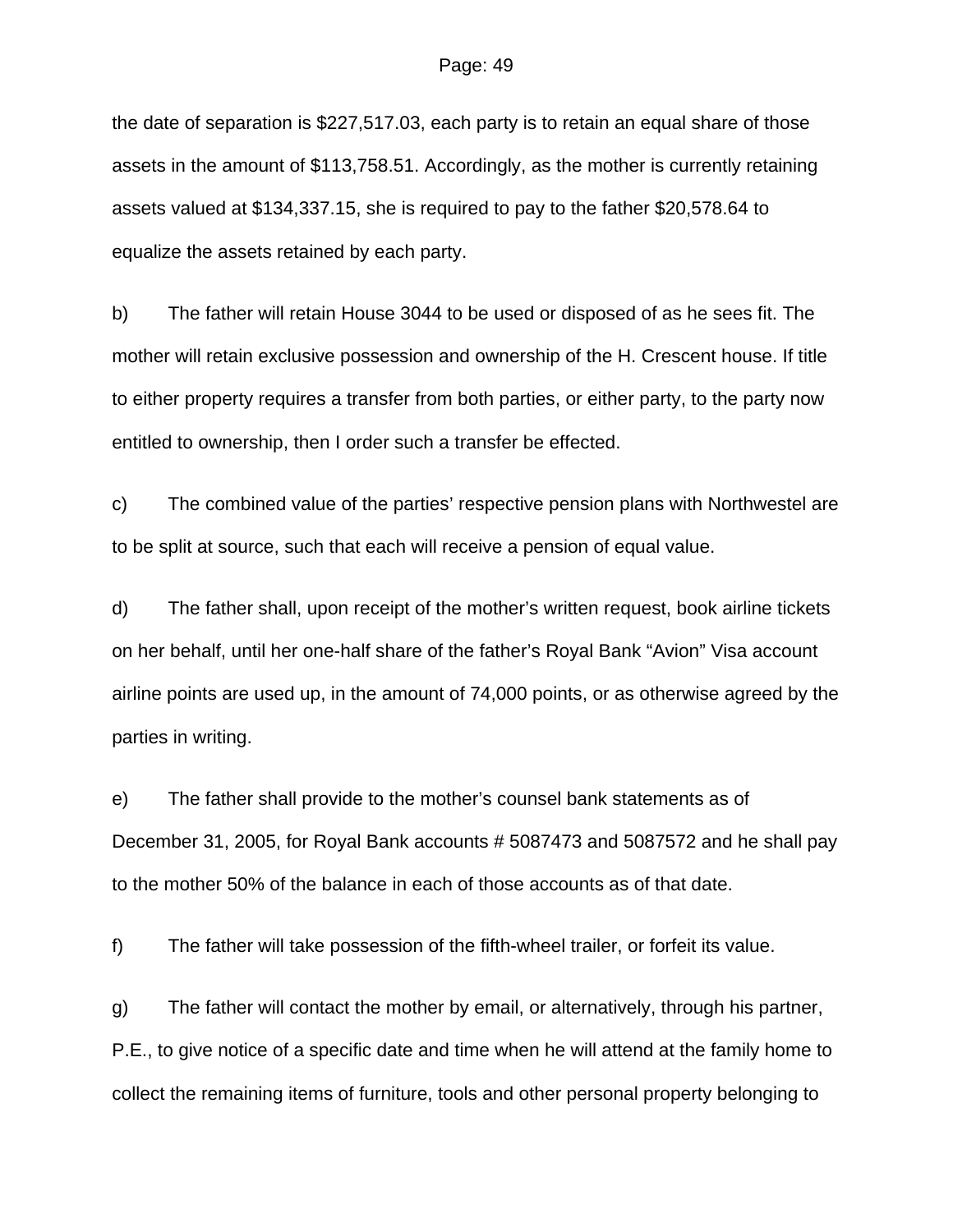him, which the father must collect by no later than 10 p.m. November 30, 2007, unless otherwise agreed by the parties in writing.

h) All of the above equalization payments shall be completed or accounted for by the parties by December 31, 2007, unless otherwise ordered or agreed to by them in writing. The various amounts due under this order may be set-off against each other for purposes of achieving equalization.

# **2. Custody**

The mother is awarded custody of the children:

V., born July 17, 1991;

A., born October 18, 1992;

M., born November 1, 1993; and

L., born April 7, 1998.

# **3. Access**

The father is awarded reasonable and generous access to the children and, for greater certainty, may contact them for the purpose of initiating such access.

# **4. Child Support**

a) The father shall pay child support for the children to the mother in the amount of \$1,232 per month based upon a gross annual income of \$52,500 commencing

December 1, 2007, and on the first day of each month following.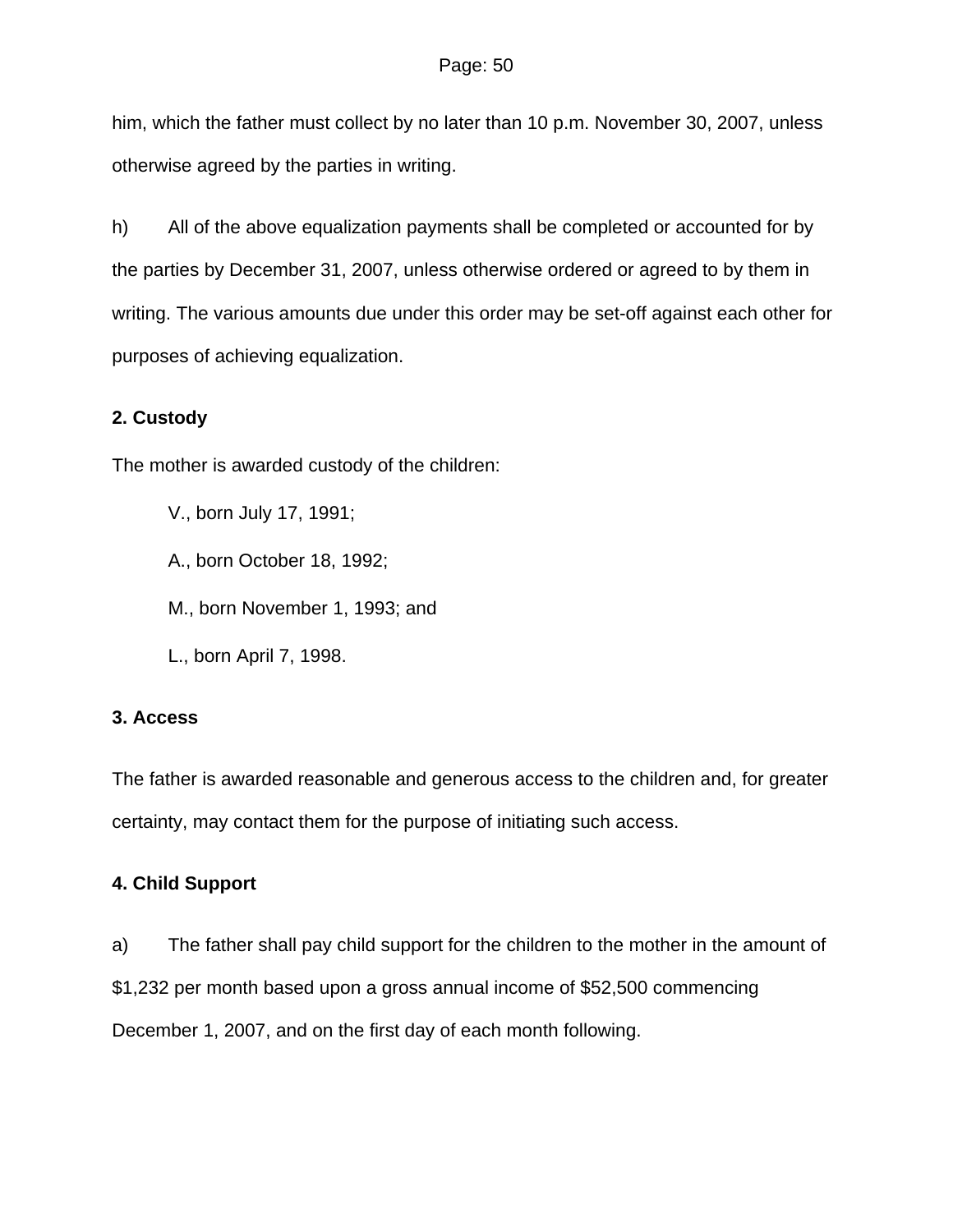b) The father shall pay retroactive child support for the children to the mother in the amount of \$1,288 per month, based upon a gross annual income of \$55,000, for the period between January 1, 2006 and October 1, 2006, inclusive, which arrears total \$12,880.

c) This order may be registered with the Maintenance Enforcement Program for the purposes of payment, collection and enforcement.

## **5. No contact**

The father shall not annoy, molest or harass the mother, her friends, co-workers or family members, and shall have no direct contact with her, except by email and solely for the purpose of giving effect to the terms of this order, including the arrangement of access to the children. The father shall not attend at the mother's work place, unless it is for the purpose of his own work and while at the mother's work place, the father shall have no direct or indirect contact with the mother. The father shall only attend at the mother's residence on H. Crescent for the purpose of picking up the children, and, he shall not approach the home, but shall remain in his vehicle and honk the horn when doing so.

# **6. Approval of Order**

The requirement for the father to approve the form of this order in writing is dispensed with, but the draft order shall be provided to me for approval.